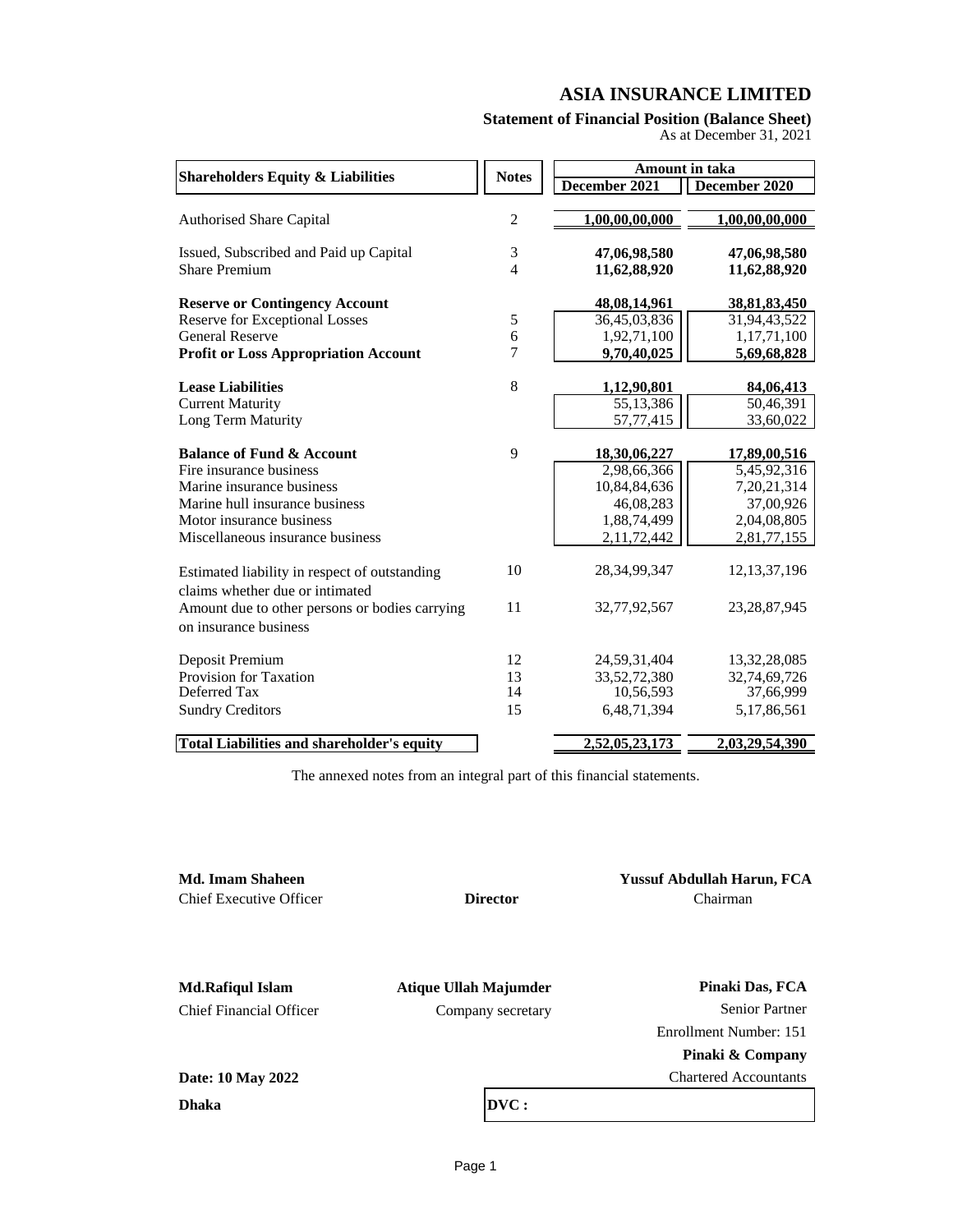## **Statement of Financial Position (Balance Sheet)**

As at December 31, 2021

|                                                  |              | Amount in taka  |                 |
|--------------------------------------------------|--------------|-----------------|-----------------|
| <b>Property &amp; Assets:</b>                    | <b>Notes</b> | December 2021   | December 2020   |
|                                                  |              |                 |                 |
| Investment                                       | 16           | 47,76,65,310    | 21,07,23,002    |
| Government Treasury Bond                         |              | 2,50,00,000     | 2,50,00,000     |
| <b>Investment in Shares</b>                      |              | 45,26,65,310    | 18,57,23,002    |
|                                                  |              |                 |                 |
| Interest, Dividends & Rent Outstanding           | 17           | 2,55,88,578     | 2,45,71,806     |
| Amount due from others persons or Bodies         | 18           | 45,03,89,868    | 21, 23, 05, 031 |
| Carrying on Insurance Business                   |              |                 |                 |
| <b>Sundry Debtors</b>                            | 19           | 6, 43, 55, 481  | 1,35,59,905     |
| Advance, Deposit and Prepayments                 | 20           | 32, 47, 51, 545 | 36,08,23,554    |
| Security deposit                                 | 21           | 5,83,314        | 7,94,715        |
| <b>Fixed Deposit Account</b>                     | 22           | 92,06,59,201    | 87,08,59,201    |
| Cash on Hand and with Banks                      | 23           | 6,55,17,581     | 13,09,87,311    |
| <b>Others Account</b>                            |              |                 |                 |
| Property of Plant and Equipment (At Cost Less De | 24           | 19,01,47,132    | 20,76,26,926    |
| <b>Stock of Printing and Stationery</b>          | 25           | 8,65,163        | 7,02,940        |
| <b>Total Properties and Assets</b>               |              | 2,52,05,23,173  | 2,03,29,54,390  |
| <b>Net Assets Value per Share</b>                | 38           | 26.57           | 24.52           |

The annexed notes from an integral part of this financial statements.

Chief Executive Officer **Director** Chairman

**Md. Imam Shaheen Yussuf Abdullah Harun, FCA**

**Md.Rafiqul Islam Atique Ullah Majumder Pinaki Das, FCA** Chief Financial Officer Company secretary Senior Partner Enrollment Number: 151 **Pinaki & Company** Chartered Accountants

**Dhaka Date: 10 May 2022**

**DVC :**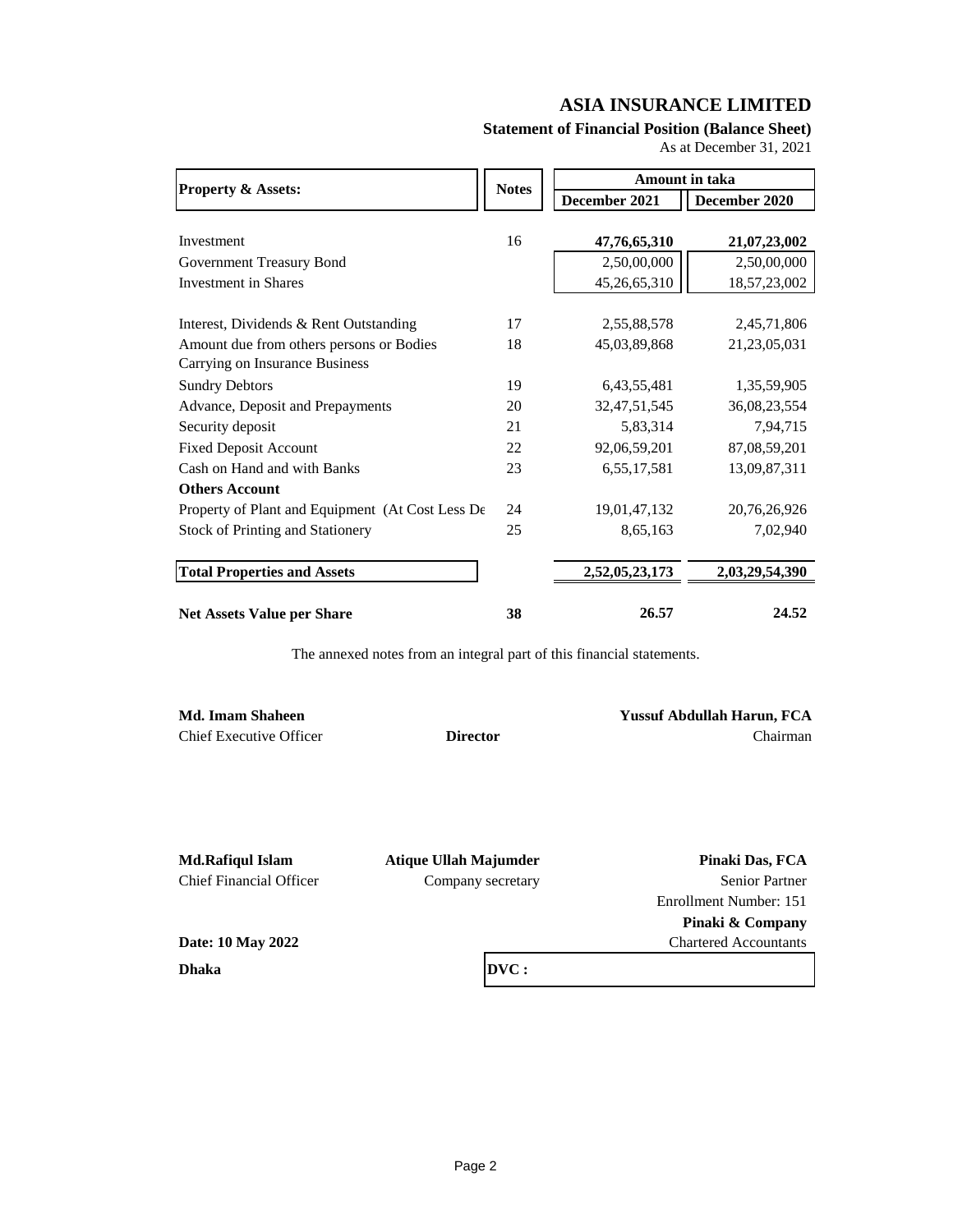## **Profit or Loss Appropriation Account**

For the year ended December 31, 2021

|                                                                            |              | <b>Amount in Taka</b>                        |                                              |  |
|----------------------------------------------------------------------------|--------------|----------------------------------------------|----------------------------------------------|--|
| <b>Particulars</b>                                                         | <b>Notes</b> | 1st January 2021<br>to<br>31st December 2021 | 1st January 2020<br>to<br>31st December 2020 |  |
| Balance brought forward from last year                                     |              | 5,69,68,828                                  | 4,80,11,487                                  |  |
| Net Profit for the year ended (Transferred<br>from profit or loss account) |              | 21, 47, 86, 745                              | 15, 10, 48, 898                              |  |
|                                                                            | <b>Total</b> | 27, 17, 55, 573                              | 19,90,60,385                                 |  |
| Reserve for Exceptional Losses                                             | 5            | 4,50,60,314                                  | 4,41,69,990                                  |  |
| Provision for General Reserve                                              | 6            | 75,00,000                                    | 40,00,000                                    |  |
| Provision for Taxation                                                     | 40           | 6, 24, 25, 344                               | 3,99,97,702                                  |  |
| Provision for Deferred Tax                                                 | 14           | (27, 10, 407)                                | 6,94,762                                     |  |
| <b>Reserve for Gratuity</b><br>Proposed Dividend Cash -2020 @10%)          |              | 59,56,468                                    | 61,59,245                                    |  |
| Dividend paid (Cash -2020 @12%)                                            |              | 5,64,83,830                                  | 4,70,69,858                                  |  |
| <b>Balance Transferred to Balance Sheet</b>                                |              | 9,70,40,025                                  | 5,69,68,828                                  |  |
|                                                                            | <b>Total</b> | 27, 17, 55, 573                              | 19,90,60,385                                 |  |
| Earnings per Share<br>$T1$ 1 $\alpha$                                      | 37           | 3.29                                         | 2.34                                         |  |

(Basic earnings per share at per value Tk.10 each)

The annexed notes from an integral part of this financial statements.

| Md. Imam Shaheen        |                              | <b>Yussuf Abdullah Harun, FCA</b> |
|-------------------------|------------------------------|-----------------------------------|
| Chief Executive Officer | <b>Director</b>              | Chairman                          |
|                         |                              |                                   |
| <b>Md.Rafiqul Islam</b> | <b>Atique Ullah Majumder</b> | Pinaki Das FCA                    |
| Chief Financial Officer | Company secretary            | <b>Senior Partner</b>             |
|                         |                              | Enrollment Number: 151            |
|                         |                              | Pinaki & Company                  |
| Date: 10 May 2022       |                              | <b>Chartered Accountants</b>      |
| <b>Dhaka</b>            | DVC:                         |                                   |
|                         |                              |                                   |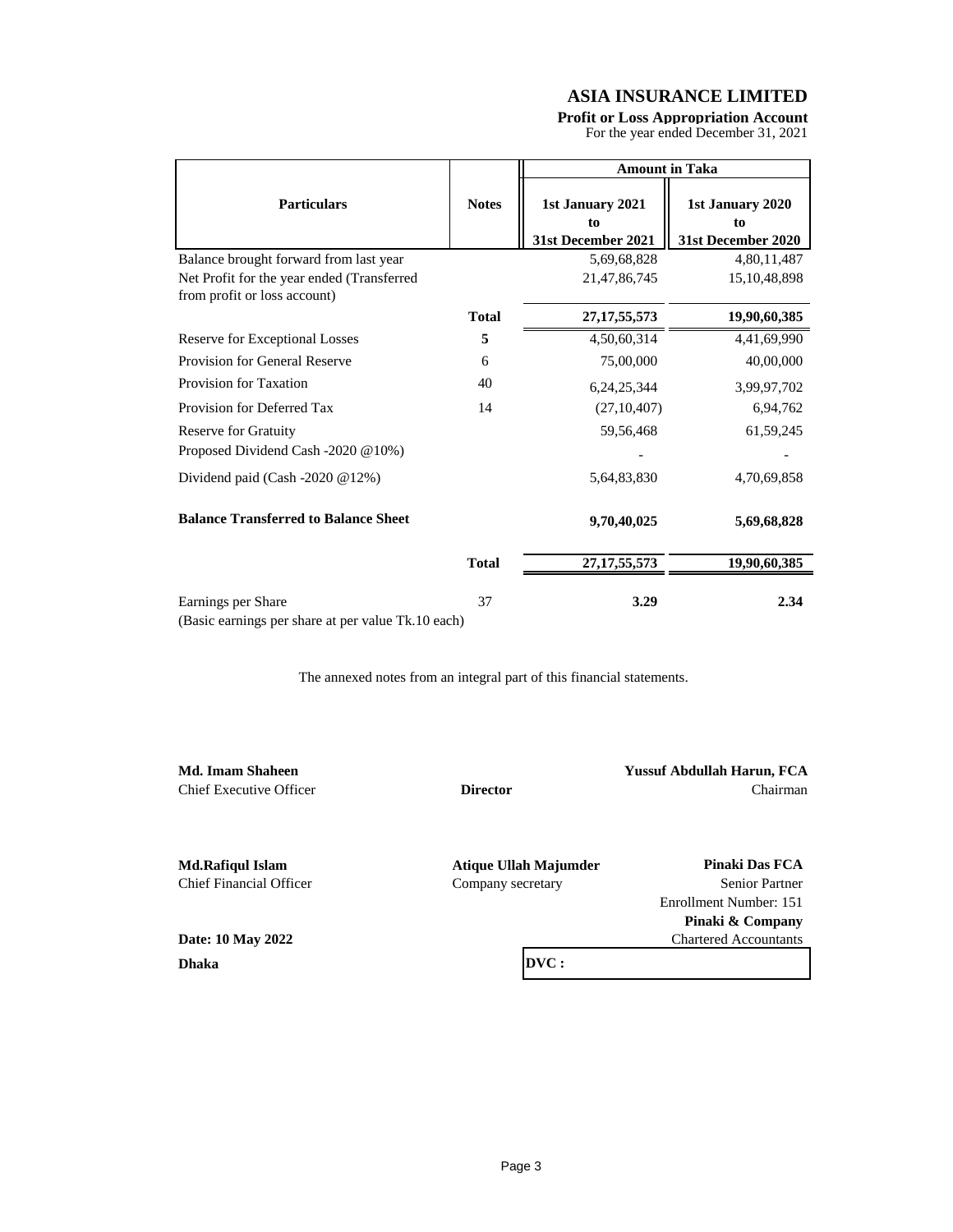**Statement of Profit or Loss Account and Other Comprehensive Income Account**

For the year ended December 31, 2021

|                                                |              | <b>Amount in Taka</b> |                    |
|------------------------------------------------|--------------|-----------------------|--------------------|
| <b>Particulars</b>                             | <b>Notes</b> | 1st January 2021      | 1st January 2020   |
|                                                |              | to                    | to                 |
|                                                |              | 31st December 2021    | 31st December 2020 |
| Interest & dividends:                          |              |                       |                    |
| (Not Applicable to any particular fund or      |              |                       |                    |
| Interest, dividend and rents                   | 26           | 6,64,16,429           | 7,46,80,661        |
| Non Operative Income                           | 27           | 1,05,775              | 21,81,217          |
| Revenue Gain                                   | 28           | 29,98,747             |                    |
| Profit or (Loss) transferred from              |              | 19,33,78,910          | 8,54,01,701        |
| Fire Revenue Account                           |              | 1,73,21,463           | (70, 53, 636)      |
| Marine Revenue Account                         |              | 12,99,47,891          | 4,09,30,713        |
| Marine Hull Revenue Account                    |              | 58,702                | (12, 33, 766)      |
| Motor Revenue Account                          |              | 40,51,440             | 2,36,32,029        |
| Miscellaneous Revenue Account                  |              | 4,19,99,414           | 2,91,26,361        |
|                                                |              | 26,28,99,861          | 16,22,63,579       |
| <b>Expenses of Management</b>                  | 30B          |                       |                    |
| (Not Applicable to any particular fund or      |              |                       |                    |
| Account)                                       |              |                       |                    |
|                                                |              | 87,61,026             | 92,88,777          |
| Advertisement & Promotional Expenses           |              | 6,83,366              | 9,72,946           |
| <b>AGM &amp; Conference Expenses</b>           |              | 3,47,115              | 3,67,500           |
| <b>Audit Fee</b>                               |              | 7,87,750              | 2,70,250           |
| <b>Directors Fees</b>                          |              | 4,51,200              | 4,99,200           |
| Donation & Subscription                        |              | 10,77,264             | 8,78,086           |
| Fees & Charges                                 |              | 11,78,270             | 11,09,701          |
| Legal & Professional Fees                      |              | 1,68,750              | 6,69,000           |
| Lease Finance Cost                             |              | 23,84,476             | 25,08,845          |
| Levy on Premium Income                         |              | 1,00,000              | 1,00,000           |
| <b>UMP</b> Expenses                            |              | 3,22,730              | 2,96,986           |
| <b>Registration Renewal Fee</b>                |              | 12,60,105             | 16,16,263          |
| Income Tax Payment                             |              | 2,22,90,794           |                    |
| Depreciation                                   | 24.01        | 2,77,06,295           | 2,61,57,374        |
| <b>Performance Bonus</b>                       |              | 40,00,000             | 35,00,000          |
| Provision for diminution value of share        | 16.04        | (1,46,44,999)         | (2,77,31,470)      |
| Profit for the period transferred to Profit or |              | 21,47,86,745          | 15,10,48,898       |
| <b>Loss Appropriation Account</b>              |              |                       |                    |
|                                                | <b>Total</b> | 26,28,99,861          | 16,22,63,579       |

The annexed notes from an integral part of this financial statements.

| Md. Imam Shaheen        |                       | <b>Yussuf Abdullah Harun, FCA</b> |
|-------------------------|-----------------------|-----------------------------------|
| Chief Executive Officer | <b>Director</b>       | Chairman                          |
| Md.Rafiqul Islam        | Atique Ullah Majumder | Pinaki Das FCA                    |
| Chief Financial Officer | Company secretary     | <b>Senior Partner</b>             |
|                         |                       | Enrollment Number: 151            |
|                         |                       | Pinaki & Company                  |
| Date: 10 May 2022       |                       | <b>Chartered Accountants</b>      |
| Dhaka                   | DVC:                  |                                   |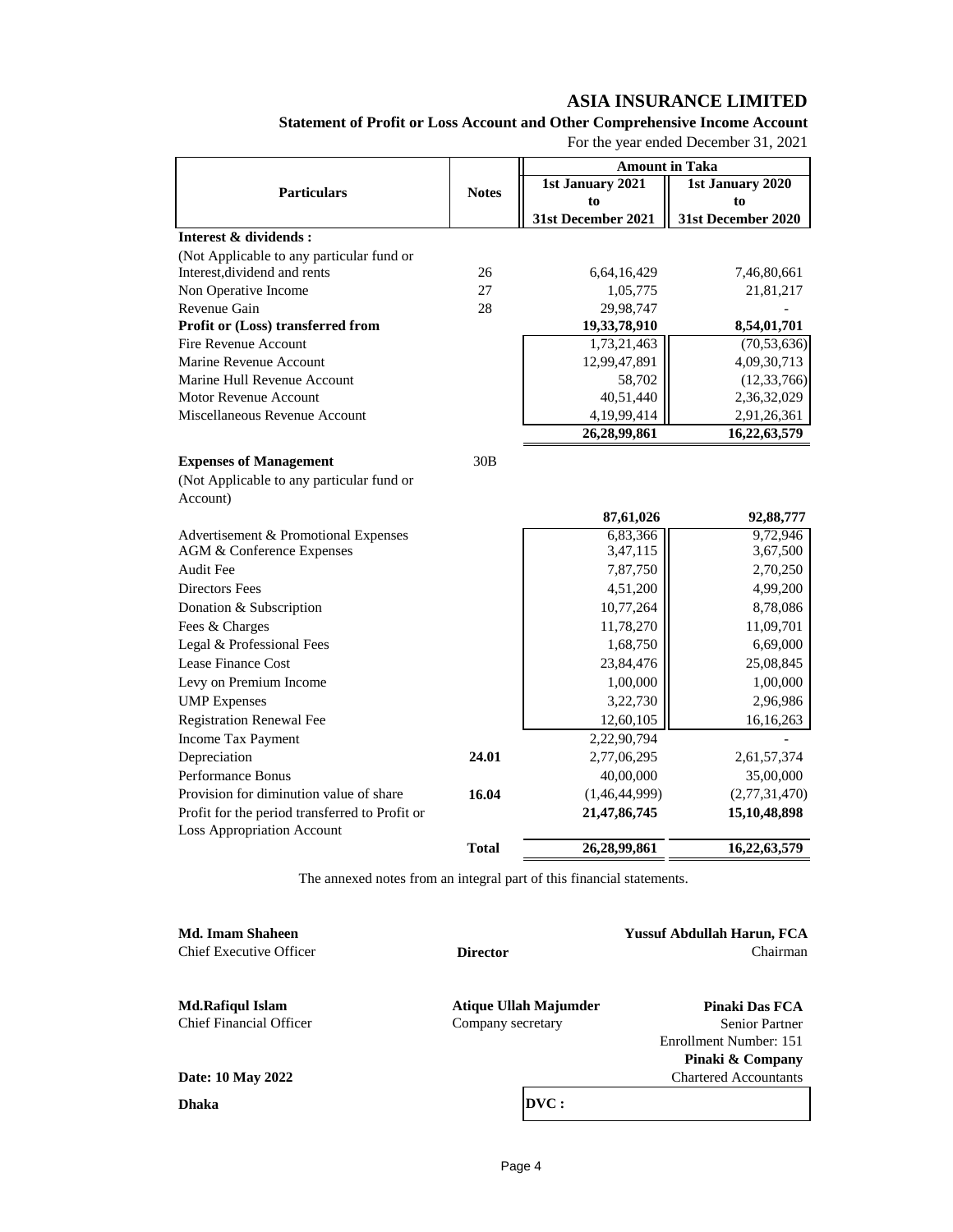#### **Consolidated Revenue Account**

For the year ended December 31, 2021

|                                                                                                              |              | <b>Amount in Taka</b> |                    |
|--------------------------------------------------------------------------------------------------------------|--------------|-----------------------|--------------------|
| <b>Particulars</b>                                                                                           | <b>Notes</b> | 1st January 2021      | 1st January 2020   |
|                                                                                                              |              | to                    | to                 |
|                                                                                                              |              | 31st December 2021    | 31st December 2020 |
| Balance of fund account at the beginning of the year                                                         |              | 17,89,00,516          | 16,43,98,700       |
| Premium less re-insurance                                                                                    | 31           | 45,06,03,142          | 44, 16, 99, 901    |
| Commission on re-insurance ceded                                                                             | 32           | 6,88,48,302           | 6,77,36,182        |
| <b>Profit Commission</b>                                                                                     | 33           | 45, 33, 224           | 10,88,903          |
|                                                                                                              | <b>Total</b> | 70,28,85,185          | 67,49,23,686       |
| Claim under policies less re-insurance                                                                       |              | 12,73,94,552          | 17,11,58,863       |
| Paid during the year                                                                                         |              | (3,47,67,598)         | 9,85,43,063        |
| Total estimated liability in respect of outstanding claim<br>at the end of the year whether due or intimated |              | 28, 34, 99, 347       | 12, 13, 37, 196    |
| Less: Outstanding at the beginning of the year                                                               |              | 12, 13, 37, 197       | 4,87,21,396        |
| <b>Agency Commission</b>                                                                                     | 29           | 4,90,82,263           | 9,38,72,241        |
| <b>Expenses of Management</b>                                                                                | 30           | 14,95,89,188          | 14,51,46,871       |
| <b>Insurance Stamp Consumption</b>                                                                           |              | 4,34,044              | 4,43,493           |
| Balance of fund account at the end of the year as                                                            |              | 18,30,06,227          | 17,89,00,516       |
| shown in the balance sheet (Reserve for unexpired risk<br>@ 40% of premium income of the year).              |              |                       |                    |
| Profit/(Loss)Transferred to Profit or Loss Account                                                           |              | 19,33,78,910          | 8,54,01,701        |
| Fire Revenue Account                                                                                         |              | 1,73,21,463           | (70, 53, 636)      |
| Marine Revenue Account                                                                                       |              | 12,99,47,891          | 4,09,30,713        |
| Marine Hull Revenue Account                                                                                  |              | 58,702                | (12, 33, 766)      |
| <b>Motor Revenue Account</b>                                                                                 |              | 40,51,440             | 2,36,32,029        |
| Miscellaneous Revenue Account                                                                                |              | 4,19,99,414           | 2,91,26,361        |
|                                                                                                              | <b>Total</b> | 70,28,85,185          | 67,49,23,686       |

The annexed notes from an integral part of this financial statements.

Signed as per annexed report on even date

| Md. Imam Shaheen<br>Chief Executive Officer | <b>Director</b>       | <b>Yussuf Abdullah Harun, FCA</b><br>Chairman |
|---------------------------------------------|-----------------------|-----------------------------------------------|
| <b>Md.Rafiqul Islam</b>                     | Atique Ullah Majumder | <b>Pinaki Das FCA</b>                         |
| Chief Financial Officer                     | Company secretary     | <b>Senior Partner</b>                         |
|                                             |                       | Enrollment Number: 151                        |
|                                             |                       | Pinaki & Company                              |
| Date: 10 May 2022                           |                       | <b>Chartered Accountants</b>                  |
| Dhaka                                       | DVC:                  |                                               |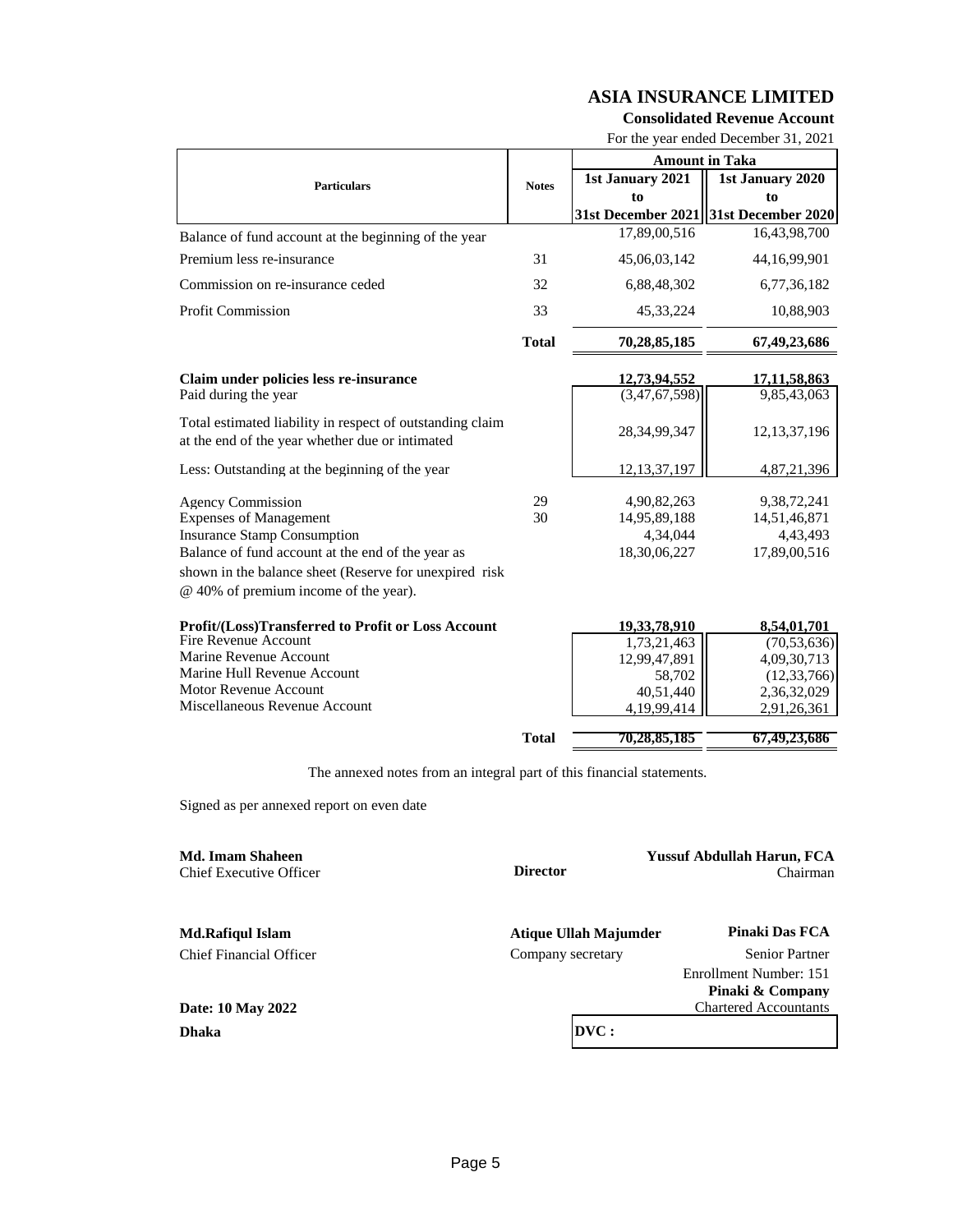#### **Fire Insurance Revenue Account**

For the year ended December 31, 2021

|                                                                                                                                                      |              |                    | <b>Amount in Taka</b> |
|------------------------------------------------------------------------------------------------------------------------------------------------------|--------------|--------------------|-----------------------|
| <b>Particulars</b>                                                                                                                                   | <b>Notes</b> | 1st January 2021   | 1st January 2020      |
|                                                                                                                                                      |              | to                 | to                    |
|                                                                                                                                                      |              | 31st December 2021 | 31st December 2020    |
| Balance of fund account at the beginning of the year                                                                                                 |              | 5,45,92,316        | 4,73,63,327           |
| Premium less re-insurance                                                                                                                            | 31           | 7,46,65,915        | 13,64,80,789          |
| Commission on re-insurance ceded                                                                                                                     | 32           | 4,56,96,529        | 5,00,14,844           |
| <b>Profit Commission</b>                                                                                                                             | 33           | 40.73.492          | 6,61,793              |
|                                                                                                                                                      | <b>Total</b> | 17,90,28,253       | 23,45,20,753          |
| Claim under policies less re-insurance                                                                                                               |              | 6,42,23,122        | 8,24,70,838           |
| Paid during the year                                                                                                                                 |              | (2,37,91,537)      | 1,84,50,249           |
| Total estimated liability in respect of outstanding claim                                                                                            |              | 19,42,61,224       | 10,62,46,564          |
| Less: Outstanding at the beginning of the year                                                                                                       |              | 10,62,46,565       | 4,22,25,975           |
| <b>Agency Commission</b>                                                                                                                             | 29           | 1,83,04,125        | 3,91,62,226           |
| <b>Expenses of Management</b>                                                                                                                        | 30           | 4,90,24,188        | 6,50,55,344           |
| <b>Insurance Stamp Consumption</b>                                                                                                                   |              | 2,88,989           | 2,93,666              |
| Balance of fund account at the end of the year as<br>shown in the balance sheet (Reserve for unexpired risk<br>@ 40% of premium income of the year). |              | 2,98,66,366        | 5,45,92,316           |
| <b>Profit/(Loss)Transferred to Profit or Loss Account</b>                                                                                            |              | 1,73,21,463        | (70, 53, 636)         |
|                                                                                                                                                      | <b>Total</b> | 17,90,28,253       | 23,45,20,753          |

The annexed notes from an integral part of this financial statements.

**Md. Imam Shaheen Yussuf Abdullah Harun, FCA** Chief Executive Officer **Director** Chairman

Chief Financial Officer

**Md.Rafiqul Islam Atique Ullah Majumder Pinaki Das FCA**<br> **Company secretary Pinaki Das FCA**<br> **Pinaki Das FCA**<br> **Pinaki Das FCA** 

Enrollment Number: 151 **Pinaki & Company** Chartered Accountants

**Date: 10 May 2022**

**Dhaka**

**DVC :**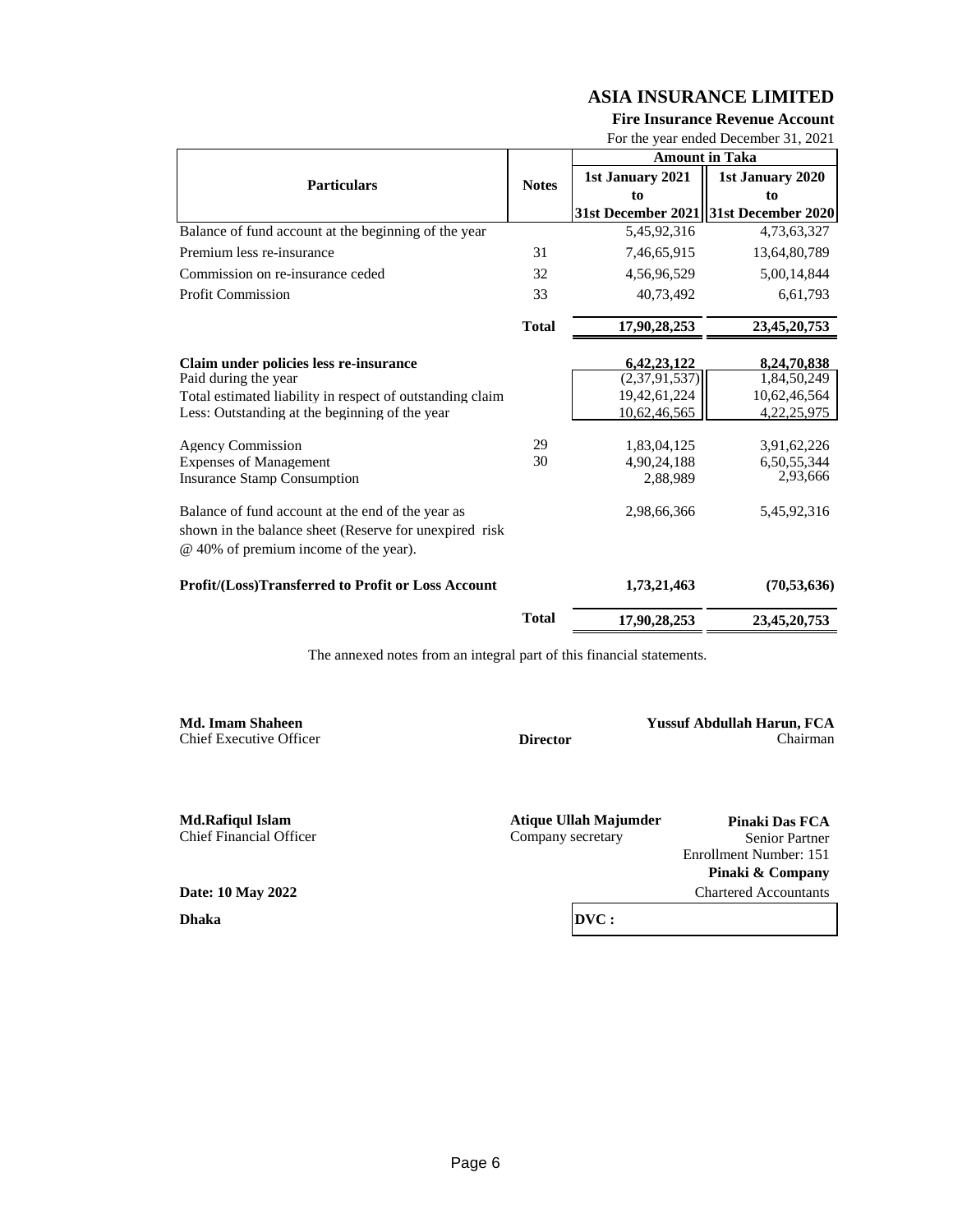|                                                                                                                                                     |              |                      | For the year ended December 31, 2021 |
|-----------------------------------------------------------------------------------------------------------------------------------------------------|--------------|----------------------|--------------------------------------|
| <b>Particulars</b>                                                                                                                                  |              | Dec, 2021            | Dec, 2020                            |
|                                                                                                                                                     | <b>Notes</b> | <b>Amount (Taka)</b> | <b>Amount (Taka)</b>                 |
| Balance of fund account at the beginning of the year                                                                                                |              | 7,20,21,314          | 7,84,36,572                          |
| Premium less re-insurance                                                                                                                           | 31           | 27, 12, 11, 591      | 18,00,53,285                         |
| Commission on re-insurance ceded                                                                                                                    | 32           | 1,38,93,009          | 1,17,87,267                          |
|                                                                                                                                                     | <b>Total</b> | 35,71,25,914         | 27,02,77,124                         |
| Claim under policies less re-insurance                                                                                                              |              | 3,03,98,552          | 7,55,10,618                          |
| Paid during the year                                                                                                                                |              | (4,79,40,058)        | 7,50,81,446                          |
| Total estimated liability in respect of outstanding claim<br>at the end of the year whether due or intimated                                        |              | 8,42,31,027          | 58,92,417                            |
| Less: Outstanding at the beginning of the year                                                                                                      |              | 58,92,417            | 54,63,245                            |
| <b>Agent Commission</b>                                                                                                                             | 29           | 2,41,87,098          | 3,57,44,614                          |
| <b>Expenses of Management</b>                                                                                                                       | 30           | 6,41,07,736          | 4,60,69,865                          |
| Balance of fund account at the end of the yearas shown<br>in the balance sheet (Reserve for unexpired risk @<br>40% of premium income of the year). |              | 10,84,84,636         | 7, 20, 21, 314                       |
| Profit/(Loss)Transferred to Profit or Loss Account                                                                                                  |              | 12,99,47,891         | 4,09,30,713                          |
|                                                                                                                                                     | <b>Total</b> | 35,71,25,914         | 27,02,77,124                         |

## **Marine Cargo Insurance Revenue Account**

The annexed notes from an integral part of this financial statements.

| Md. Imam Shaheen        |                       | <b>Yussuf Abdullah Harun, FCA</b> |
|-------------------------|-----------------------|-----------------------------------|
| Chief Executive Officer | <b>Director</b>       | Chairman                          |
| <b>Md.Rafiqul Islam</b> | Atique Ullah Majumder | Pinaki Das FCA                    |
| Chief Financial Officer | Company secretary     | <b>Senior Partner</b>             |
|                         |                       | Enrollment Number: 151            |
|                         |                       | Pinaki & Company                  |
|                         |                       | <b>Chartered Accountants</b>      |
| Date: 10 May 2022       | DVC:                  |                                   |
| <b>Dhaka</b>            |                       |                                   |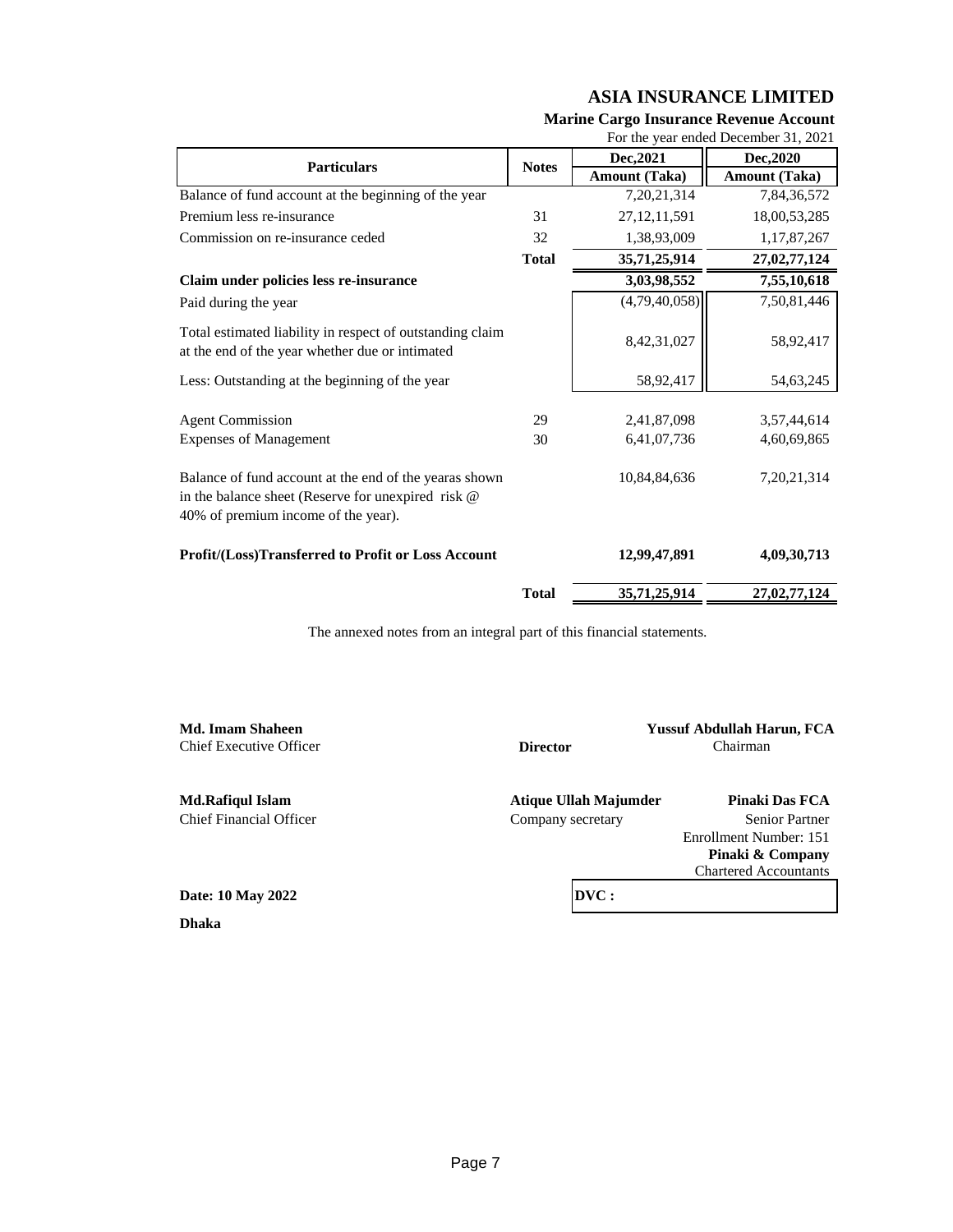| For the year ended December 31, 2021                 |              |                      |                      |
|------------------------------------------------------|--------------|----------------------|----------------------|
| <b>Particulars</b>                                   | <b>Notes</b> | Dec, 2021            | Dec, 2020            |
|                                                      |              | <b>Amount</b> (Taka) | <b>Amount</b> (Taka) |
| Balance of fund account at the beginning of the year |              | 37,00,926            | 15,37,777            |
| Premium less re-insurance                            | 31           | 46,08,284            | 37,00,926            |
| Commission on re-insurance ceded                     | 32           | 15,87,722            | 13,24,432            |
| <b>Profit Commission</b>                             | 33           | 29.588               | 26.524               |
|                                                      | <b>Total</b> | 99,26,520            | 65,89,659            |

## **Marine Hull Insurance Revenue Account**

| Claim under policies less re-insurance                                                                       |              | 4,50,626  |               |
|--------------------------------------------------------------------------------------------------------------|--------------|-----------|---------------|
| Paid during the year                                                                                         |              | 2,60,626  |               |
| Total estimated liability in respect of outstanding claim<br>at the end of the year whether due or intimated |              | 1,90,000  |               |
| Less: Outstanding at the beginning of the year                                                               |              |           |               |
| <b>Agent Commission</b>                                                                                      | 29           | 16,06,902 | 14,27,168     |
| <b>Expenses of Management</b>                                                                                | 30           | 32,02,006 | 26,95,331     |
| <b>Insurance Stamp Consumption</b>                                                                           |              |           |               |
| Balance of fund account at the end of the year as                                                            |              | 46,08,284 | 37,00,926     |
| shown in the balance sheet (Reserve for unexpired risk                                                       |              |           |               |
| @ 100% marine hull of the year).                                                                             |              |           |               |
| <b>Profit/(Loss)Transferred to Profit or Loss Account</b>                                                    |              | 58,702    | (12, 33, 766) |
|                                                                                                              | <b>Total</b> | 99,26,520 | 65,89,659     |

The annexed notes from an integral part of this financial statements.

| Md. Imam Shaheen<br><b>Chief Executive Officer</b> | <b>Director</b>       | <b>Yussuf Abdullah Harun, FCA</b><br>Chairman |
|----------------------------------------------------|-----------------------|-----------------------------------------------|
| Md.Rafiqul Islam                                   | Atique Ullah Majumder | Pinaki Das FCA                                |
| Chief Financial Officer                            | Company secretary     | <b>Senior Partner</b>                         |
|                                                    |                       | Enrollment Number: 151                        |
|                                                    |                       | Pinaki & Company                              |
|                                                    |                       | <b>Chartered Accountants</b>                  |
| Date: 10 May 2022                                  | DVC:                  |                                               |
| <b>Dhaka</b>                                       |                       |                                               |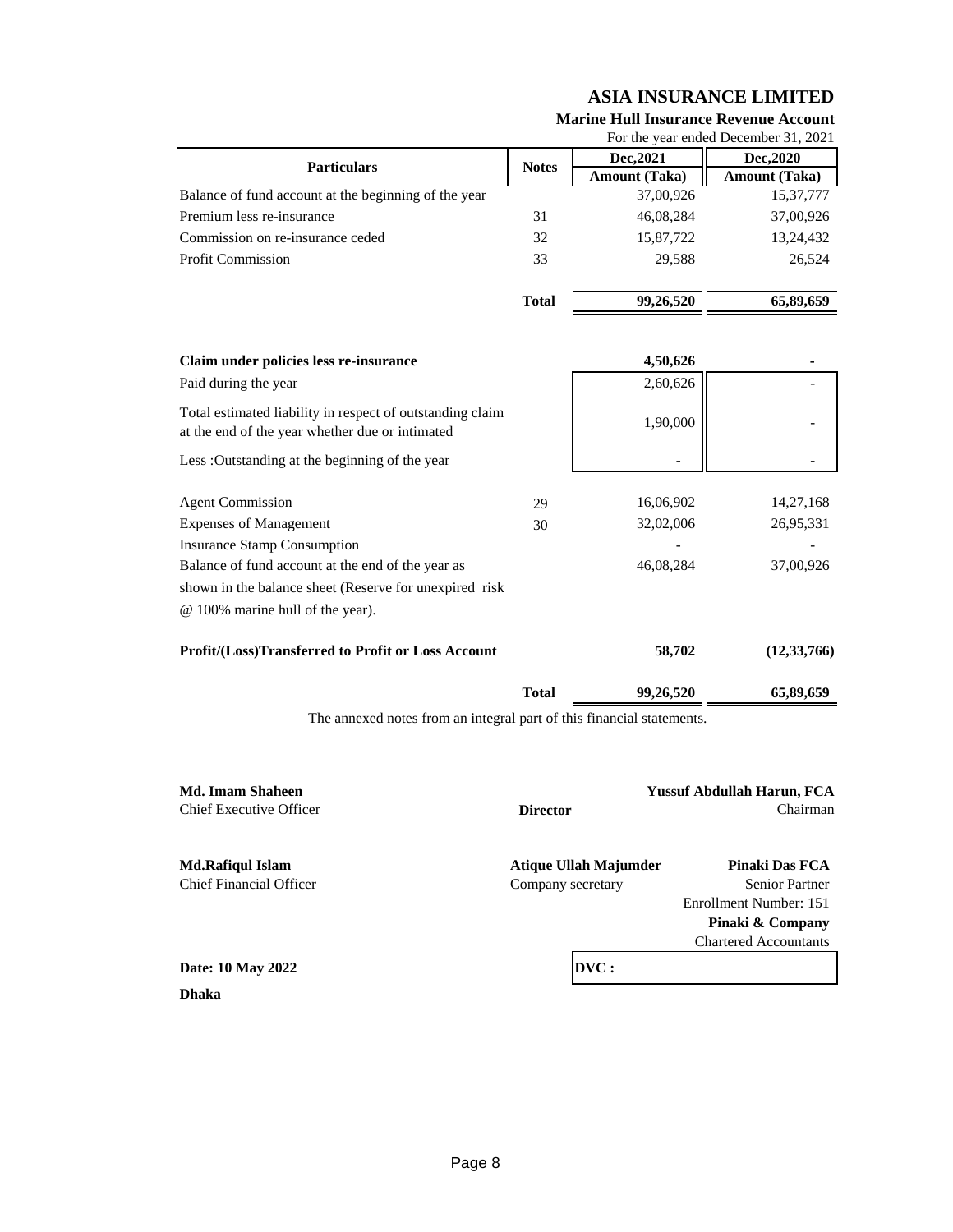## **Motor Insurance Revenue Account**

**Total 6,77,39,354 6,92,11,094**

**Yussuf Abdullah Harun, FCA**

|                                                                                                                                                      |              | For the year ended December 31, 2021 |                      |
|------------------------------------------------------------------------------------------------------------------------------------------------------|--------------|--------------------------------------|----------------------|
| <b>Particulars</b>                                                                                                                                   | <b>Notes</b> | Dec, 2021                            | Dec, 2020            |
|                                                                                                                                                      |              | <b>Amount (Taka)</b>                 | <b>Amount (Taka)</b> |
| Balance of fund account at the beginning of the year                                                                                                 |              | 2,04,08,805                          | 1,71,56,808          |
| Premium less re-insurance                                                                                                                            | 31           | 4,71,86,247                          | 5,10,22,012          |
| Commission on re-insurance ceded                                                                                                                     | 32           | 1,44,302                             | 10,32,274            |
|                                                                                                                                                      | <b>Total</b> | 6,77,39,354                          | 6,92,11,094          |
| Claim under policies less re-insurance                                                                                                               |              | 3,22,68,582                          | 67,82,877            |
| Paid during the year                                                                                                                                 |              | 3,06,33,985                          | 46, 32, 554          |
| Total estimated liability in respect of outstanding claim<br>at the end of the year whether due or intimated                                         |              | 48,17,096                            | 31,82,499            |
| Less: Outstanding at the beginning of the year                                                                                                       |              | 31,82,499                            | 10,32,176            |
|                                                                                                                                                      |              |                                      |                      |
| <b>Agent Commission</b>                                                                                                                              | 29           | 21,95,081                            | 70,57,101            |
| <b>Expenses of Management</b>                                                                                                                        | 30           | 1,02,68,369                          | 1,12,23,826          |
| <b>Insurance Stamp Consumption</b>                                                                                                                   |              | 81,383                               | 1,06,455             |
| Balance of fund account at the end of the year as<br>shown in the balance sheet (Reserve for unexpired risk<br>@ 40% of premium income of the year). |              | 1,88,74,499                          | 2,04,08,805          |
| Profit/(Loss)Transferred to Profit or Loss Account                                                                                                   |              | 40,51,440                            | 2,36,32,029          |

The annexed notes from an integral part of this financial statements.

**Md. Imam Shaheen Director Director Chairman** Chief Executive Officer

**Md.Rafiqul Islam Atique Ullah Majumder Pinaki Das FCA** Chief Financial Officer Company secretary Senior Partner Enrollment Number: 151 **Pinaki & Company** Chartered Accountants **Date: 10 May 2022 Dhaka DVC :**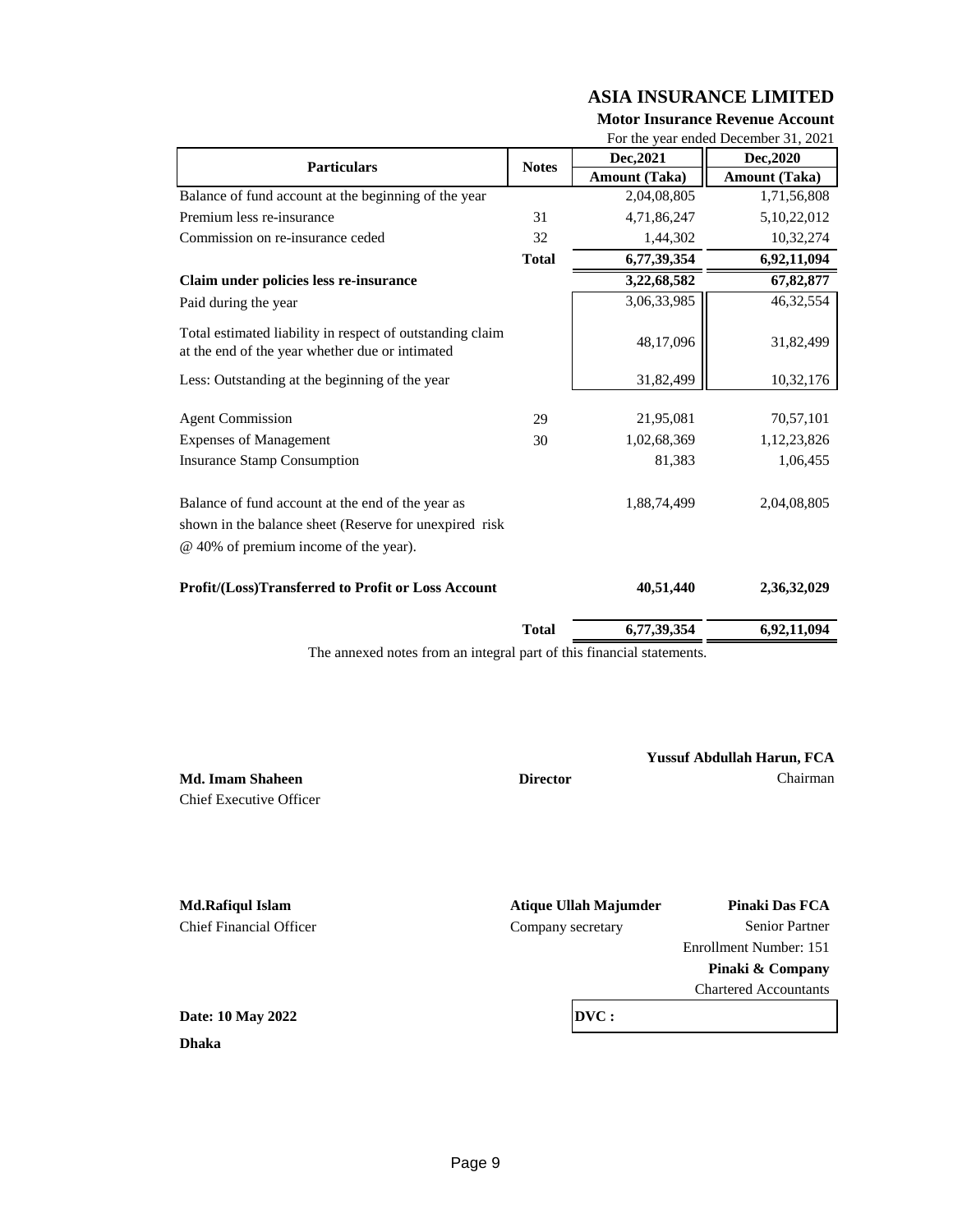**Miscellaneous Insurance Revenue Account**

|                                                                                                                                                      |              |                      | For the year ended December 31, 2021 |
|------------------------------------------------------------------------------------------------------------------------------------------------------|--------------|----------------------|--------------------------------------|
| <b>Particulars</b>                                                                                                                                   | <b>Notes</b> | Dec, 2021            | Dec, 2020                            |
|                                                                                                                                                      |              | <b>Amount (Taka)</b> | <b>Amount</b> (Taka)                 |
| Balance of account at the beginning of the year                                                                                                      |              | 2,81,77,155          | 1,99,04,216                          |
| Premium less re-insurance                                                                                                                            | 31           | 5,29,31,106          | 7,04,42,888                          |
| Commission on re-insurance ceded                                                                                                                     | 32           | 75,26,740            | 35,77,365                            |
| <b>Profit Commission</b>                                                                                                                             | 33           |                      |                                      |
|                                                                                                                                                      |              | 4,30,144             | 4,00,586                             |
|                                                                                                                                                      | <b>Total</b> | 8,90,65,144          | 9,43,25,055                          |
| Claim under policies less re-insurance                                                                                                               |              | 53,670               | 63,94,530                            |
| Paid during the year                                                                                                                                 |              | 60,69,386            | 3,78,814                             |
| Total estimated liability in respect of outstanding claim                                                                                            |              |                      | 60,15,716                            |
| Less: Outstanding at the beginning of the year                                                                                                       |              | 60,15,716            |                                      |
|                                                                                                                                                      |              |                      |                                      |
| <b>Agent Commission</b>                                                                                                                              | 29           | 27,89,057            | 1,04,81,132                          |
| <b>Expenses of Management</b>                                                                                                                        | 30           | 2,29,86,889          | 2,01,02,505                          |
| <b>Insurance Stamp Consumption</b>                                                                                                                   |              | 63,672               | 43,372                               |
| Balance of fund account at the end of the year as<br>shown in the balance sheet (Reserve for unexpired risk<br>@ 40% of premium income of the year). |              | 2, 11, 72, 442       | 2,81,77,155                          |
| Profit/(Loss)Transferred to Profit or Loss Account                                                                                                   |              | 4,19,99,414          | 2,91,26,361                          |
|                                                                                                                                                      | <b>Total</b> | 8,90,65,144          | 9,43,25,055                          |

The annexed notes from an integral part of this financial statements.

**Md. Imam Shaheen Yussuf Abdullah Harun, FCA** Chief Executive Officer **Director** Chairman

**Md.Rafiqul Islam Atique Ullah Majumder Pinaki Das FCA** Chief Financial Officer Company Secretary Senior Partner

Enrollment Number: 151 **Pinaki & Company**

Chartered Accountants

**Dhaka Date: 10 May 2022** **DVC :**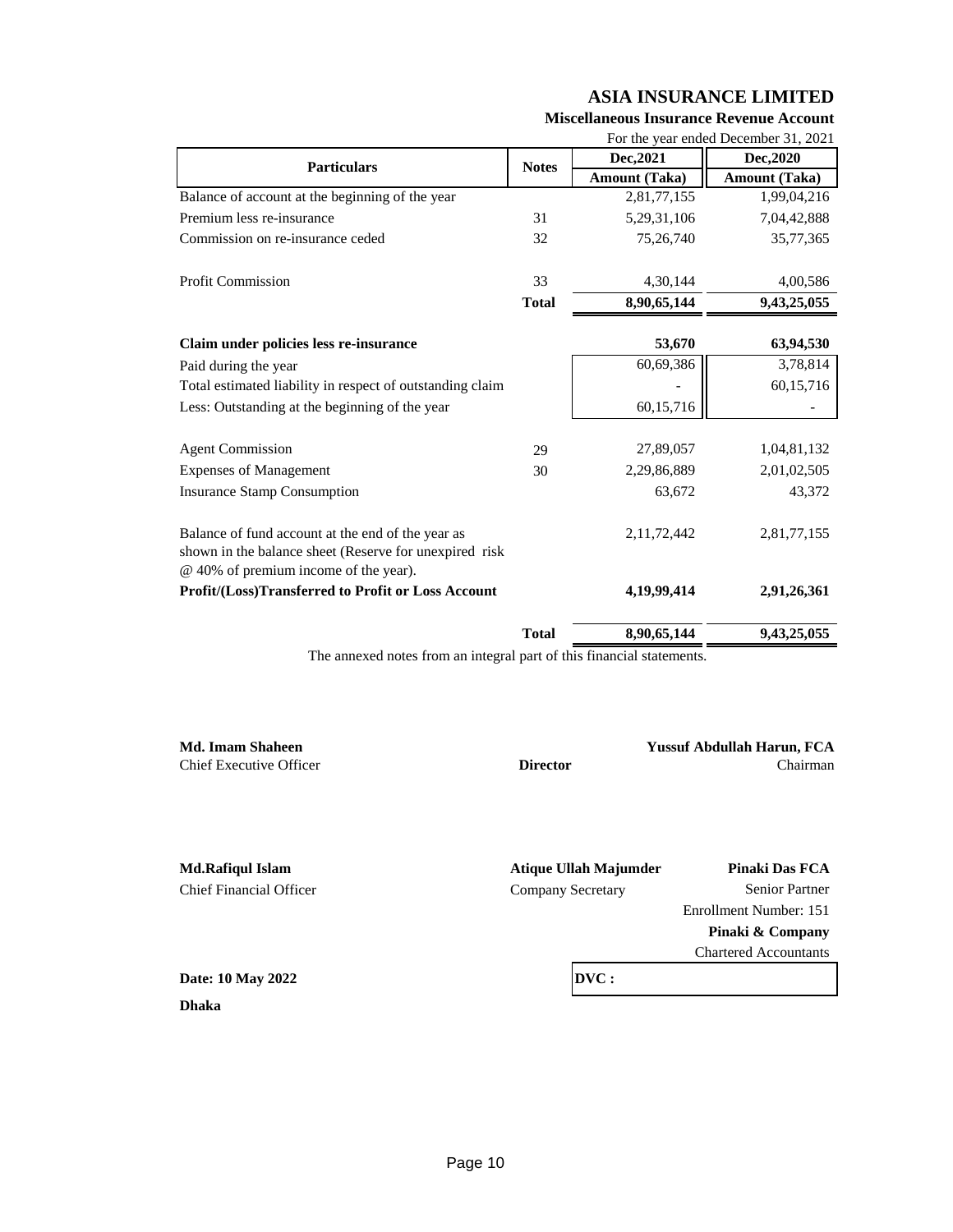**Cash Flows Statement Direct Method**

For the year ended December 31, 2021

|               | <b>Particulars</b>                                 | Jan. to Dec.2021  | <b>Jan. to Dec. 2020</b> |
|---------------|----------------------------------------------------|-------------------|--------------------------|
|               |                                                    | Amount (Taka.)    | Amount (Taka.)           |
| A             | <b>Cash flows from operating activities</b>        | 32, 14, 15, 390   | 28, 21, 51, 741          |
|               | <b>Total Collection from Premium &amp; Others:</b> | 78,64,84,096      | 75,42,58,148             |
|               | <b>Collection from Premium Income</b>              | 72,77,36,698      | 67, 75, 87, 687          |
|               | Interest & Others Income                           | 5,87,47,398       | 7,66,70,461              |
|               | Less :                                             |                   |                          |
|               | Payment for Cost and Expenses                      | 46,50,68,706      | 47,21,06,407             |
|               | <b>Agent Commission Payment</b>                    | 4,17,60,200       | 9,38,72,241              |
|               | <b>Claims Payment</b>                              | 21,02,08,707      | 15,84,63,983             |
|               | Lease Liabilities Payment                          | 83,17,995         |                          |
|               | <b>Management Expenses</b>                         | 14,88,60,678      | 16,02,65,207             |
|               | Re-Insurance Payment                               | 5,59,21,126       | 5,95,04,976              |
| <b>B.</b>     | <b>Cash flows from investing activities</b>        | (33, 13, 12, 538) | (15,54,06,896)           |
|               | <b>Advance Payments</b>                            | (4,06,09,952)     | (4,73,62,477)            |
|               | <b>Fixed Deposit</b>                               | (4,98,00,000)     | (8,10,87,838)            |
|               | Dividend Income                                    | 71,40,335         | 61, 12, 335              |
|               | <b>Investment In Share</b>                         | (37, 83, 93, 781) | (4,53,65,706)            |
|               | <b>Security Deposit Realised</b>                   | 2,11,400          | (36,000)                 |
|               | Sale Proceed Of Share                              | 12,60,96,472      | 2,74,03,111              |
|               | Sale Proceed Of Vehicles                           | 43,33,936         |                          |
|               | <b>Acquisition of Fixed Assets</b>                 | (2,90,948)        | (1,50,70,321)            |
| $C_{\bullet}$ | <b>Cash flows from financial activities</b>        | (5,55,72,583)     | (3,48,00,212)            |
|               | Un-claimed Dividend Paid to CMSF                   | (1,10,78,255)     |                          |
|               | Dividend Paid-2020                                 | (5,60,65,007)     | (4,90,73,426)            |
|               | <b>Sundry Creditors Payments</b>                   | (1,58,46,897)     | (43, 66, 657)            |
|               | Claims Recovered From Re-Insurer                   | 1,39,62,152       |                          |
|               | <b>Sundry Debtors Realised</b>                     | 1,34,55,423       | 1,86,39,871              |
| D.            | Cash and cash equivalents $(A+B+C)$                | (6,54,69,731)     | 9, 19, 44, 633           |
| E.            | Opening cash and cash equivalents                  | 13,09,87,311      | 3,90,42,678              |
| F.            | Closing cash and cash equivalents                  | 6,55,17,581       | 13,09,87,311             |
|               | Net Operating Cash flows per Share (NOCFS)         | 6.83              | 5.99                     |

The annexed notes from an integral part of this financial statements.

**Md. Imam Shaheen Yussuf Abdullah Harun, FCA** Chief Executive Officer **Director** Chairman

**Md.Rafiqul Islam Atique Ullah Majumder** Chief Financial Officer Company secretary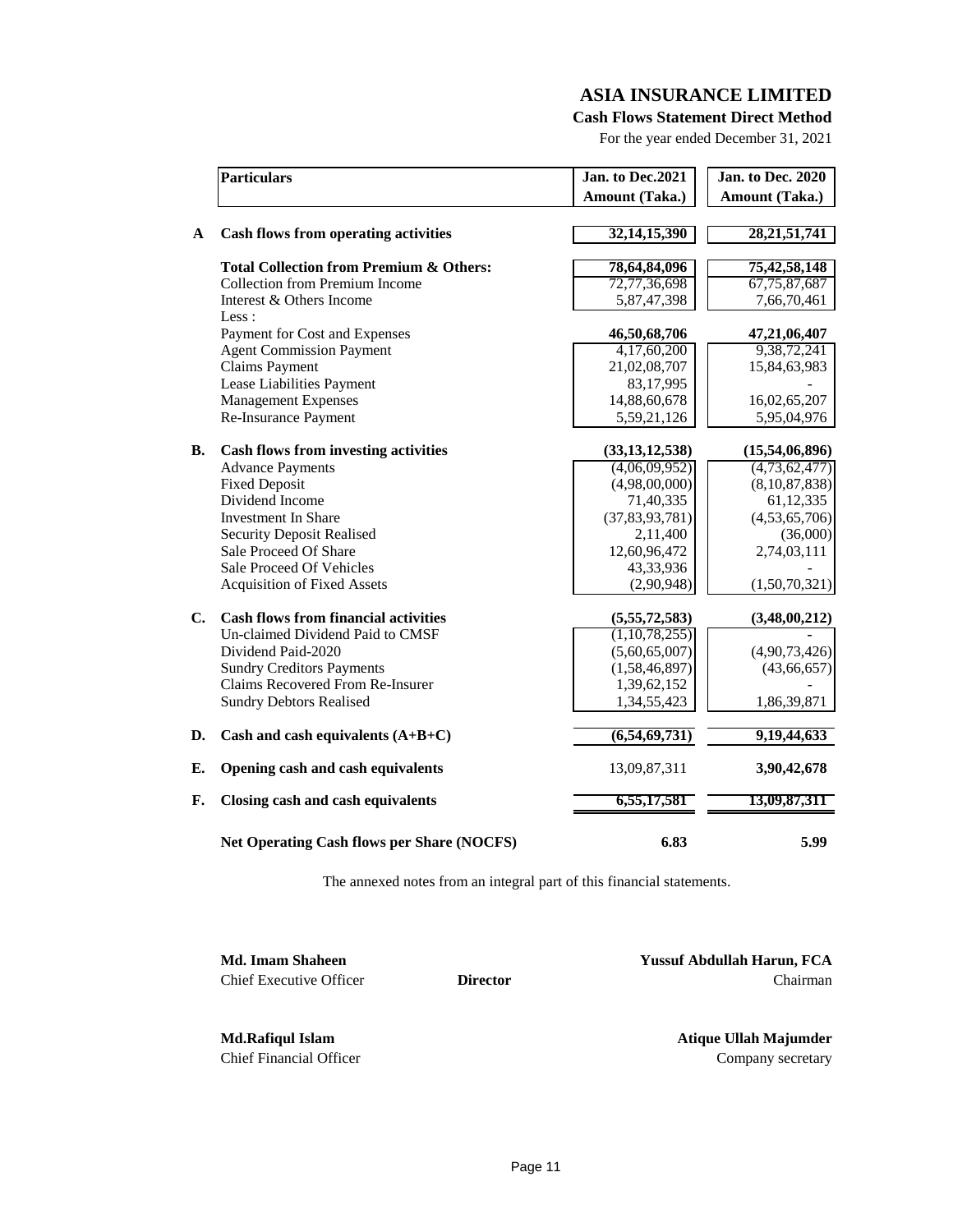# **Asia Insurance Limited**

## **Cash Flows Statement (Indirect Method)**

For the year ended December 31, 2021

|    |                                                                                                   | Jan. to Dec.2021  | <b>Jan. to Dec. 2020</b> |
|----|---------------------------------------------------------------------------------------------------|-------------------|--------------------------|
|    | <b>Particulars</b>                                                                                | Amount (Taka.)    | Amount (Taka.)           |
|    |                                                                                                   |                   |                          |
|    | A Cash flows from operating activities                                                            | 32, 14, 15, 390   | 28, 21, 51, 741          |
|    | Net Profit                                                                                        | 21,47,86,746      | 15,10,48,898             |
|    | Income from Dividend on Investment                                                                | (71, 40, 335)     | (61, 12, 335)            |
|    | Liability Dividend Paid to CMSF                                                                   | 1,10,78,255       | 20,03,568                |
|    | Provision for Gratuity                                                                            | (59, 56, 468)     | (61, 59, 245)            |
|    | Depreciation                                                                                      | 2,77,06,295       | 2,61,57,374              |
|    | Interest on Income Tax payment                                                                    |                   | 83,295                   |
|    | <b>Sundry Creditors Payment</b>                                                                   | 2,13,24,427       | 43,66,657                |
|    | <b>Sundry Debtors Realised</b>                                                                    | (1,34,55,423)     | (1,86,39,871)            |
|    | Right of Used (Office Rent)                                                                       | (1,20,68,727)     | (1,69,30,431)            |
|    | Provision for Fair Value of Share                                                                 | (1,46,44,999)     | (2,77,31,470)            |
|    | (Increase)/Decrease of Sundry Debtors                                                             | (5,07,95,576)     | 52,37,999                |
|    | (Increase)/Decrease of Amount due from others persons or Bodies<br>carrying on insurance business | (23,80,84,838)    | (29, 45, 162)            |
|    | Increase/(Decrease) of Amount due to other persons or Bodies<br>carrying on insurance business    | 9,49,04,622       | 1,80,24,879              |
|    | Increase/(Decrease) of Estimated liability of outstanding claims                                  | 16,21,62,152      | 7,26,15,800              |
|    | Increase/(Decrease) of Deposit Premium                                                            | 11,27,03,318      | 5,33,70,573              |
|    | Increase/(Decrease) of Lease Liabilities                                                          | 28,84,389         | 84,06,413                |
|    | Increase/(Decrease) of Sundry Creditors                                                           | 1,30,84,833       | (9,91,587)               |
|    | Increase/(Decrease) Balance of Fund Account                                                       | 41,05,712         | 1,45,01,816              |
|    | (Increase)/Decrease of Printing and Stationery in Hand                                            | (1,62,223)        | (76, 348)                |
|    | (Increase)/Decrease of Interest, Dividends & Rent Outstanding                                     | (10, 16, 770)     | 59,20,918                |
|    | <b>B.</b> Cash flows from investing activities                                                    | (33, 13, 12, 537) | (15,54,06,896)           |
|    | <b>Advance Payments</b>                                                                           | (4,06,09,952)     | (4,73,62,477)            |
|    | <b>Security Deposit</b>                                                                           | 2,11,401          | (36,000)                 |
|    | Increase of Fixed Deposit Account                                                                 | (4,98,00,000)     | (8,10,87,838)            |
|    | Income from Dividend on Investment                                                                | 71,40,335         | 61,12,335                |
|    | <b>Purchases of Share</b>                                                                         | (37, 83, 93, 781) | (4,53,65,706)            |
|    | Sale of Share                                                                                     | 12,60,96,471      | 2,74,03,111              |
|    | Sale Proceed of Vehicles                                                                          | 43,33,936         |                          |
|    | Acquisition of Fixed Assets                                                                       | (2,90,948)        | (1,50,70,321)            |
|    | C. Cash flows from financial activities                                                           | (5,55,72,583)     | (3,48,00,212)            |
|    | Dividend Paid                                                                                     | (5,60,65,007)     | (4,70,69,858)            |
|    | Un-claimed Dividend Paid to CMSF                                                                  | (1,10,78,255)     | (20,03,568)              |
|    | <b>Sundry Creditors Payment</b>                                                                   | (1,58,46,897)     | (43, 66, 657)            |
|    | Claims recovered from Re-Insurer                                                                  | 1,39,62,152       |                          |
|    | <b>Sundry Debtors Realised</b>                                                                    | 1,34,55,423       | 1,86,39,871              |
| D. | Cash and cash equivalents $(A+B+C)$                                                               | (6,54,69,730)     | 9,19,44,633              |
| Е. | Opening cash and cash equivalents                                                                 | 13,09,87,311      | 3,90,42,678              |
| F. | Closing cash and cash equivalents                                                                 | 6,55,17,581       | 13,09,87,311             |
|    | <b>Net Operating Cash flows per Share (NOCFS)</b>                                                 | 6.83              | 5.99                     |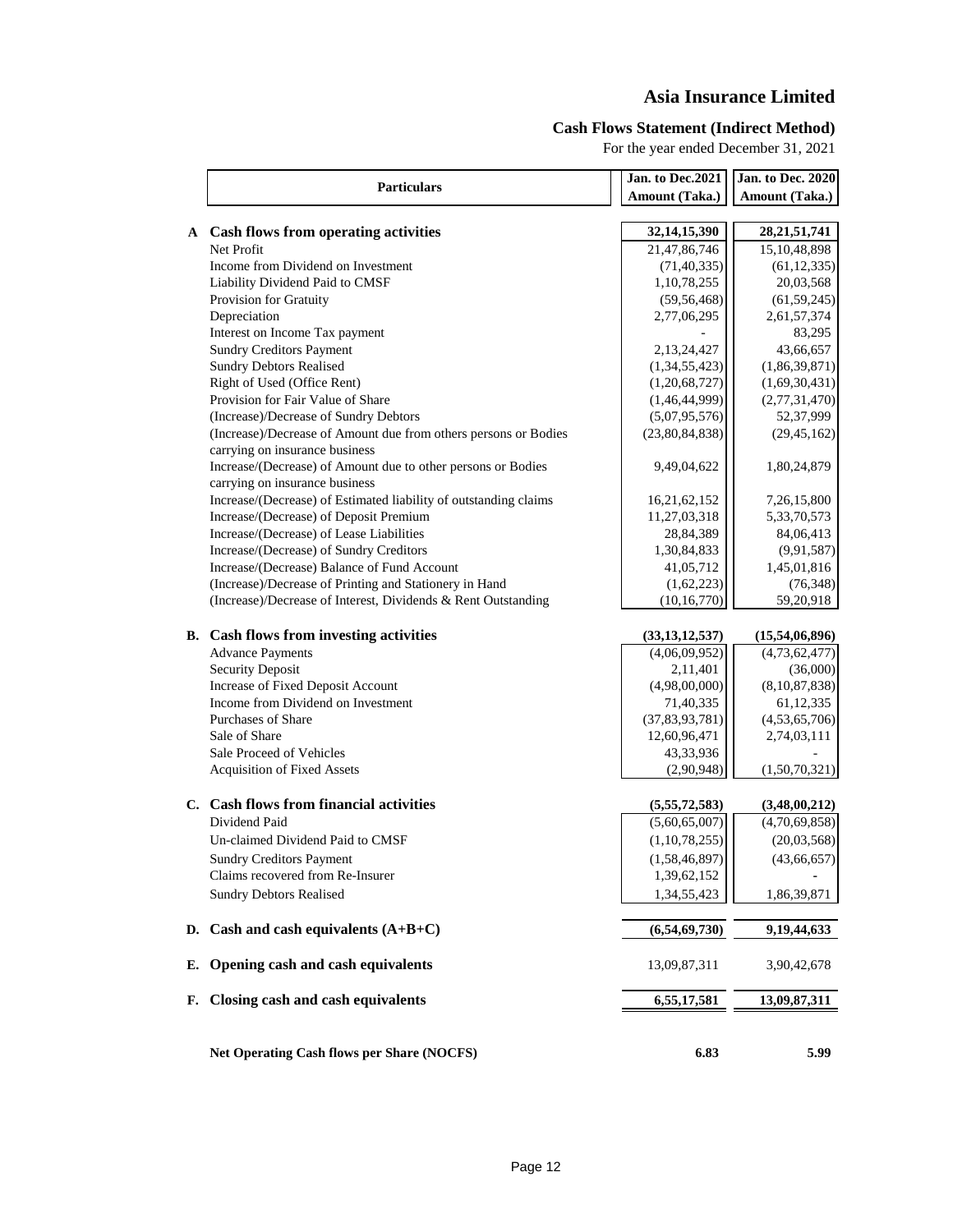## **Statement of Changes in Shareholders Equity**

For the year ended December 31, 2021

|                                    |              |              | <b>Reserve for</b> |                | <b>Retained</b> |                |
|------------------------------------|--------------|--------------|--------------------|----------------|-----------------|----------------|
| <b>Particulars</b>                 | <b>Share</b> | <b>Share</b> | <b>Exceptional</b> | General        | <b>Earnings</b> | <b>Total</b>   |
|                                    | Capital      | Premium      | Losses             | <b>Reserve</b> | Account         |                |
| Balance at 1st January 2021        | 47,06,98,580 | 11,62,88,920 | 31,94,43,522       | 1,17,71,100    | 5,69,68,828     | 97,51,70,950   |
| Net Profit-during the year         |              |              |                    |                | 21,47,86,746    | 21,47,86,746   |
| Proposed Dividend-2020             |              |              |                    |                | (5,64,83,830)   | (5,64,83,830)  |
| Reserve & Provision                |              |              | 4,50,60,314        | 75,00,000      | (5,25,60,314)   |                |
| <b>Provision for Gratuity</b>      |              |              |                    |                | (59, 56, 468)   | (59, 56, 468)  |
| <b>Provision for Taxation</b>      |              |              |                    |                | (5,97,14,937)   | (5,97,14,937)  |
| <b>Balance at December 31,2021</b> | 47,06,98,580 | 11,62,88,920 | 36,45,03,836       | 1,92,71,100    | 9,70,40,025     | 1,06,78,02,461 |
|                                    |              |              |                    |                |                 |                |
| <b>Balance at December 31,2020</b> | 47,06,98,580 | 11,62,88,920 | 31,94,43,522       | 1,17,71,100    | 5,69,68,829     | 97,51,70,951   |

**Md.Rafiqul Islam**<br> **Md.Atique Ullah Majumder**<br> **Director**<br> **Director**<br> **Director**<br> **Company Secretary** Director **Company Secretary** 

**Md. Imam Shaheen** 

 **Yussuf Abdullah Harun, FCA**

Managing Director & CEO Chairman

Page 13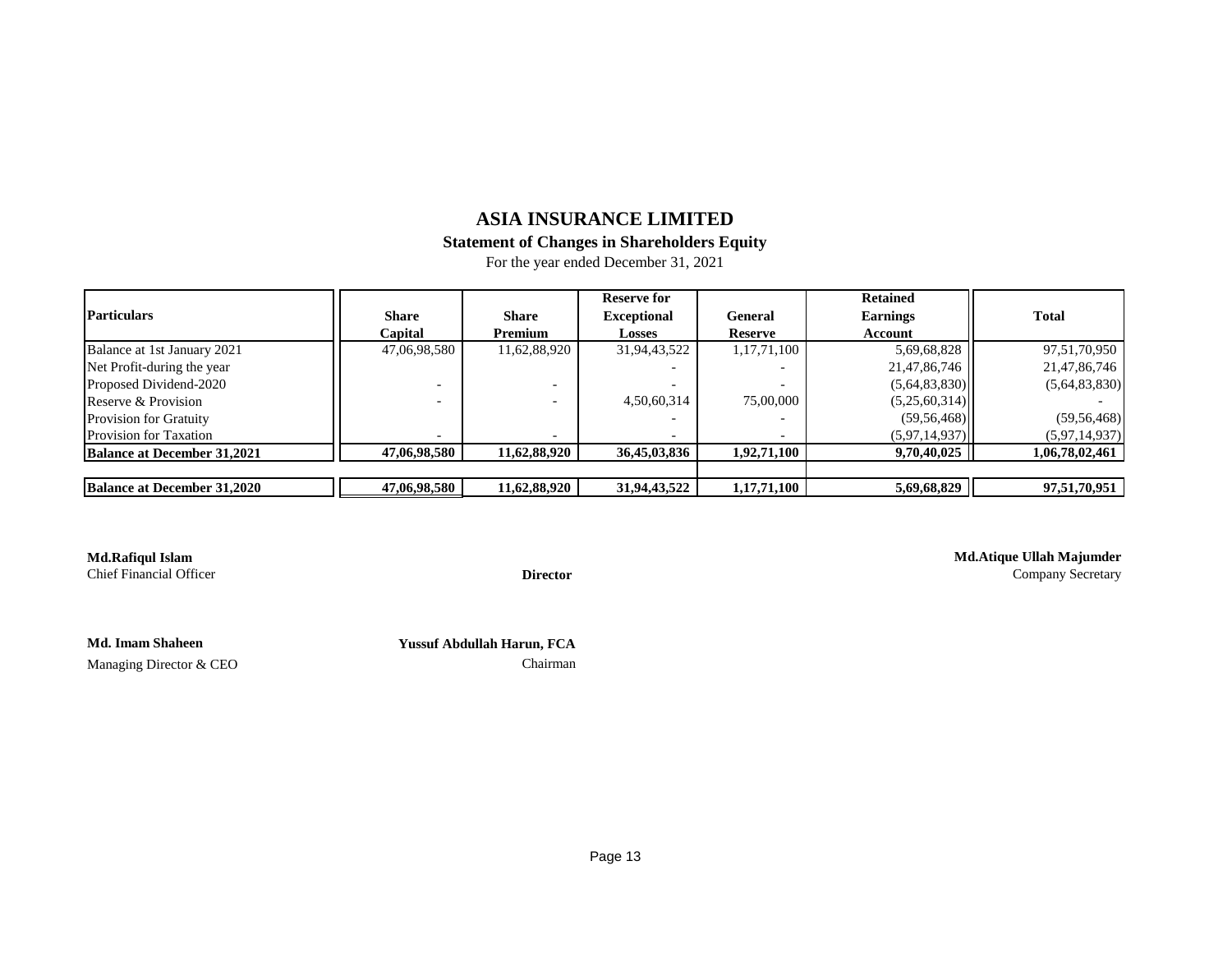r

#### **Notes to the Financial Statements**

As on December 31,2021

|                                                  |       | <b>Amount in Taka</b> |                |
|--------------------------------------------------|-------|-----------------------|----------------|
|                                                  |       | 2021 (Dec)            | $2020$ (Dec)   |
| 2 Authorized Capital                             |       |                       |                |
| $100,000,000$ ordinary shares of Tk. $10/-$ each | Total | 1,00,00,00,000        | 1,00,00,00,000 |
|                                                  |       |                       |                |
| 3 Issued, subscribed $\&$ paid-up capital        | Total | 47,06,98,580          | 47,06,98,580   |

4,70,69,858 ordinary shares of Tk. 10/- each

| <b>Particulars</b>                | 2021                          |                               | 2020                          |                               |
|-----------------------------------|-------------------------------|-------------------------------|-------------------------------|-------------------------------|
| <b>Category of Shareholders</b>   | No. of<br><b>Shareholding</b> | $%$ of<br><b>Shareholding</b> | No. of<br><b>Shareholding</b> | $%$ of<br><b>Shareholding</b> |
| 1. Sponsors & Directors (Group-A) | 1,88,27,934                   | 40.00                         | 1,88,27,934                   | 40.00                         |
| 2. General Public (Group-B)       | 2,82,41,924                   | 60.00                         | 2,82,41,924                   | 60.00                         |
| <b>Total:</b>                     | 4,70,69,858                   | 100.00                        | 4,70,69,858                   | 100.00                        |

**Classification of shareholders as per Shareholdings-2021**

#### **Group- A (Sponsors & Directors)**

| <b>Class interval</b>    | No. of<br><b>Shareholder</b> | <b>No. of Share</b> | % of Total<br><b>Shares holding</b> | % of Total Paid<br>up Capital |
|--------------------------|------------------------------|---------------------|-------------------------------------|-------------------------------|
|                          |                              |                     |                                     |                               |
| 0000000001 to 0000010000 |                              |                     |                                     |                               |
| 0000010001 to 0000020000 |                              |                     |                                     |                               |
| 0000020001 to 0000030000 |                              |                     |                                     |                               |
| 0000030001 to 0000040000 |                              |                     |                                     |                               |
| 0000040001 to 0000050000 |                              |                     |                                     |                               |
| 0000050001 to 0000060000 |                              |                     |                                     |                               |
| 0000060001 to 0000070000 |                              |                     |                                     |                               |
| 0000070001 to 0000080000 |                              |                     |                                     |                               |
| 0000080001 to 0000090000 |                              |                     |                                     |                               |
| 0000090001 to 1000000000 | 13                           | 1,88,27,934         | 100.00                              | 40.00                         |
| <b>TOTAL</b>             | 13                           | 1,88,27,934         | 100.00                              | 40.00                         |

#### **Group- B ( General Public )**

| <b>Class interval</b>    | No. of<br><b>Shareholder</b> | No. of Share | % of Total<br><b>Shares holding</b> | % of Total Paid<br>up Capital |
|--------------------------|------------------------------|--------------|-------------------------------------|-------------------------------|
| 0000000001 to 0000010000 | 3031                         | 31,55,043    | 11.17                               | 6.70                          |
| 0000010001 to 0000020000 | 106                          | 15,71,704    | 5.57                                | 3.34                          |
| 0000020001 to 0000030000 | 35                           | 8,91,549     | 3.16                                | 1.89                          |
| 0000030001 to 0000040000 | 26                           | 9,41,948     | 3.34                                | 2.00                          |
| 0000040001 to 0000050000 | 18                           | 8,37,316     | 2.96                                | 1.78                          |
| 0000050001 to 0000060000 | 7                            | 3,90,938     | 1.38                                | 0.83                          |
| 0000060001 to 0000070000 | 7                            | 4,55,774     | 1.61                                | 0.97                          |
| 0000070001 to 0000080000 | 3                            | 2,27,700     | 0.81                                | 0.48                          |
| 0000080001 to 0000090000 | 4                            | 3,36,183     | 1.19                                | 0.71                          |
| 0000090001 to 1000000000 | 41                           | 1,94,33,769  | 68.81                               | 41.29                         |
| <b>TOTAL</b>             | 3278                         | 2,82,41,924  | 100                                 | 60.00001955                   |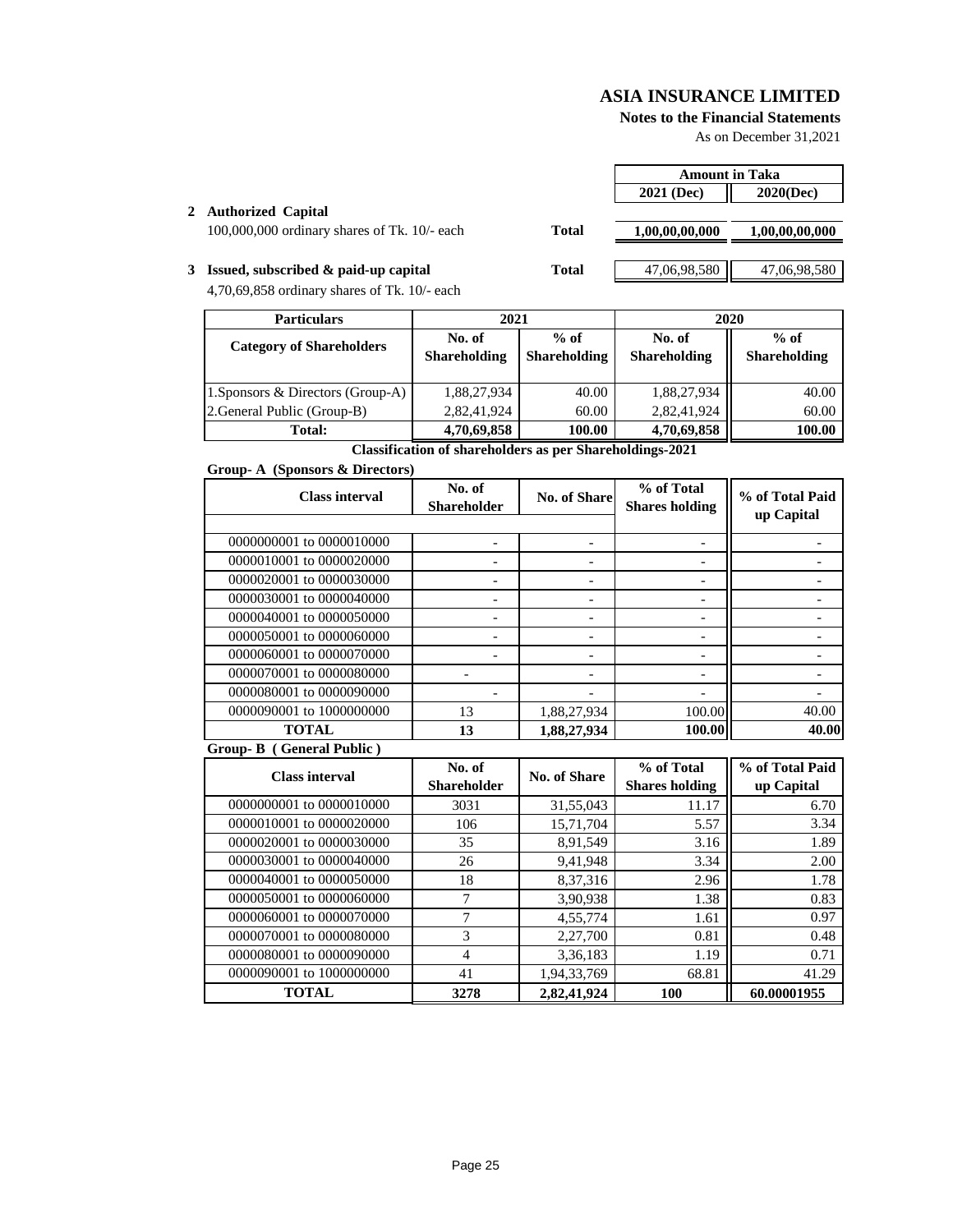**Notes to the Financial Statements**

As on December 31,2021

|   |                                               |              | <b>Amount in Taka</b>       |                 |
|---|-----------------------------------------------|--------------|-----------------------------|-----------------|
|   |                                               |              | 2021 (Dec)                  | $2020$ (Dec)    |
|   |                                               |              |                             |                 |
| 4 | <b>Share Premium</b>                          | <b>Total</b> | 11,62,88,920                | 11,62,88,920    |
|   |                                               |              |                             |                 |
|   | <b>Reserve or Contingency Account (5+6+7)</b> | <b>Total</b> | 48,08,14,961                | 38, 81, 83, 450 |
|   |                                               |              |                             |                 |
|   | 5 Reserve for exceptional losses              |              | 36,45,03,836                | 31,94,43,522    |
|   | The above amount is arrived at as under :     |              |                             |                 |
|   | Opening balance                               |              | 31,94,43,522<br>4,50,60,314 | 27, 52, 73, 532 |
|   | Add: Reserve made during the year             |              |                             | 4,41,69,990     |

Reserve for exceptional losses is appropriated out of current year profit about 10% of premium earned during the year.The above amount is eligible for tax relief under the 4th schedule U/Sec-6(2) & 6(3) of ITO 1984.

|   | <b>6</b> General reserve                                                       |              | 1,92,71,100                | 1,17,71,100    |
|---|--------------------------------------------------------------------------------|--------------|----------------------------|----------------|
|   |                                                                                |              |                            |                |
|   | Opening balance                                                                |              | 1,17,71,100                | 77,71,100      |
|   | Add:Reserve made during the year                                               |              | 75,00,000                  | 40,00,000      |
|   |                                                                                |              |                            |                |
|   | 7 Profit & Loss Appropriation Account                                          |              | 9,70,40,025                | 5,69,68,828    |
| 8 | <b>Lease Liabilities</b>                                                       | <b>Total</b> | 1,12,90,801                | 84,06,413      |
|   | <b>Current Maturity</b>                                                        |              |                            |                |
|   | Opening balance(Current Maturity)                                              |              | 50,46,391                  | 50,46,391      |
|   | Payment for Current Liability                                                  |              | (83, 17, 995)              |                |
|   | Add. Addition of New Lease Finance                                             |              | 34,66,356                  |                |
|   | Less Disposal of Lease Liabilities                                             |              | (1, 94, 752)               |                |
|   | Add: Transfer from Non Current Lease Liabilities                               |              | 55,13,386                  |                |
|   |                                                                                |              | 55,13,386                  | 50,46,391      |
|   |                                                                                |              |                            |                |
|   | <b>Long Term Maturity</b>                                                      |              |                            |                |
|   | Opening balance(Non-Current Maturity)                                          |              | 33,60,022                  | 33,60,022      |
|   | Add. Addition of New Lease Finance                                             |              | 86,02,371                  |                |
|   | Less Disposal Lease Liabilities<br>Less: Transfer to Current Lease Liabilities |              | (6,71,592)                 |                |
|   |                                                                                |              | (55, 13, 386)<br>57,77,415 | 33,60,022      |
|   |                                                                                |              |                            |                |
| 9 | <b>Balance of Fund &amp; Account</b>                                           | <b>Total</b> | 18,30,06,227               | 17,89,00,516   |
|   |                                                                                |              |                            |                |
|   | Fire Insurance business                                                        |              | 2,98,66,366                | 5,45,92,316    |
|   | Marine Cargo Insurance business                                                |              | 10,84,84,636               | 7, 20, 21, 314 |
|   | Marine Hull Insurance business                                                 |              | 46,08,283                  | 37,00,926      |
|   | Motor Insurance business                                                       |              | 1,88,74,499                | 2,04,08,805    |
|   | Miscellaneous Insurance business                                               |              | 2,11,72,442                | 2,81,77,155    |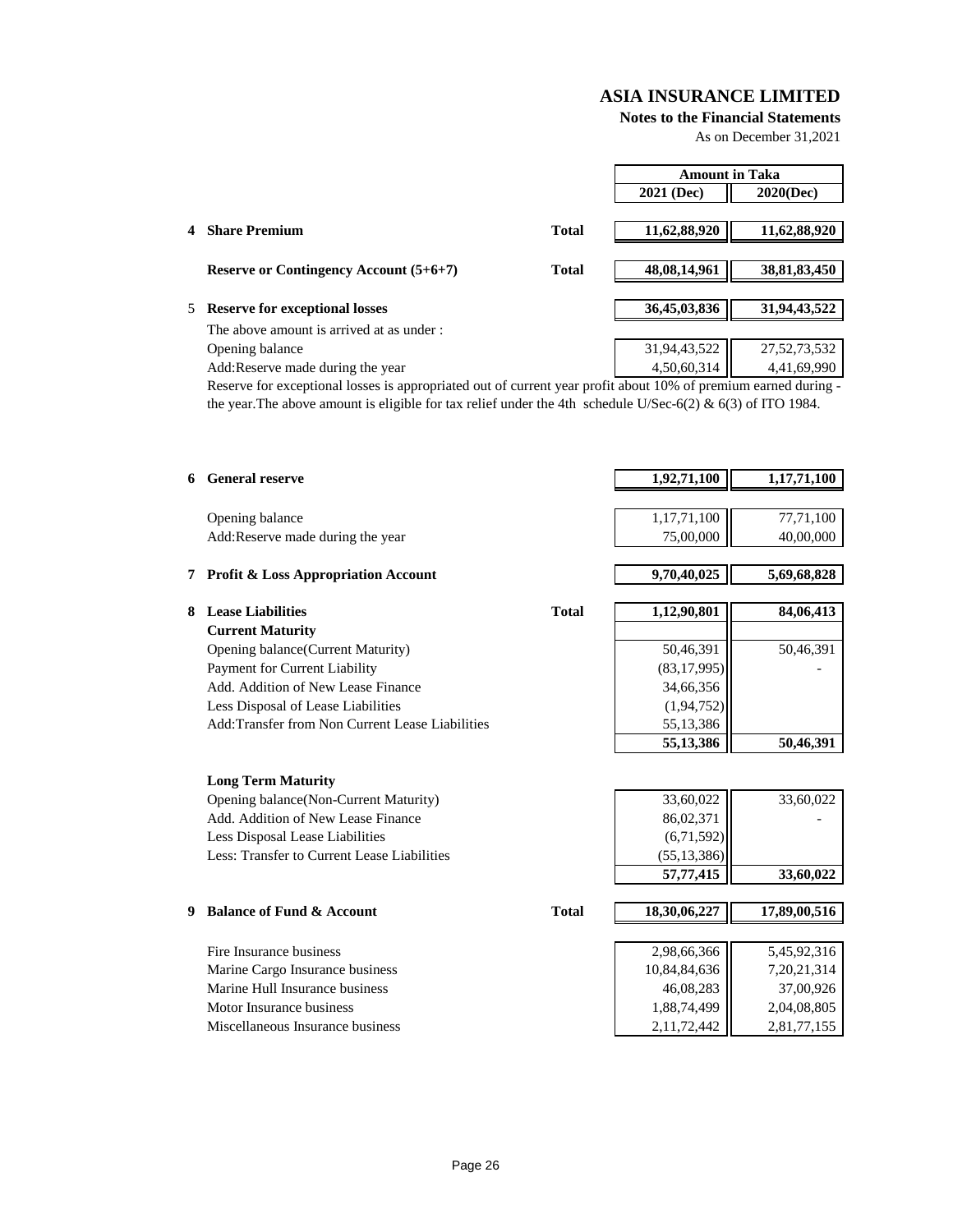#### **Notes to the Financial Statements**

As on December 31,2021

|                                                                     |              | <b>Amount in Taka</b> |                 |
|---------------------------------------------------------------------|--------------|-----------------------|-----------------|
|                                                                     |              | 2021 (Dec)            | 2020(Dec)       |
|                                                                     |              |                       |                 |
| 10 Estimated liability in respect of outstanding claim              | <b>Total</b> | 28, 34, 99, 347       | 12, 13, 37, 196 |
| whether due or intimated                                            |              |                       |                 |
| Fire Insurance business                                             |              | 19,42,61,224          | 10,62,46,564    |
| Marine Cargo Insurance business                                     |              | 8,42,31,027           | 58,92,417       |
| Marine Hull Insurance business                                      |              | 1,90,000              |                 |
| Motor Insurance business                                            |              | 48,17,096             | 31,82,499       |
| Miscellaneous Insurance business                                    |              |                       | 60,15,716       |
| 11 Amount due to other persons or bodies                            |              |                       |                 |
| carrying on insurance business                                      | <b>Total</b> | 32,77,92,567          | 23, 28, 87, 945 |
|                                                                     |              |                       |                 |
| Opening balance Sadharan Bima Corporation                           |              | 23, 13, 71, 756       | 21,41,29,285    |
| Less: Payment to SBC during the year- $11(1)$                       |              | (4,08,51,073)         | (4,74,79,967)   |
| Add:Payable to SBC (RI Ceded premium during the year-2021)          |              | 13,31,31,049          | 6,47,22,438     |
| <b>Closing Balance (Payable to Sadharan Bima Corporation)</b>       |              | 32, 36, 51, 732       | 23, 13, 71, 756 |
|                                                                     |              |                       |                 |
| Opening balance (Protection-Re)                                     |              | 15,16,189             | 7,33,781        |
| Paid during the year (Protection-Re)                                |              | (13, 78, 355)         |                 |
| Paid 10% Tax Payable (Protection-Re)                                |              | (1,37,836)            |                 |
| Add, Payable to Protection-Re (RI Ceded premium during the year-202 |              | 1,60,86,090           | 1,16,43,106     |
| 10% Tax Payable                                                     |              | 16,08,609             | 11,64,311       |
| Paid during the year (Protection-Re)                                |              | (1,23,21,694)         | (1,09,31,826)   |
| Paid 10% Tax Payable (Protection-Re)                                |              | (12, 32, 169)         | (10, 93, 183)   |
| <b>Closing Balance (Payable to Protection-Re)</b>                   |              | 41,40,835             | 15, 16, 189     |

| 12 Deposit Premium               | <b>Total</b> | 24,59,31,404 | 13,32,28,085    |
|----------------------------------|--------------|--------------|-----------------|
| Fire Insurance business          |              |              |                 |
| Marine Cargo Insurance business  |              | 19,08,08,958 | 11, 17, 35, 043 |
| Marine Hull Insurance business   |              | 2,03,214     | 2,03,374        |
| Motor Insurance business         |              | 4,00,190     |                 |
| Miscellaneous Insurance business |              | 6,36,209     |                 |
| <b>Excess Deposit</b>            |              | 15,02,254    | 7,87,300        |
| Stamp duty                       |              | 4,64,91,041  | 2,03,00,078     |
| VAT                              |              | 58,89,537    | 2,02,290        |

This represents the amount of premium deposited with Company against cover notes for which no polices have been issued up to the end of the year,which will be adjusted after issuance of policies.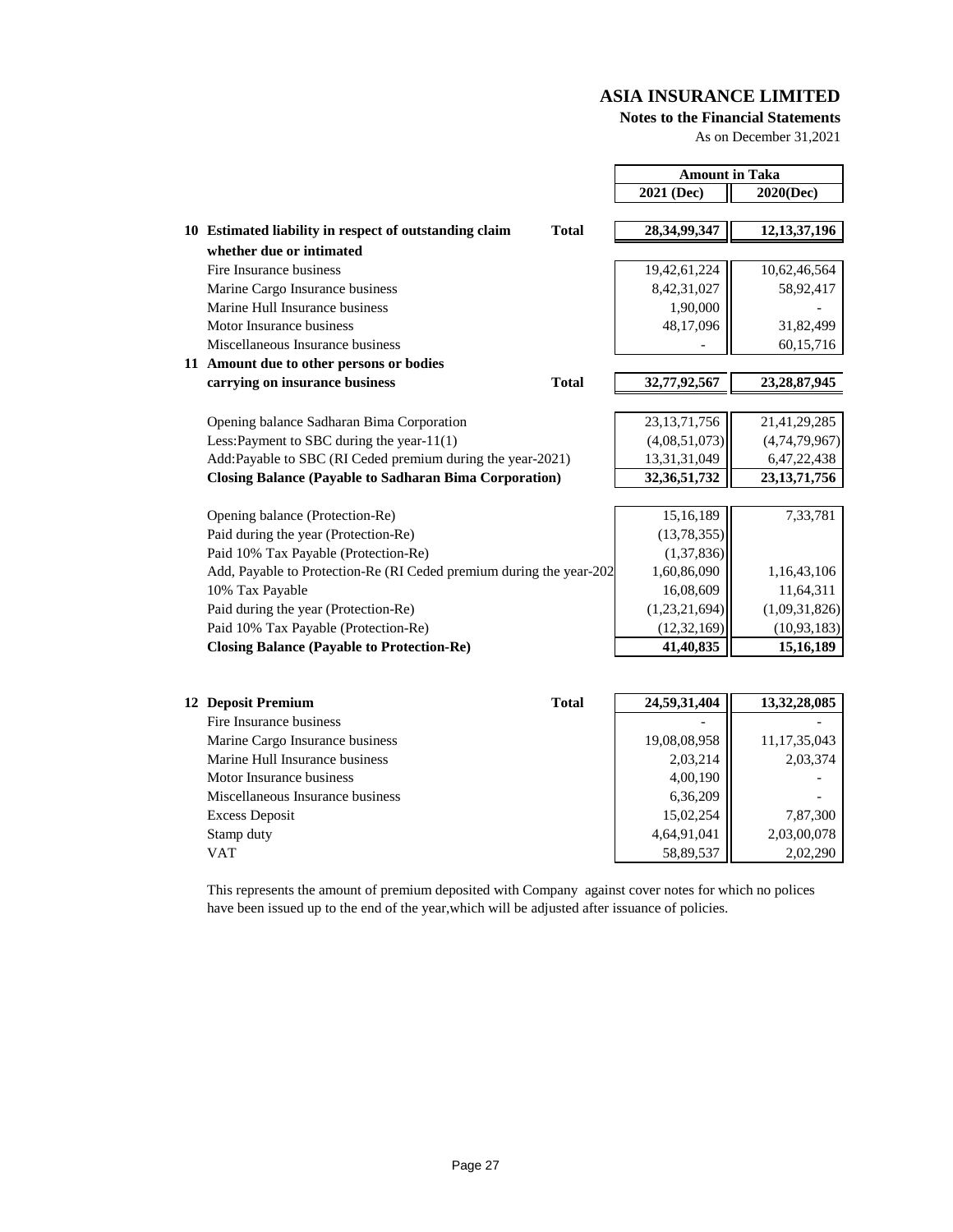$\blacksquare$ 

#### **Notes to the Financial Statements**

As on December 31,2021

 $\overline{\phantom{0}}$ 

|                                |                                   | <b>Amount in Taka</b> |                |
|--------------------------------|-----------------------------------|-----------------------|----------------|
|                                |                                   | 2021 (Dec)            | $2020$ (Dec)   |
|                                |                                   |                       |                |
| 13 Provision for Taxation      | <b>Total</b>                      | 33, 52, 72, 380       | 32,74,69,726   |
| Provision for Taxation 2007-08 | (Pending in High Court)           | 65, 38, 392           | 65, 38, 392    |
| Provision for Taxation 2008-09 | (Pending in High Court)           | 88, 33, 548           | 88, 33, 548    |
| Provision for Taxation 2009-10 | (Pending in High Court)           | 84,21,256             | 84, 21, 256    |
| Provision for Taxation 2010-11 | (Pending in High Court)           | 1,17,28,117           | 1, 17, 28, 117 |
| Provision for Taxation 2011-12 | (Settled)                         |                       |                |
| Provision for Taxation         | Unadjusted Provision for Taxation | 58,99,836             | 58,99,836      |
| Provision for Taxation 2012-13 | (Pending in High Court)           | 1,68,00,000           | 1,68,00,000    |
| Provision for Taxation 2013-14 | (Pending in High Court)           | 3,72,30,000           | 3,72,30,000    |
| Provision for Taxation 2014-15 | (Pending in High Court)           | 4,71,64,364           | 4,71,64,364    |
| Provision for Taxation 2015-16 | (Pending in High Court)           | 1,03,30,169           | 1,03,30,169    |
| Provision for Taxation 2016-17 | (Pending in High Court)           | 2,08,34,803           | 2,08,34,803    |
| Provision for Taxation 2017-18 | (Pending in High Court)           | 2,51,20,900           | 2,51,20,900    |
| Provision for Taxation 2018-19 | (Pending in Appeal)               | 3,39,47,949           | 3,39,47,949    |
| Provision for Taxation 2019-20 | (Settled)                         |                       | 2,53,52,603    |
| Provision for Taxation 2020-21 | (Settled)                         |                       | 2,92,70,087    |
| Provision for Taxation 2021-22 | <b>Return Submitted</b>           | 3,99,97,702           | 3,99,97,702    |
| Provision for Taxation 2022-23 |                                   | 6, 24, 25, 344        |                |

## **14 Calculation of Provision for Deferred Tax**

| A. Provision for Deferred Tax on Property, Plant & Equipment |                           |               |
|--------------------------------------------------------------|---------------------------|---------------|
| Carrying Value of Property, Plant & Equipment                | $19,01,\overline{47,132}$ | 20,76,26,926  |
| Tax Base of Property, Plant & Equipment                      | 18, 13, 73, 084           | 19,75,81,594  |
| <b>Taxable Temporary Deference</b>                           | 87,74,048                 | 1,00,45,332   |
| Tax rate                                                     | 37.50%                    | 37.50%        |
| Deferred Tax Liability on Property, Plant & Equipment        | 32,90,268                 | 37,66,999     |
| B. Provision for Deferred Tax on Provision for Gratuity      |                           |               |
| Carrying Value of Provision for Gratuity                     | 59,56,468                 | 61, 59, 245   |
| Tax Base of Provision for Gratuity                           |                           | (61, 59, 245) |
| Tax Rate                                                     | 37.50%                    | 37.50%        |
| <b>Deferred Tax on Provision for Gratuity</b>                | 22,33,676                 |               |
| <b>Deferred Balance</b>                                      | 10,56,593                 | 37,66,999     |
|                                                              |                           |               |
| Closing Deferred Tax Liability                               | 10,56,593                 | 37,66,999     |
| <b>Opening Deferred Tax Liability</b>                        | 37,66,999                 | (30,72,237)   |
| Deferred Tax adjust during the year.                         | (27, 10, 407)             | 6,94,762      |

\*\* Deferred Tax has been calculated for the year ended December 31, 2021 in compliance to IAS - 12.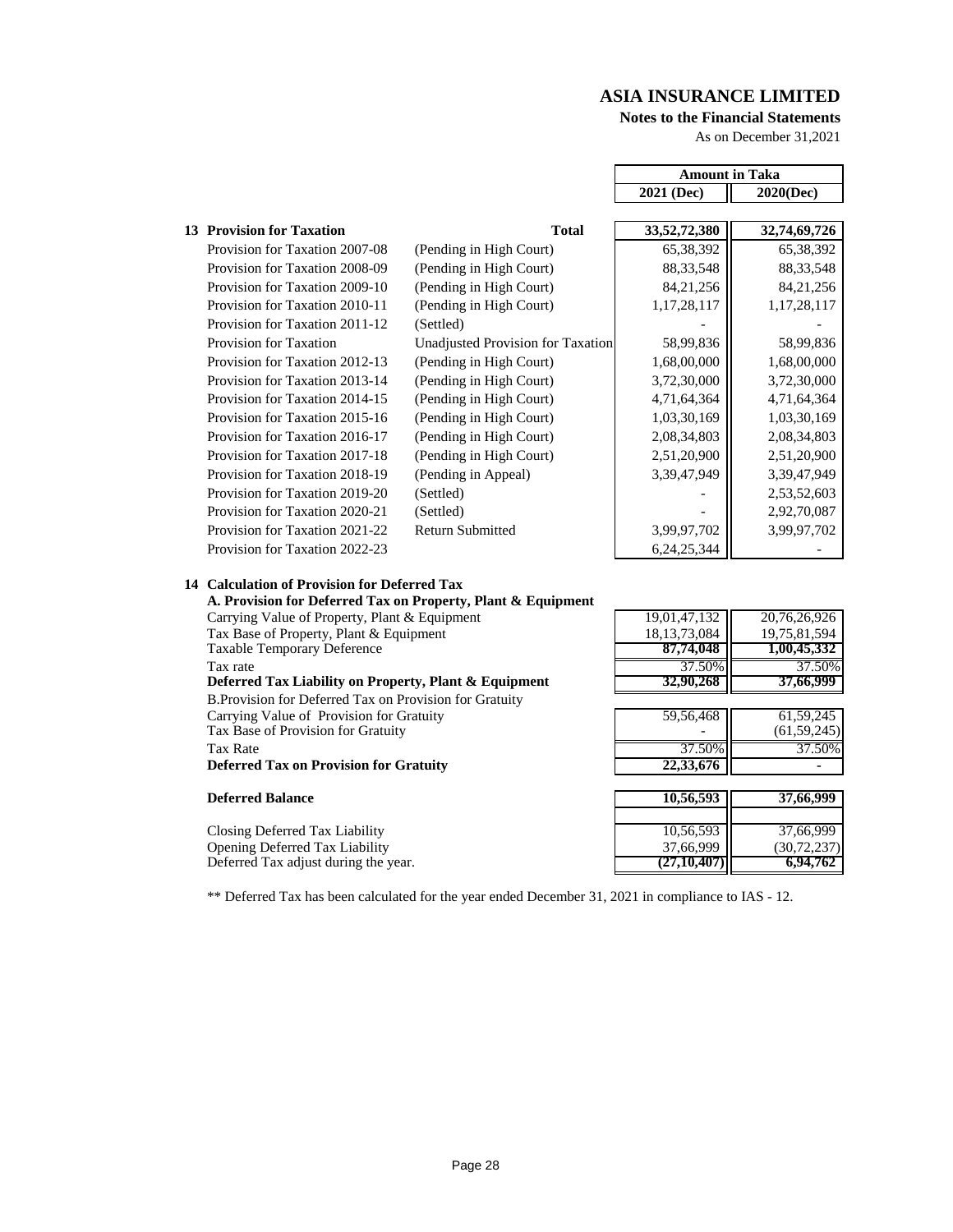#### **Notes to the Financial Statements**

As on December 31,2021

|                                                          |              | <b>Amount in Taka</b> |                          |
|----------------------------------------------------------|--------------|-----------------------|--------------------------|
|                                                          |              | 2021 (Dec)            | 2020(Dec)                |
|                                                          |              |                       |                          |
| <b>15 Sundry Creditors</b>                               | <b>Total</b> | 6,48,71,394           | 5,17,86,561              |
|                                                          |              |                       |                          |
| M/s.Syful Shamsul Alom & Company<br>M/s.Pinaki & Company |              | 2,50,000              | 2,25,000                 |
| M/s.G.Kibria & Company                                   |              | 4,00,000              |                          |
| M/s.Hasan & Company                                      |              | 35,000                | 30,000                   |
| Employees Contribution of Provident Fund                 |              | 8,37,420              | 2,82,250                 |
| <b>Employers Contribution of Provident Fund</b>          |              | 8,37,420              | 2,82,250                 |
| Provident Fund Loan recovery (Principal Amount)          |              | 56,617                | 21,646                   |
| Provident Fund Loan (Interest realised)                  |              |                       |                          |
| Dividend payable-2020                                    |              | 12,002<br>4,18,822    | 4,711<br>1,10,78,255     |
| Refund Warrant (IPO)                                     |              | 12,26,595             | 12,26,595                |
| Refund Warrant (Right share)                             |              | 2,16,640              | 2,16,640                 |
| Deposit against Car Lease                                |              | 18,76,335             | 28,09,536                |
| <b>IPO Differed Income</b>                               |              | 4,46,416              |                          |
| Provision for Performance Bonus                          |              | 48,90,949             | 4,46,416                 |
| Provision for Gratuity                                   |              | 86, 30, 782           | 81,39,186<br>85,30,782   |
| Provision for Electri, Wasa & Gas Bill-Dec-21            |              | 33,976                |                          |
| Provision for Internet Bill Dec-21                       |              | 67,617                |                          |
| Provision for Software Maintence Bill Dec-21             |              | 30,000                |                          |
| Provision for Expenses                                   |              |                       | 2,44,499                 |
| Rupayan Trade Center Owners Association                  |              | 86,028                |                          |
| Liability for Salary & Allowance                         |              | 7,70,634              | 21,55,626                |
| Liability for Vat (Audit-2019)                           |              | 8,16,544              |                          |
| Liability for Agent Commission                           |              | 73,22,063             |                          |
| Liability for Income Tax onAgent Commission              |              | 3,85,372              |                          |
| VAT (December-2021)                                      |              | 68, 34, 713           | 80,59,285                |
| VAT (Deduction at source)                                |              | 4,51,001              | 3,78,689                 |
| TAX(Deduction at source)                                 |              | 7,77,230              | 10,53,258                |
| <b>Insurance Stamp Payable</b>                           |              | 2,71,61,218           | 66,01,937                |
|                                                          |              |                       |                          |
| 15.01 Dividend (Un-claimed) paid to BSEC                 |              |                       | 1,10,78,254              |
| Year -2010                                               |              | 36,08,695             | 36,08,695                |
| Year -2011                                               |              | 37,28,225             | 37, 28, 225              |
| Year -2012                                               |              | 20,22,760             | 20,22,760                |
| Year -2013                                               |              | 17,18,574             | 17,18,574                |
|                                                          |              | 1,10,78,254           |                          |
| Dividend Paid to BSEC                                    |              | (1,10,78,255)         |                          |
|                                                          |              |                       |                          |
| 15.02 Proposed Dividend -@12.00% 2020                    |              | 5,64,83,830           | 4,70,69,858              |
| Dividend paid during the year-2021                       |              | (5,60,65,007)         | (4,70,69,858)            |
| Dividend (Un-claimed) payable Year -2020                 |              | 4,18,822              | $\overline{\phantom{a}}$ |

#### **16** Investment **16 Investment Total 16 17,76,65,310 10 11,07,23,002**

All investments of AIL are initially recognized at cost, being the fair value of the consideration given which include transaction cost and these are classified in to the following categories:

- · Held for Trading **-**
- **Held to Maturity**
- Available for sale

| 2,50,00,000  | 2,50,00,000  |
|--------------|--------------|
| 45,26,65,310 | 18,57,23,002 |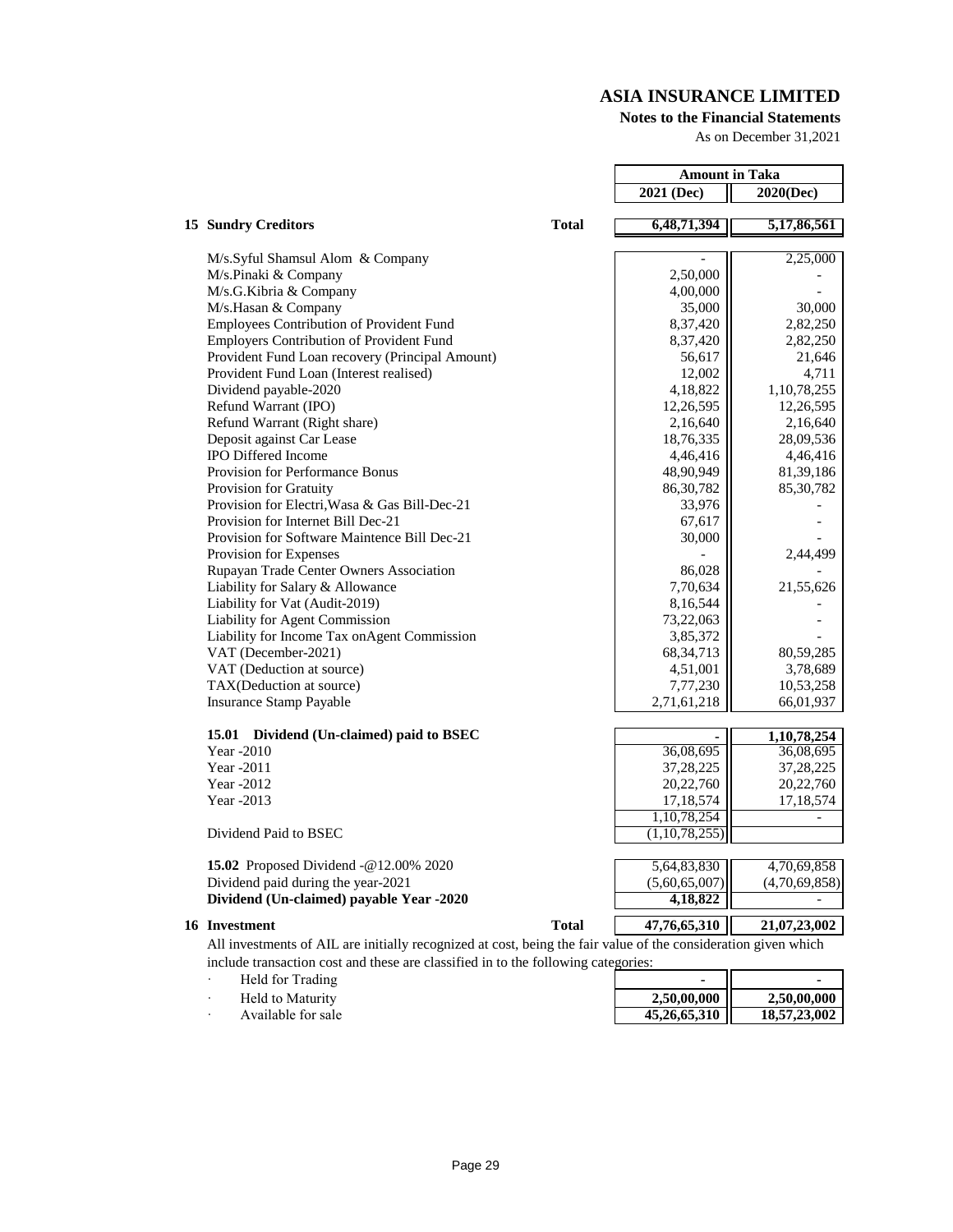**Notes to the Financial Statements**

As on December 31,2021

|            | <b>Amount in Taka</b> |
|------------|-----------------------|
| 2021 (Dec) | 2020(Dec)             |

#### **16.2 Held to Maturity**

| Investments with fixed maturity that the management has the intent and ability to hold maturity are classified<br>as held to maturity and are initially measured at cost. |              |                   |                 |
|---------------------------------------------------------------------------------------------------------------------------------------------------------------------------|--------------|-------------------|-----------------|
| <b>Ten Years Government Treasury Bond</b>                                                                                                                                 | <b>Total</b> | 2,50,00,000       | 2,50,00,000     |
| <b>Cost of Purchases</b><br>16.3 Investment in Share:                                                                                                                     |              | 2,50,00,000       | 2,50,00,000     |
| <b>Available for Sale</b><br><b>Fair Market Value)</b>                                                                                                                    |              | 45,26,65,310      | 18,57,23,002    |
| 16.4 Changes in fair value of the shares available for sale:                                                                                                              |              | 2021 (Dec)        | 2020(Dec)       |
| <b>Opening cost of Share</b>                                                                                                                                              |              | 23,97,43,240      | 22, 17, 80, 645 |
| <b>Purchases of Share</b>                                                                                                                                                 |              | 37,83,93,781      | 4,53,65,706     |
|                                                                                                                                                                           |              | 61,81,37,021      | 26,71,46,351    |
| <b>Less. Sale of Share</b>                                                                                                                                                |              | (12, 60, 96, 472) | (2,74,03,111)   |
| <b>Cost of Share</b>                                                                                                                                                      |              | 49,20,40,549      | 23,97,43,240    |
| Fair value of the Investment in Share                                                                                                                                     |              | 45, 26, 65, 310   | 18,57,23,002    |
| Fair value reserve at December 31,2021                                                                                                                                    |              | 3,93,75,239       | 5,40,20,238     |
| Fair value reserve opening 1.January, 2021                                                                                                                                |              | 5,40,20,238       | 8, 17, 51, 708  |
| Provision for Fair value adjustment during the year 2021                                                                                                                  |              | 1,46,44,999       | (2,77,31,470)   |
| 17 Interest, Dividend, Rent Outstanding                                                                                                                                   | <b>Total</b> | 2,55,88,578       | 2,45,71,806     |
| <b>Accrued Interest on FDR</b>                                                                                                                                            |              |                   |                 |
| Opening balance                                                                                                                                                           |              | 2,39,21,316       | 2,98,42,234     |
| Accrued during the year                                                                                                                                                   |              | 5,40,49,998       | 6, 24, 46, 315  |
| Interest received during the year                                                                                                                                         |              | (5,30,33,227)     | (6,83,67,233)   |
|                                                                                                                                                                           |              | 2,49,38,087       | 2,39,21,316     |
| <b>Accrued Interest on Govt. Treasury Bond</b>                                                                                                                            |              |                   |                 |
| Opening balance                                                                                                                                                           |              | 6,50,491          | 6,50,490        |
| Accrued during the year                                                                                                                                                   |              | 26,03,480         | 26,03,480       |
| Interest received during the year                                                                                                                                         |              | (26,03,480)       | (26,03,480)     |
|                                                                                                                                                                           |              | 6,50,491          | 6,50,490        |
|                                                                                                                                                                           |              |                   |                 |
| 18 Amount due from other persons or bodies                                                                                                                                | <b>Total</b> | 45,03,89,868      | 21,23,05,031    |
| carrying on insurance business:                                                                                                                                           |              |                   |                 |
| (SBC)<br>Opening balance                                                                                                                                                  |              | 21,23,05,031      | 20,93,59,869    |
| Add. Receivable against PSB Account during the year                                                                                                                       |              | 1,17,06,763       | 1,17,85,656     |
| Add. Receivable against Paid claims (SBC Share) during the year                                                                                                           |              |                   | 9,95,07,496     |
| Add. Receivable against outstanding claims (SBC Share) during the yea                                                                                                     |              | 24,03,40,226      | 10,18,439       |
| Add. Receivable against outstanding claims (Protection re Share)                                                                                                          |              |                   | 1,69,01,639     |
| Less. Adjustment of recovered Marine & Fire Claim-2013                                                                                                                    |              |                   | (1,21,57,803)   |
| Less. Adjustment of Non-coverable Marine Claim-2013                                                                                                                       |              |                   | (4,42,57,332)   |
| Less. Received outstanding Motor claims (Protection-re Share)2019                                                                                                         |              | $\overline{a}$    | (2,82,735)      |
| Less. Realised from SBC (Fire.Outstanding claim)                                                                                                                          |              |                   | (6,17,65,011)   |

Less. Realised from (Protection-re Share) outstanding claim (Marine ca  $(1,39,62,152)$  (78,05,188)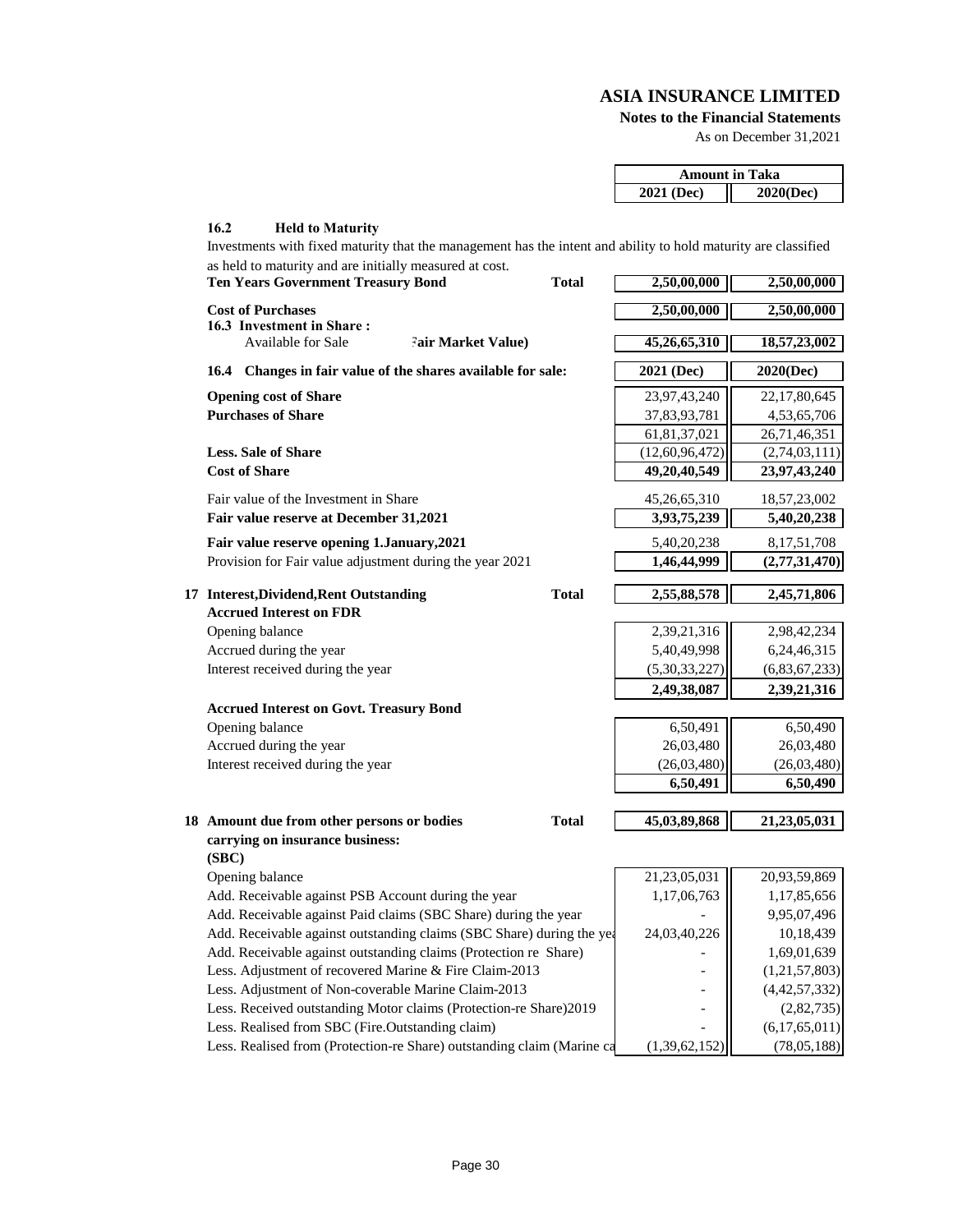#### **Notes to the Financial Statements**

As on December 31,2021

|                                                                              |              | <b>Amount in Taka</b> |                      |
|------------------------------------------------------------------------------|--------------|-----------------------|----------------------|
|                                                                              |              | $2021$ (Dec)          | 2020(Dec)            |
|                                                                              |              |                       |                      |
| <b>19 Sundry Debtors</b>                                                     | <b>Total</b> | 6,43,55,481           | 1,35,59,905          |
|                                                                              |              |                       |                      |
| Opening balance                                                              |              | 1,35,59,905           | 1,87,97,904          |
| Add. Deposit Clearing During the year                                        |              | 6,42,50,999           | 1,34,01,872          |
| Less. Adjustment Deposit Clearing                                            |              | (1,34,55,423)         | (1,86,39,871)        |
|                                                                              |              |                       |                      |
|                                                                              |              |                       |                      |
| 20 Advance, deposit and prepayments                                          | <b>Total</b> | 32, 47, 51, 545       | 36,08,23,554         |
|                                                                              |              |                       |                      |
| <b>Advance Salaries</b>                                                      |              | 1,85,776              | 2,14,169             |
| Advance Office rent                                                          |              | 62,200                | 62,200               |
| <b>Advance Lease Liability</b>                                               |              | 9,82,419              | 28,82,439            |
| Advance Tax Car<br>20(b)                                                     |              | 28,97,500             | 30,30,000            |
| Advance Tax FDR A/c<br>20(c)                                                 |              | 3,40,57,075           | 3,81,64,287          |
| Advance Tax STD A/c<br>20(d)                                                 |              | 12,82,753             | 13,00,055            |
| Advance Tax Dividend $A/c$ 20(e)                                             |              | 1,17,10,477           | 1,18,79,055          |
| Advance Tax Govt Treasury Bond                                               |              | 1,95,261              | 65,087               |
| Advance Tax Deduction at source 20(f)                                        |              | 1,39,98,429           | 1,39,98,429          |
| Advance Tax payments - (2007-2008 to 2021-2022) 20(g)                        |              | 25,77,16,407          | 27, 31, 16, 407      |
| Advance Procurement Provider (Calendar)                                      |              | 10,00,000             | 10,00,000            |
| Advance Share Beat Lub-Ruef BD Limited                                       |              |                       | 1,50,00,000          |
| Advance realised Share Beat Union Insurance Ltd                              |              |                       |                      |
| Advance Share Beat (BD Thai Food Ltd)                                        |              | 6,37,500              |                      |
| Receivable from BLI Securities Limited.                                      |              | 25,748                | 1,11,426             |
|                                                                              |              |                       |                      |
| 20(b Advance tax Car                                                         | <b>Total</b> | 28,97,500             | 30,30,000            |
| Advance tax Car 2013                                                         |              | 11,55,000             | 11,55,000            |
| Advance tax Car 2016 (2017-2018)                                             |              | 3,00,000              | 3,00,000             |
| Advance tax Car 2017 (2018-2019)                                             |              | 4,20,000              | 4,20,000             |
| Advance tax Car 2018 (2019-2020)<br>Advance tax Car 2019 (2020-2021)         |              |                       | 3,30,000<br>3,90,000 |
| Advance tax Car 2020 (2021-2022)                                             |              | 4,35,000              | 4,35,000             |
| Advance tax Car 2021 (2022-2023)                                             |              | 5,87,500              |                      |
| 20(c Advance tax FDR A/c                                                     | <b>Total</b> | 3,40,57,075           | 3,81,64,287          |
| Advance tax FDR A/c                                                          |              | 1,31,74,421           | 1,31,74,421          |
| Advance tax FDR A/c 2016 (2017-2018)                                         |              | 47,66,602             | 47,66,602            |
| Advance tax FDR A/c 2017 (2018-2019)                                         |              | 39,26,808             | 39,26,808            |
| Advance tax FDR A/c 2018 (2019-2020)                                         |              |                       | 45,32,850            |
| Advance tax FDR A/c 2019 (2020-2021)                                         |              |                       | 49,08,472            |
| Advance tax FDR A/c 2020 (2021-2022)                                         |              | 68,55,134             | 68, 55, 134          |
| Advance tax FDR A/c 2021 (2022-2023)                                         |              | 53,34,110             |                      |
| 20(d Advance Tax STD A/c                                                     | <b>Total</b> | 12,82,753             | 13,00,055            |
| Advance tax STD A/c 2016 (2017-2018)<br>Advance tax STD A/c 2017 (2018-2019) |              | 5,40,779              | 5,40,779<br>1,21,272 |
| Advance tax STD A/c 2018 (2019-2020)                                         |              | 1,21,272              | 1,15,347             |
| Advance tax STD A/c 2019 (2020-2021)                                         |              |                       | 1,69,933             |
| Advance tax STD A/c 2020 (2021-2022)                                         |              | 3,52,724              | 3,52,724             |
| Advance tax STD A/c 2021 (2022-2023)                                         |              | 2,67,978              |                      |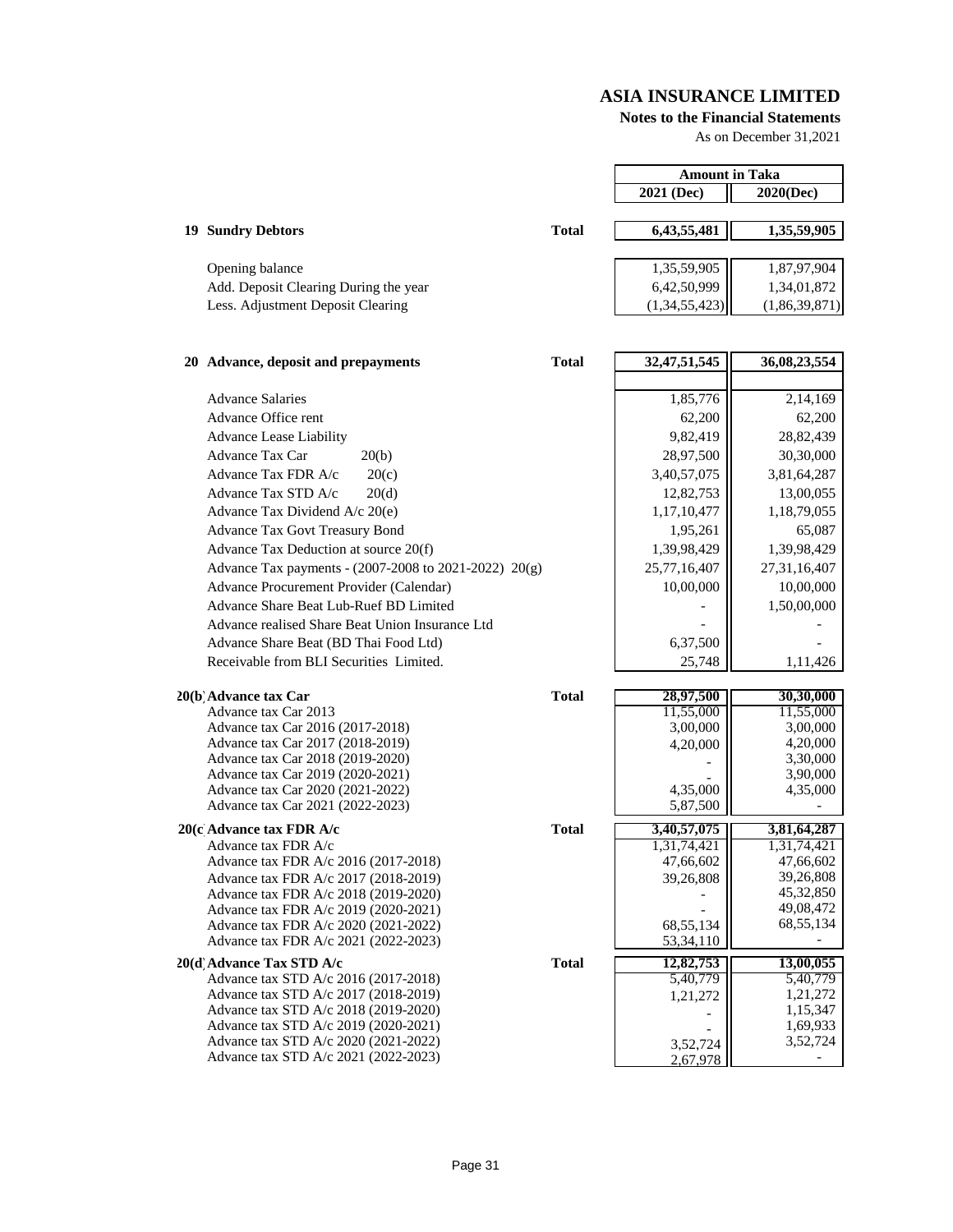#### **Notes to the Financial Statements**

As on December 31,2021

|                                                                          |              | <b>Amount in Taka</b> |                          |
|--------------------------------------------------------------------------|--------------|-----------------------|--------------------------|
|                                                                          |              | 2021 (Dec)            | 2020(Dec)                |
| 20(e Advance Tax Dividend A/c                                            | <b>Total</b> | 1,17,10,477           |                          |
| Advance tax Dividend A/c 2015 (2016-2017)                                |              | 35,49,165             | 1,18,79,055<br>35,49,165 |
| Advance tax Dividend A/c 2016 (2017-2018)                                |              | 24,90,678             | 24,90,678                |
| Advance tax Dividend A/c 2017 (2018-2019)                                |              | 30,20,100             | 30,20,100                |
| Advance tax Dividend A/c 2018 (2019-2020)                                |              |                       | 6,61,600                 |
| Advance tax Dividend A/c 2019 (2020-2021)                                |              |                       | 9,35,045                 |
| Advance tax Dividend A/c 2020 (2021-2022)                                |              | 12,22,467             | 12,22,467                |
| Advance tax Dividend A/c 2021 (2022-2023)                                |              | 14,28,067             |                          |
| 20(f Advance Tax Deduction at source                                     | <b>Total</b> | 1,39,98,429           | 1,39,98,429              |
| Advance tax Ded at source 2012 (2013-2014)                               |              | 51,28,656             | 51,28,656                |
| Advance tax Ded at source 2013 (2015-2016)                               |              | 88,69,773             | 88,69,773                |
| 20g) Advance Tax Payment                                                 | <b>Total</b> | 25,77,16,407          | 27, 31, 16, 407          |
| Advance tax paid -2006 (2007-2008)                                       |              | 54,47,700             | 54,47,700                |
| Advance tax paid -2007 (2008-2009)                                       |              | 49,25,053             | 49,25,053                |
| Advance tax paid -2008 (2009-2010)                                       |              | 81,70,317             | 81,70,317                |
| Advance tax paid -2009 (2010-2011)                                       |              | 1,32,75,415           | 1,32,75,415              |
| Advance tax paid -2010 (2011-2012)<br>Advance tax paid -2011 (2012-2013) |              | 2,62,90,484           | 2,62,90,484              |
| Advance tax paid -2012 (2013-2014)                                       |              | 4,21,65,891           | 4,21,65,891              |
| Advance tax paid -2013 (2014-2015)                                       |              | 3,81,13,199           | 3,81,13,199              |
| Advance tax paid -2014 (2015-2016)                                       |              | 1,01,11,200           | 1,01,11,200              |
| Advance tax paid -2015 (2016-2017)                                       |              | 2,16,94,765           | 2, 16, 94, 765           |
| Advance tax paid -2016 (2017-2018)                                       |              | 2,50,37,002           | 2,50,37,002              |
| Advance tax paid -2017 (2018-2019)                                       |              | 2, 17, 85, 381        | 2, 17, 85, 381           |
| Advance tax paid -2018 (2019-2020)                                       |              |                       | 2,26,00,000              |
| Advance tax paid -2019 (2020-2021)                                       |              |                       | 2,10,00,000              |
| Advance tax paid -2020 (2021-2022)                                       |              | 2,80,00,000           | 1,25,00,000              |
| Advance tax paid -2021 (2022-2023)                                       |              | 1,27,00,000           |                          |
| 21 Security Deposit                                                      | <b>Total</b> | 5,83,314              | 7,94,715                 |
| <b>Against Office Rent</b>                                               |              | 2,14,600              | 4,26,001                 |
| <b>Against Telephone</b>                                                 |              | 58,714                | 58,714                   |
| <b>Against Electricity</b>                                               |              | 10,000                | 10,000                   |
| Security Deposit(CDBL)                                                   |              | 3,00,000              | 3,00,000                 |
| 22 Fixed Deposit with Banks                                              | <b>Total</b> | 92,06,59,201          | 87,08,59,201             |
| Opening balance                                                          |              | 87,08,59,201          | 78, 97, 71, 363          |
| Add. New FDR Account Open during the year                                |              | 18,00,00,000          | 14,88,00,000             |
| Less. Encashment during the year                                         |              | (13,02,00,000)        | (6,77,12,162)            |
|                                                                          |              |                       |                          |
| 23 Cash on Hand and with Banks                                           | <b>Total</b> | 6,55,17,581           | 13,09,87,311             |
| <b>Current Account Deposit</b>                                           |              | 1,80,94,846           | 3,66,27,665              |
| STD SND SB Account with Banks                                            |              | 4,67,48,106           | 9,34,98,208              |
| Cash on Hand                                                             |              | 6.74.629              | 861438                   |

|  | 20(e Advance Tax Dividend A/c |  |
|--|-------------------------------|--|
|--|-------------------------------|--|

#### **20(f Advance Tax Deduction at source**

#### **20g)Advance Tax Payment Total 25,77,16,407 27,31,16,407**

#### **21 Security Deposit**

# **22 Fixed Deposit with Banks**

## **Opening balance**

#### **23 Cash on Hand and with Banks** Current Account Deposit

STD SND SB Account with Banks Cash on Hand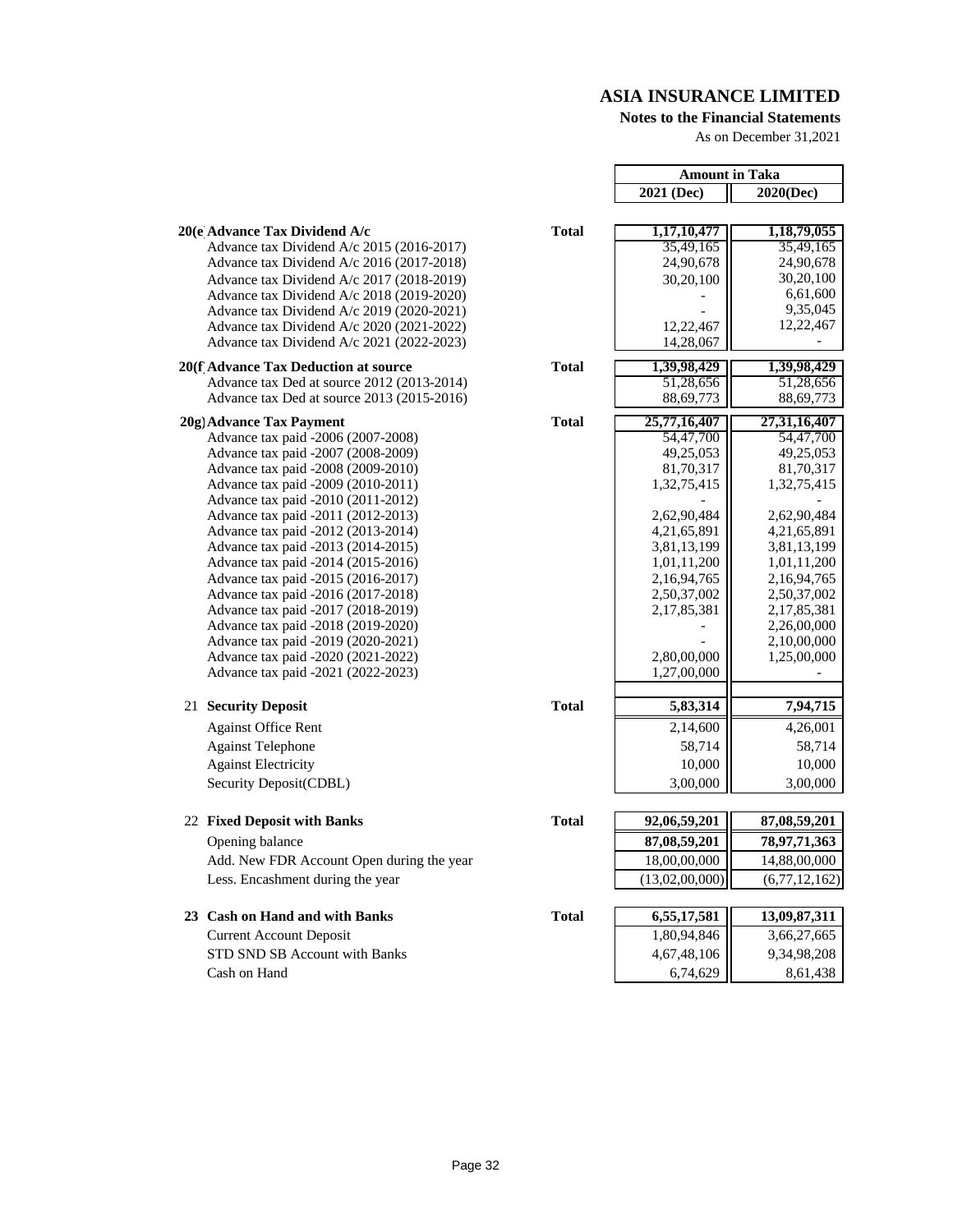#### **Notes to the Financial Statements**

As on December 31,2021

|                                                                               |               | <b>Amount in Taka</b> |  |
|-------------------------------------------------------------------------------|---------------|-----------------------|--|
|                                                                               | 2021 (Dec)    | 2020(Dec)             |  |
|                                                                               |               |                       |  |
| <b>Total</b><br>24 Property of Plant and Equipment                            | 19,01,47,132  | 20,76,26,926          |  |
| Vehicles                                                                      | 1,03,73,865   | 1,43,17,439           |  |
| Office Decoration                                                             | 2,89,96,562   | 3,22,18,402           |  |
| Telephone Inst. & PABX System                                                 | 2,10,719      | 2,63,399              |  |
| Furniture & Fixture                                                           | 77,17,986     | 85,55,484             |  |
| Computer, Printer, Fax and Copier                                             | 7,78,471      | 9,37,728              |  |
| Cookeries                                                                     | 19,013        | 25,350                |  |
| Office Equipment                                                              | 30,74,513     | 33, 34, 847           |  |
| Air Conditioner                                                               | 44, 31, 109   | 48,72,675             |  |
| Land & Building                                                               | 11,55,20,823  | 12,83,56,470          |  |
| Software                                                                      | 10,80,709     | 12,00,788             |  |
| Right of Use(Office Rent)                                                     | 1,79,43,363   | 1,35,44,345           |  |
| 24.01 Cost of Property of Plant and Equipment                                 |               |                       |  |
| <b>Opening Balance</b>                                                        | 33,82,58,949  | 30,62,58,197          |  |
| Add. Addition during the year 2021                                            | 1,23,59,675   | 3,20,00,752           |  |
| Less. Disposal during the year 2021                                           | (1,06,76,791) |                       |  |
| <b>Total Cost</b>                                                             | 33,99,41,833  | 33,82,58,949          |  |
| <b>Less: Accumulated Depreciation</b>                                         |               |                       |  |
| <b>Opening Balance</b>                                                        | 13,06,32,023  | 10,44,74,649          |  |
| Add. Charge during the year 2021                                              | 2,77,06,295   | 2,61,57,374           |  |
| Less. Adjustment of Disposal during the year 2021                             | (85, 43, 617) |                       |  |
| <b>Total Accumulated Depreciation</b>                                         | 14,97,94,701  | 13,06,32,023          |  |
| Written down value                                                            | 19,01,47,132  | 20,76,26,926          |  |
| ** Schedule of (Property of Plant and Equipment) has been given in Annexure-A |               |                       |  |

25 **Stock of Printing,Stationery Total 8,65,163 7,02,940**

| <i>Printing</i> |  |
|-----------------|--|
| Stationery      |  |

| <b>Stock of Printing, Stationery</b> | Total | 8,65,163  | 7.02.940 |
|--------------------------------------|-------|-----------|----------|
| Printing                             |       | 8,62,951  | 7,00,737 |
| Stationerv                           |       | $2.212$ 1 | 2.203    |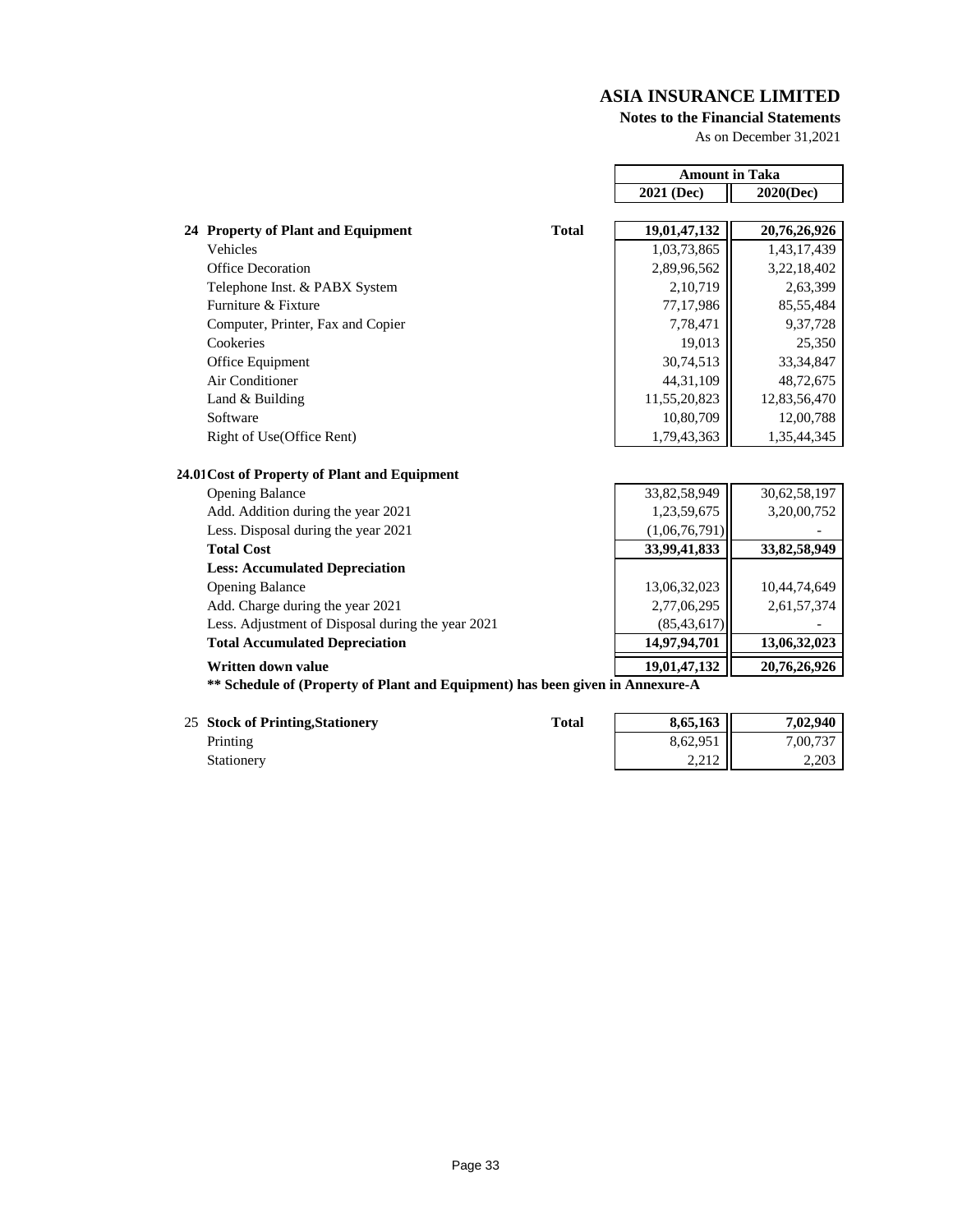#### **Notes to the Financial Statements**

For the year ended December 31,2021

|    |                                                                  | Amount in Taka               |                              |
|----|------------------------------------------------------------------|------------------------------|------------------------------|
|    |                                                                  | 1st January 2021<br>to       | 1st January 2020<br>to       |
|    |                                                                  | <b>31st December</b><br>2021 | <b>31st December</b><br>2020 |
|    | <b>Total</b><br>26 Interest, Dividend & Rents:                   | 6,64,16,429                  | 7,46,80,661                  |
|    |                                                                  |                              |                              |
|    | Interest on STD Account                                          | 26,22,616                    | 35,18,531                    |
|    | Dividend against Investment of Share                             | 71,40,335                    | 61,12,335                    |
|    | Interest received on FDR Account                                 | 2,91,11,911                  | 3,85,24,999                  |
|    | <b>Accrued Interest on FDR Account</b>                           | 2,49,38,087                  | 2,39,21,316                  |
|    | Interest received on Govt Treasury Bond                          | 19,52,990                    | 19,52,989                    |
|    | Accrued Interest on Govt Treasury Bond                           | 6,50,491                     | 6,50,491                     |
|    |                                                                  |                              |                              |
|    | <b>Total</b><br>27 Non Operating Income                          | 1,05,775                     | 21,81,217                    |
|    | Sale of old goods                                                | 3,500                        | 14,800                       |
|    | Penalty 3rd Party                                                |                              | 5,000                        |
|    | Provident Fund Forfeited Account- (2014-2019)                    |                              | 21,20,869                    |
|    | Misce, Receipt (Tender security money)                           | 56,000                       |                              |
|    | Notice Pay                                                       | 46,275                       | 40,548                       |
|    |                                                                  | 29,98,747                    |                              |
|    | 28 Revenue Gain (Disposal of Vehicle)<br><b>Cost of Vehicles</b> | 97,19,209                    |                              |
|    | Depreciation of disposal vehicles                                | 83,84,020                    | $\blacksquare$               |
|    | Written down value                                               | 13,35,189                    |                              |
|    |                                                                  |                              |                              |
|    | <b>Disposal Value</b>                                            | 43,33,936                    |                              |
|    | Sale of Vehicles                                                 | 28,89,331                    |                              |
|    | Adjusted against Deposit of Car lease scheme                     | 14,44,605                    | ÷                            |
|    |                                                                  |                              |                              |
| 29 | <b>Agency Commission</b><br><b>Total</b>                         | 4,90,82,263                  | 9,38,72,241                  |
|    |                                                                  |                              |                              |
|    | Fire                                                             | 1,83,04,125                  | 3,91,62,226                  |
|    | Marine Cargo                                                     | 2,41,87,098                  | 3,57,44,614                  |
|    | Marine Hull                                                      | 16,06,902                    | 14,27,168                    |
|    | Motor                                                            | 21,95,081                    | 70,57,101                    |
|    | Miscellaneous                                                    | 27,89,057                    | 1,04,81,132                  |

#### **30 Allocation of Management Expenses.**

|                    | <b>Gross Premium</b> |               | <b>Amount in Taka</b> |              |
|--------------------|----------------------|---------------|-----------------------|--------------|
| <b>Particulars</b> | <b>Income</b>        | $\frac{0}{0}$ | <b>2021 (Dec)</b>     | 2020(Dec)    |
| Fire               | 24,83,52,983         | 32.77         | 4,90,24,188           | 6,50,55,344  |
| Marine Cargo       | 32,47,65,146         | 42.86         | 6,41,07,736           | 4,60,69,865  |
| <b>Marine Hull</b> | 1,62,21,129          | 2.14          | 32,02,006             | 26,95,331    |
| Motor              | 5, 20, 18, 816       | 6.86          | 1,02,68,369           | 1,12,23,826  |
| Miscellaneous      | 11,64,49,913         | 15.37         | 2,29,86,889           | 2,01,02,505  |
| <b>Total</b>       | 75,78,07,986         | 100           | 14,95,89,188          | 14,51,46,871 |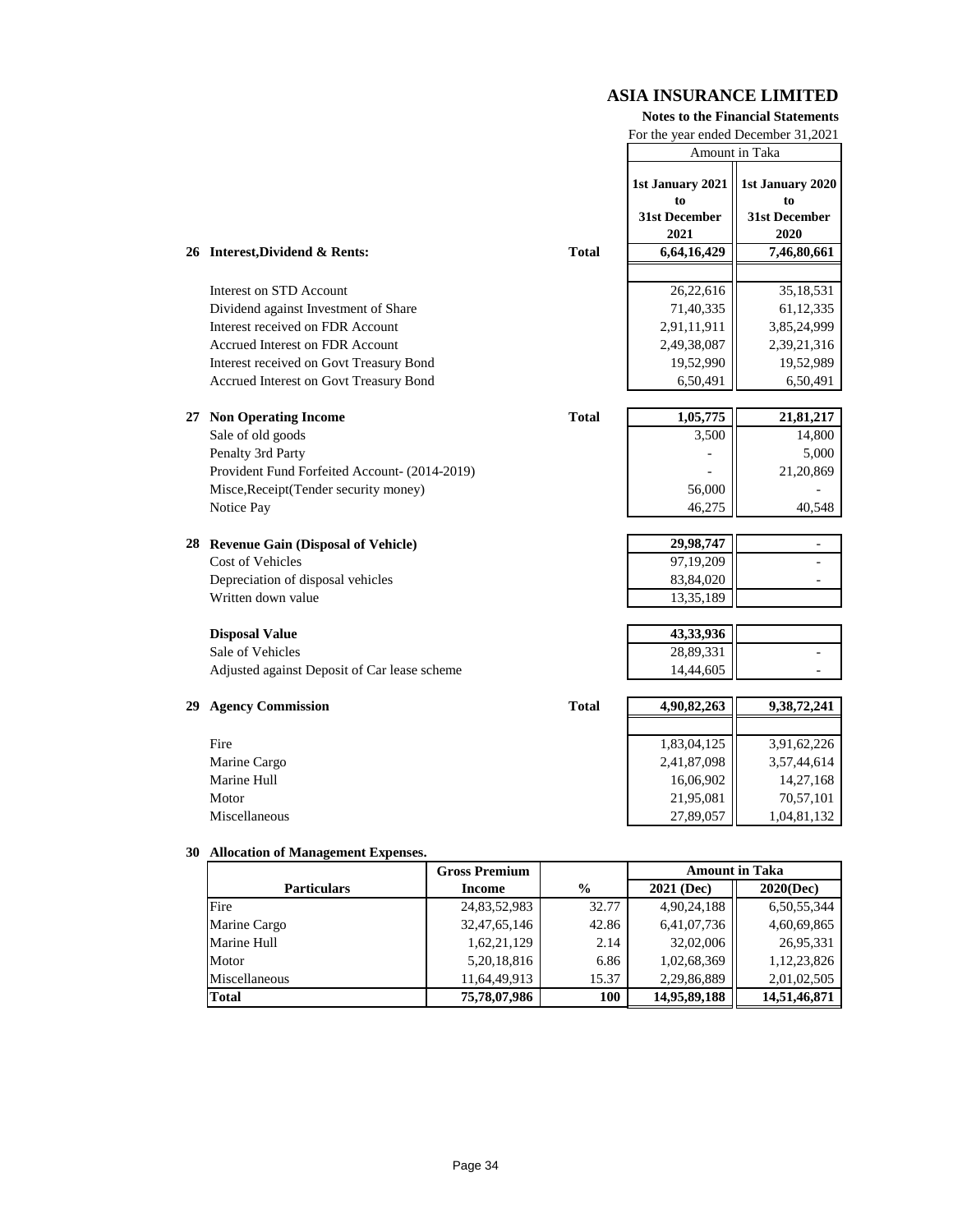**Notes to the Financial Statements**

For the year ended December 31,2021

| Amount in Taka                            |               |  |
|-------------------------------------------|---------------|--|
| 1st January 2021   1st January 2020<br>tο | to            |  |
| 31st December                             | 31st December |  |
| 2021                                      | 2020          |  |

| 30.A. Particulars                    | <b>Amount in Taka</b> |                |              |              |
|--------------------------------------|-----------------------|----------------|--------------|--------------|
|                                      | <b>Actual Cost</b>    | Vat & Tax      | 2021(Dec)    | 2020(Dec)    |
| <b>Bank Charge</b>                   | 3,39,002              |                | 3,39,002     | 2,45,061     |
| Sadharan Bima Corp. Business         |                       |                |              |              |
| Expenses (PSB)                       | 48,889                |                | 48,889       | 48,889       |
| <b>Board Meeting Expenses</b>        |                       |                |              |              |
| <b>Bima Mela Expenses</b>            | 3.25.500              | ۰              | 3,25,500     | 5,01,732     |
| Cookeries                            | 5,700                 |                | 5,700        | 20,464       |
| Conveyance                           | 15,74,246             |                | 15,74,246    | 10,84,716    |
| Conveyance Allowance                 | 8,87,849              |                | 8,87,849     | 9,89,225     |
| Car Allowance                        | 31,83,000             | ۰              | 31,83,000    | 31,40,342    |
| Charge Allowance                     | 7,91,500              | $\equiv$       | 7,91,500     | 8,64,823     |
| Commission on Share Trading          | 19,56,560             |                | 19,56,560    |              |
| Electric & Office Equipment Maint    | 8,90,054              | 71,979         | 9,62,033     | 9,00,450     |
| Entertainment                        | 6,85,293              |                | 6,85,293     | 5,43,238     |
| Sadharan Bima Corp. Expenses of      |                       |                |              |              |
| Management(PSB)                      | 73,07,131             |                | 73,07,131    | 46, 34, 209  |
| <b>Excise Duty</b>                   | 14,32,195             |                | 14,32,195    | 11,11,682    |
| Fuel & Lubricant                     | 7.99.516              |                | 7,99,516     | 6,00,682     |
| <b>Festival Bonus</b>                | 73,51,332             |                | 73,51,332    | 73,45,040    |
| <b>Generator Fuel</b>                | 36,370                | ۰              | 36,370       | 48,120       |
| Gas, Water & Electricity             | 19,97,825             | ۰              | 19,97,825    | 20,26,304    |
| Garage Rent                          | 76,500                | ÷,             | 76,500       | 72,000       |
| <b>Insurance Premium</b>             | 2,62,171              |                | 2,62,171     | 3,81,993     |
| Group & Hospitality Insurance        | 10,63,708             |                | 10,63,708    | 11, 17, 746  |
| <b>Gift Branch Conference</b>        | 4,74,000              |                | 4,74,000     |              |
| Internet, Fax, E mail & Website Exp. | 11,15,880             | 43,854         | 11,59,734    | 11,88,887    |
| Income Tax Agency Commission         |                       | 22,13,279      | 22,13,279    | 50,60,854    |
| Liability for Income Tax Agency Comr | 3,85,372              |                | 3,85,372     |              |
| Leave encashment                     | 15,58,679             |                | 15,58,679    | 9,26,829     |
| Mobile bill                          | 5,04,036              |                | 5,04,036     | 6,18,910     |
| Miscellaneous Exp.                   | 70,655                |                | 70,655       | 1,31,250     |
| <b>Medical Expenses</b>              | 3,84,900              |                | 3,84,900     |              |
| <b>Office Maintenance</b>            | 8,78,311              | 24,328         | 9,02,639     | 7,89,015     |
| P.Fund (Employer's Contribution)     | 33,43,830             |                | 33,43,830    | 33, 18, 475  |
| Procurement Provider Printing        | 27,65,968             | 2,15,559       | 29,81,527    | 32,58,540    |
| Postage, Stamp & Currier             | 2,33,576              | 16,062         | 2,49,638     | 2,73,989     |
| Revenue stamp                        | 3,25,958              |                | 3,25,958     | 2,94,295     |
| Paper & Periodicals                  | 90,100                |                | 90,100       | 89,126       |
| Photocopy                            | 70,803                |                | 70,803       | 92,314       |
| Pre-Inspection Fee                   | 2,61,820              | 34,301         | 2,96,121     | 1,37,023     |
| Repair & Maintenance                 | 36,415                | 1,712          | 38,127       | 38,600       |
| Repair & Maintenance Car             | 12,36,178             | 1,01,106       | 13,37,284    | 8,55,836     |
| Telephone Bill                       | 1,99,586              |                | 1,99,586     | 2,16,616     |
| TA/DA Allowance - Officials          | 1,52,823              |                | 1,52,823     | 1,01,286     |
| <b>Training Fee</b>                  | 22,365                | 3,023          | 25,388       | 23,665       |
| Software Maintenance (ITES)          | 4,04,500              | 18,000         | 4,22,500     | 5,16,361     |
| Service charge Office Rent           | 15, 12, 765           | 2,90,431       | 18,03,196    | 15,44,044    |
| Service Charge (Co-Ins.)             | 5,04,078              |                | 5,04,078     | 5,52,174     |
| Salary & Allowances                  | 9,26,70,521           | $\blacksquare$ | 9,26,70,521  | 9,24,00,687  |
| Salary & Allowances Driver           | 32,97,500             |                | 32,97,500    | 30,66,742    |
| Staff Tea & refreshment              | 6,78,424              |                | 6,78,424     | 6,16,738     |
| Stationery (consumption)             | 5,56,046              | 18,827         | 5,74,873     | 5,34,584     |
| Vat Payment against Audit 2019       | 8,16,544              |                | 8,16,544     | 22,56,898    |
| Wages                                | 9,70,753              |                | 9,70,753     | 5,37,668     |
| Uniform                              |                       |                |              | 28,749       |
| <b>Total (M-Exp)Revenue Account</b>  | 14,65,36,727          | 30,52,461      | 14,95,89,188 | 14,51,46,871 |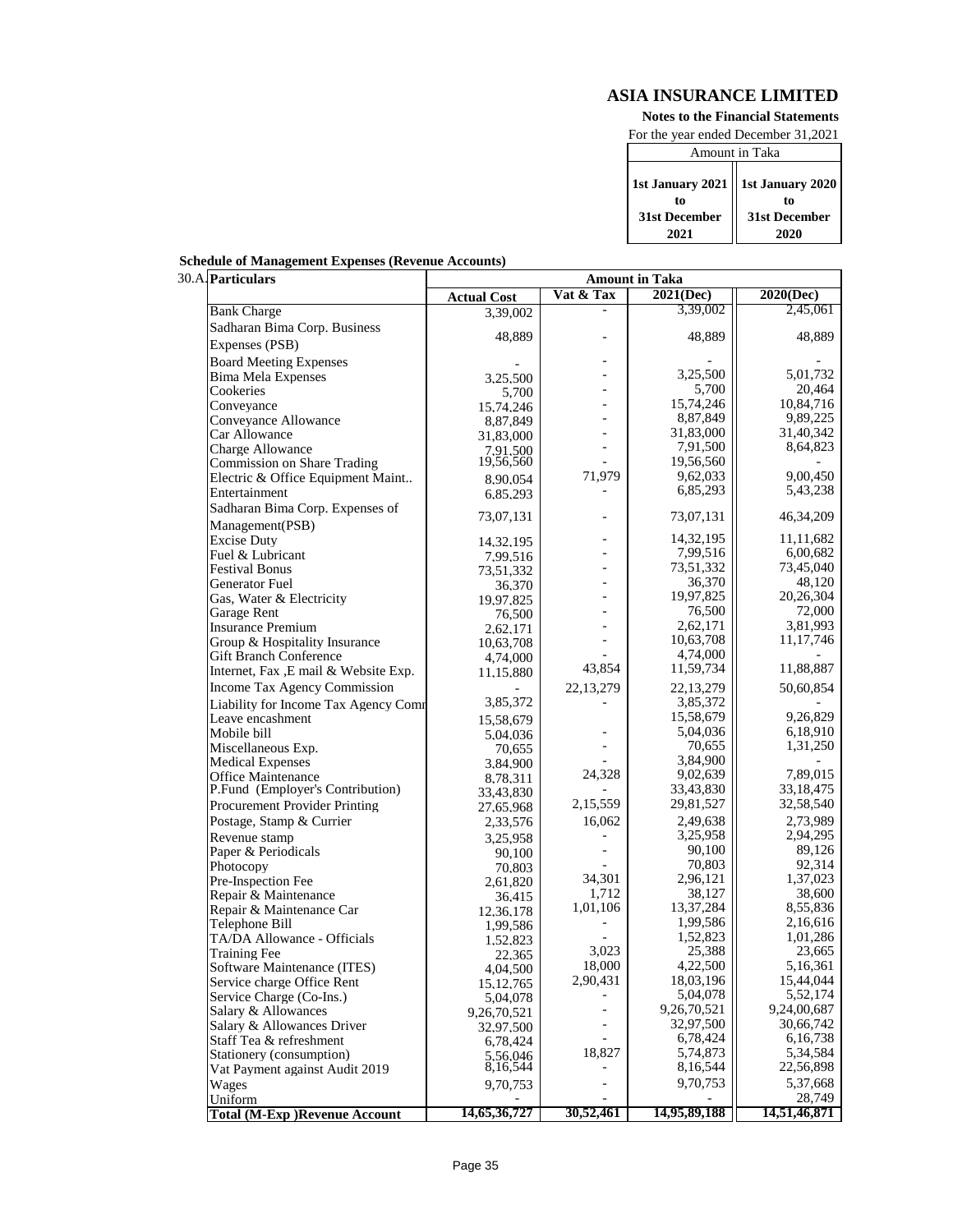**Notes to the Financial Statements**

For the year ended December 31,2021

| Amount in Taka                                    |               |  |  |  |
|---------------------------------------------------|---------------|--|--|--|
| 1st January 2021   1st January 2020  <br>tο<br>to |               |  |  |  |
| 31st December                                     | 31st December |  |  |  |
| 2021                                              | 2020          |  |  |  |

#### **Schedule of Management Expenses (P&L Accounts)**

|                                         | <b>Amount in Taka</b> |             |           |           |
|-----------------------------------------|-----------------------|-------------|-----------|-----------|
|                                         | <b>Actual Cost</b>    | Vat & Tax   | 2021(Dec) | 2020(Dec) |
| 30.B Expenses of Management             | 69,68,497             | 17,92,529   | 87,61,026 | 92,88,777 |
|                                         |                       |             |           |           |
| Advertisement & Publicity.              | 6,00,535              | 82,831      | 6,83,366  | 9,72,946  |
| AGM & Conference Expenses               | 3,31,763              | 15,352      | 3,47,115  | 3,67,500  |
| Audit Fee                               | 6,85,000              | 1,02,750    | 7,87,750  | 2,70,250  |
| <b>Commission of Govt Treasury Bond</b> |                       |             |           |           |
| Legal & Professional Fees               | 1,45,000              | 23,750      | 1,68,750  | 6,69,000  |
| Directors Fee                           | 3,76,000              | 75,200      | 4,51,200  | 4.99.200  |
| Donation & Subscription                 | 10,77,264             |             | 10,77,264 | 8,78,086  |
| Fees & Charges*                         | 11,68,895             | 9,375       | 11,78,270 | 11,09,701 |
| <b>UMP</b> Expenses                     | 2,93,217              | 29,513      | 3,22,730  | 2,96,986  |
| Levy on Premium Income                  | 1,00,000              |             | 1,00,000  | 1,00,000  |
| Lease Finance Cost*                     | 9,30,718              | 14, 53, 758 | 23,84,476 | 25,08,845 |
| Renewal & Registration Fees*            | 12.60.105             |             | 12.60.105 | 16.16.263 |

| Fees & Charges*                   | 11,68,895 | 9,375 | 11,78,270 | 11,09,701 |
|-----------------------------------|-----------|-------|-----------|-----------|
| Appeal Fee                        | 3,800     |       | 3,800     | 4,400     |
| Bima Agent Fee                    | 6,958     |       | 6,958     | 7,182     |
| <b>Credit Rating Fee</b>          | 1,25,000  | 9.375 | 1,34,375  | 4,03,125  |
| Listing Fees(CDBL, DSE, CES)      | 5,76,698  |       | 5,76,698  | 6,11,698  |
| Interest on Income Tax            |           |       |           | 83,296    |
| Foreign Currency rate fluctuation | 3,97,947  |       | 3,97,947  |           |
| RJSC Annual Fee                   | 30,000    |       | 30,000    |           |
| <b>Election Fee</b>               | 28.492    |       | 28,492    |           |
|                                   |           |       |           |           |

| Renewal & Registration Fees*       | 12,60,105 | ۰                        | 12.60.105   | 16.16.263 |
|------------------------------------|-----------|--------------------------|-------------|-----------|
| Renewal & Registration website     | 22,797    | $\overline{\phantom{0}}$ | 22,797      | 20.398    |
| Renewal & Registration Fee Company | 10.30.087 | $\overline{\phantom{0}}$ | $10,30,087$ | 13.27.681 |
| Registration Renewal Fee Car       | 2.07.221  | -                        | 2.07.221    | 2.68.184  |

| <b>Lease Finance Cost</b>                 | 9.30.718                 | 14,53,758 | 23,84,476 | 25,08,845 |
|-------------------------------------------|--------------------------|-----------|-----------|-----------|
| VAT on Lease Liabilities*                 | $\overline{\phantom{a}}$ | 3.87.448  | 13,87,448 | 14.02.794 |
| Tax on Office rent **                     | -                        | 66.310    | 66.310 ll | 57,900    |
| Interest on Lease Liabilities***          | 9.99.077                 | -         | 9.99.077  |           |
| Disposal of Interest on Lease Liabilities | (68.359)                 | -         | (68,359)  | 10.48.151 |

#### **Income Tax Payment against Final Settlement**

Excess Assessment of Tax-2019-20 Excess Assessment of Tax-2020-21 Interest on Income Tax

| 1,41,89,003 | 1,41,89,003 |  |
|-------------|-------------|--|
| 78,70,267   | 78,70,267   |  |
| 2,31,524    | 2,31,524    |  |
|             |             |  |

**\*** Vat on leasehold asset paid during the year as per vat & supplimentary duty act 2012

**\*\*** Tax on office rent paid during the year as per Income tax ordinance 1984

**\*\*\*** AS per IFRS-16, Interest expense on lease liabilities were calculated by taking the Incremental borrowing rate 9% & it's the 12 Month interest expense

**\*\*\*\*** Schedule of Details Management Expenses has been shown at Annexure -E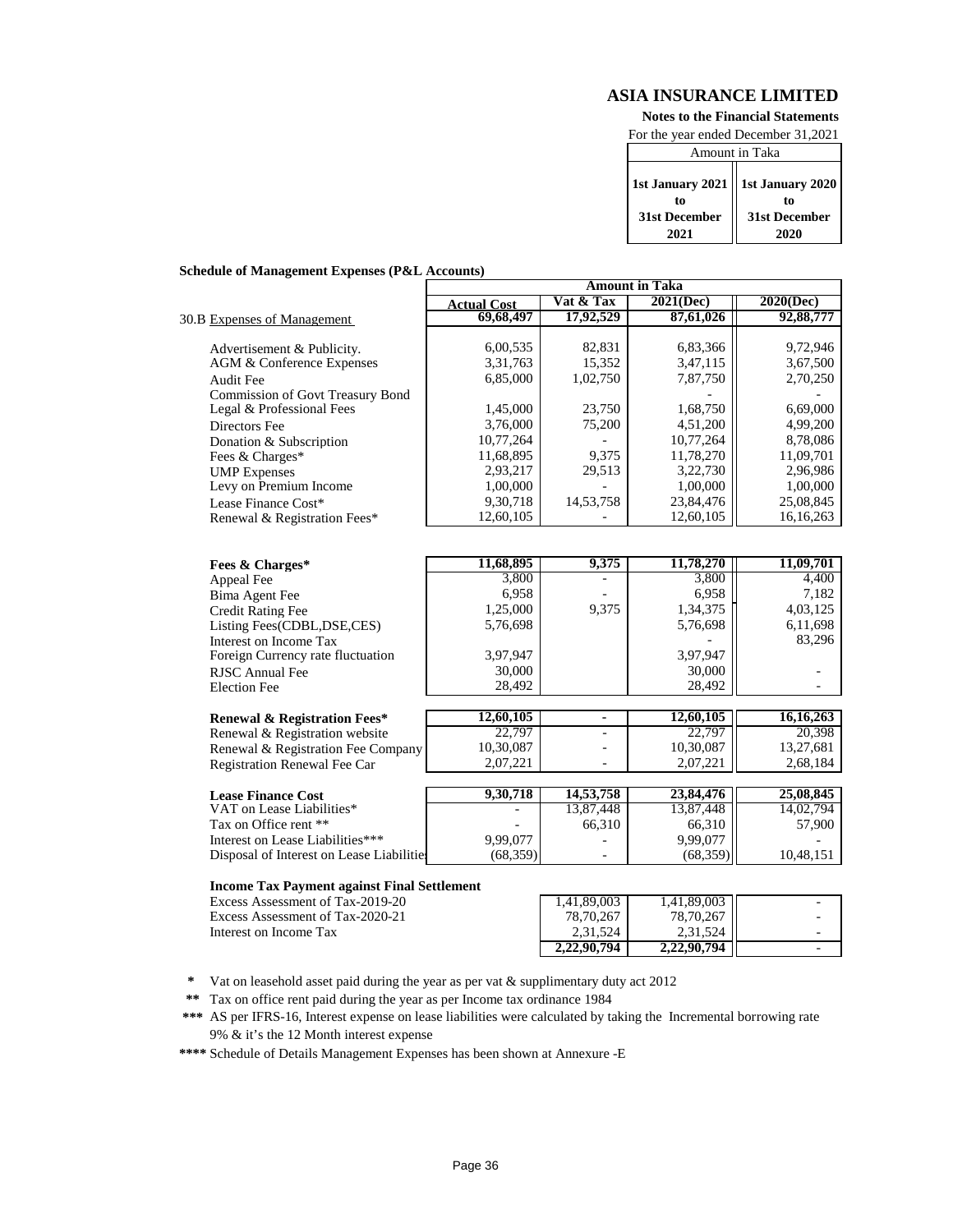# **Asia Insurance Limited**

**Notes to the Accounts**

| <b>Premium less Re-Insurance:</b><br>31 |                 | <b>January to December, 2021</b> |                    |              |                      |              |                 |
|-----------------------------------------|-----------------|----------------------------------|--------------------|--------------|----------------------|--------------|-----------------|
| <b>Particulars</b>                      |                 |                                  |                    |              |                      | Total (Tk)   | Total (Tk)      |
|                                         | <b>Fire</b>     | <b>Marine Cargo</b>              | <b>Marine Hull</b> | <b>Motor</b> | <b>Miscellaneous</b> | Dec, 2021    | Dec, 2020       |
| <b>Premium earned:</b>                  |                 |                                  |                    |              |                      |              |                 |
| Own                                     | 23,46,86,770    | 30, 35, 58, 470                  | 1,48,63,689        | 4,89,59,380  | 5,83,11,265          | 66,03,79,574 | 64,03,43,767    |
| PSB                                     | 1,36,66,213     | 2,12,06,676                      | 13,57,440          | 30,59,436    | 5,81,38,648          | 9,74,28,412  | 6,17,89,451     |
|                                         | 24,83,52,983    | 32,47,65,146                     | 1,62,21,129        | 5,20,18,816  | 11,64,49,913         | 75,78,07,986 | 70, 21, 33, 218 |
| Less: Re-insurance Ceded                |                 |                                  |                    |              |                      |              |                 |
| Own                                     | 16, 11, 26, 267 | 3,80,28,898                      | 1,02,91,706        | 46,38,933    | 67,01,068            | 22,07,86,872 | 20,90,59,266    |
| <b>PSB</b>                              | 1,25,60,801     | 1,55,24,657                      | 13,21,139          | 1,93,636     | 5,68,17,739          | 8,64,17,972  | 5,13,74,051     |
|                                         | 17,36,87,068    | 5, 35, 53, 555                   | 1,16,12,845        | 48, 32, 569  | 6,35,18,807          | 30,72,04,844 | 26,04,33,317    |
| Net premium earned                      | 7,46,65,915     | 27, 12, 11, 591                  | 46,08,284          | 4,71,86,247  | 5,29,31,106          | 45,06,03,142 | 44, 16, 99, 901 |

#### **32 Commission on Re-insurance Ceded :**

|                    | January to Dec., 2021 |             | Total (Tk)  | Total (Tk)  |
|--------------------|-----------------------|-------------|-------------|-------------|
| <b>Particulars</b> | <b>PSB</b><br>Own     |             | Dec. 2021   | Dec, 2020   |
| Fire               | 4, 39, 21, 878        | 17,74,651   | 4,56,96,529 | 5,00,14,844 |
| Marine cargo       | 1,08,97,714           | 29,95,295   | 1,38,93,009 | 1,17,87,267 |
| Marine Hull        | 15, 15, 059           | 72,663      | 15,87,722   | 13,24,432   |
| Motor              | 1,44,302              |             | 1,44,302    | 10,32,274   |
| Miscellaneous      | 37,87,015             | 37, 39, 725 | 75,26,740   | 35,77,365   |
| Taka.              | 6,02,65,968           | 85, 82, 334 | 6,88,48,302 | 6,77,36,182 |

#### **33 Profit Commission:**

| <b>Particulars</b> | <b>January to Dec, 2021</b> |                          | Total (Tk)  | Total (Tk) |
|--------------------|-----------------------------|--------------------------|-------------|------------|
|                    | <b>PSB</b><br>Own           |                          | Dec. 2021   | Dec, 2020  |
| Fire               | 40,73,492                   |                          | 40,73,492   | 6,61,793   |
| Marine cargo       |                             | $\overline{\phantom{a}}$ |             |            |
| Marine Hull        | 29,588                      | $\overline{\phantom{a}}$ | 29,588      | 26,524     |
| Miscellaneous      | 4,30,144                    | $\overline{\phantom{0}}$ | 4,30,144    | 4,00,586   |
| Total:             | 45, 33, 224                 | ۰                        | 45, 33, 224 | 10,88,903  |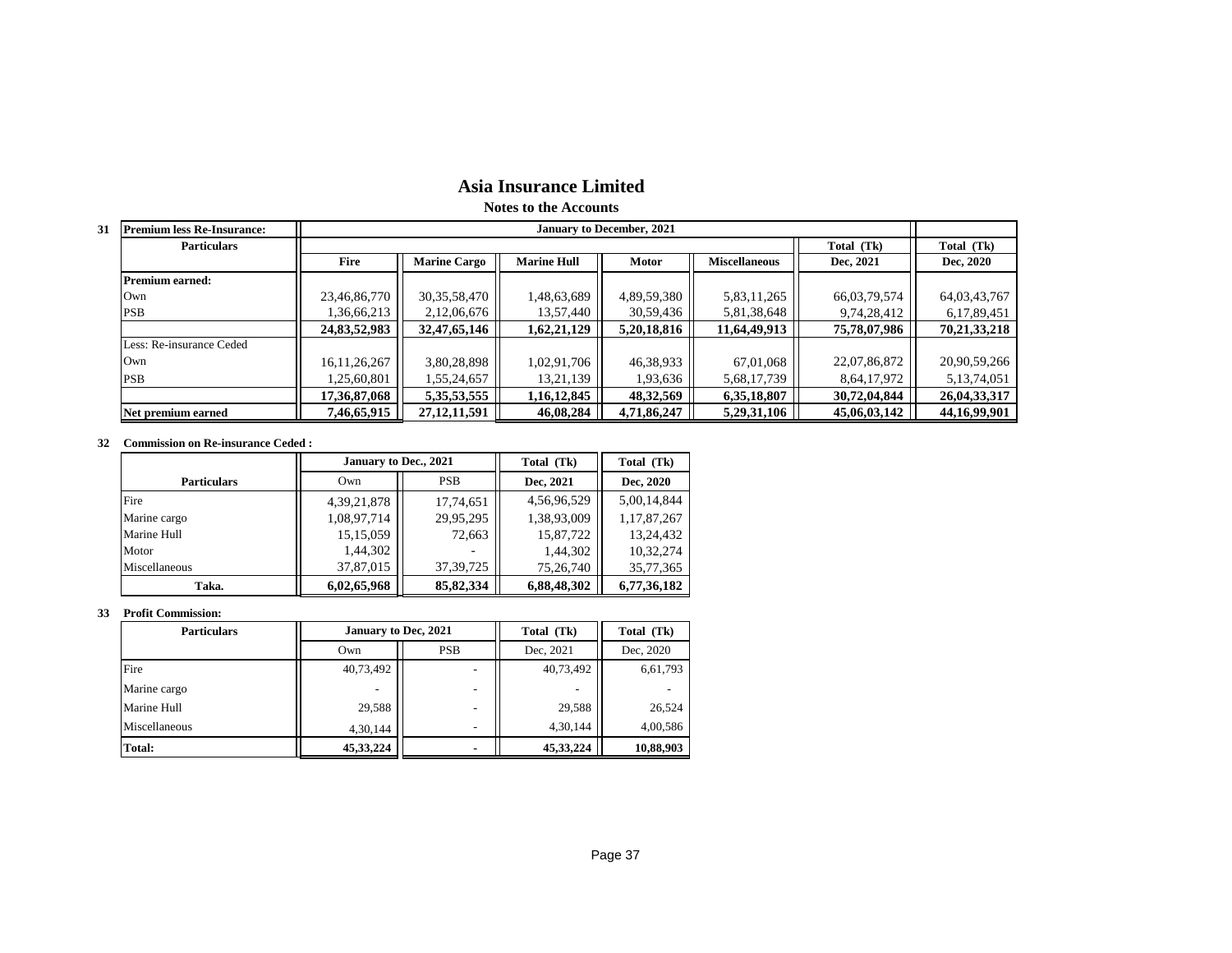## **Notes to the Financial Statements**

For the for the year ended December 31.2021

| <b>Name of the Related Party</b> | Nature of Relationship &<br><b>Transaction</b> | <b>Amount of Transaction</b> | Amount of<br><b>Transaction</b> |
|----------------------------------|------------------------------------------------|------------------------------|---------------------------------|
|                                  |                                                | Premium -2021(Dec)           | Claims-2021(Dec)                |
| Southeast Bank Limited           | Common Directorship                            | 8,15,70,744                  | 1,01,250                        |
| <b>Maksons Group</b>             | Common Directorship                            | 44,51,372                    | 20,99,100                       |
| Metro Spining Ltd                | Common Directorship                            | 14,66,026                    |                                 |
| T.K.Group                        | Common Directorship                            | 97,66,925                    | 54, 34, 323                     |
| <b>GPH</b> Group                 | Common Directorship                            | 3,30,12,458                  | 86,01,318                       |
| Samuda Group                     | Common Directorship                            | 62,86,017                    | 1,43,500                        |
| <b>Incontrade Group</b>          | Common Directorship                            | 19,28,057                    |                                 |
| M.Alam Group                     | Common Directorship                            | 1,18,30,309                  | 3,92,669                        |
| <b>BSM</b> Syndicate             | Common Directorship                            | 29, 32, 873                  |                                 |
| <b>Policy Research Institute</b> | Common Directorship                            | 31,226                       |                                 |
| Megatrend Logistics Limited      | Common Directorship                            | 3,69,361                     |                                 |
| La Muni Apparels Ltd             | Common Directorship                            | 7,79,362                     |                                 |

## **34. Regarding Related Party Transaction:**

| <b>Name of the Related Party</b>  | Nature of Relationship & Transaction | Amount          |
|-----------------------------------|--------------------------------------|-----------------|
|                                   |                                      | Office Rent &   |
|                                   |                                      | Electricity     |
|                                   |                                      | Khatungonj Br.) |
| T.K Group                         | Common Directorship                  | 7,45,200        |
| Office Space of 56/59             |                                      |                 |
| Bitligonj, Khatungonj, Chattogram |                                      |                 |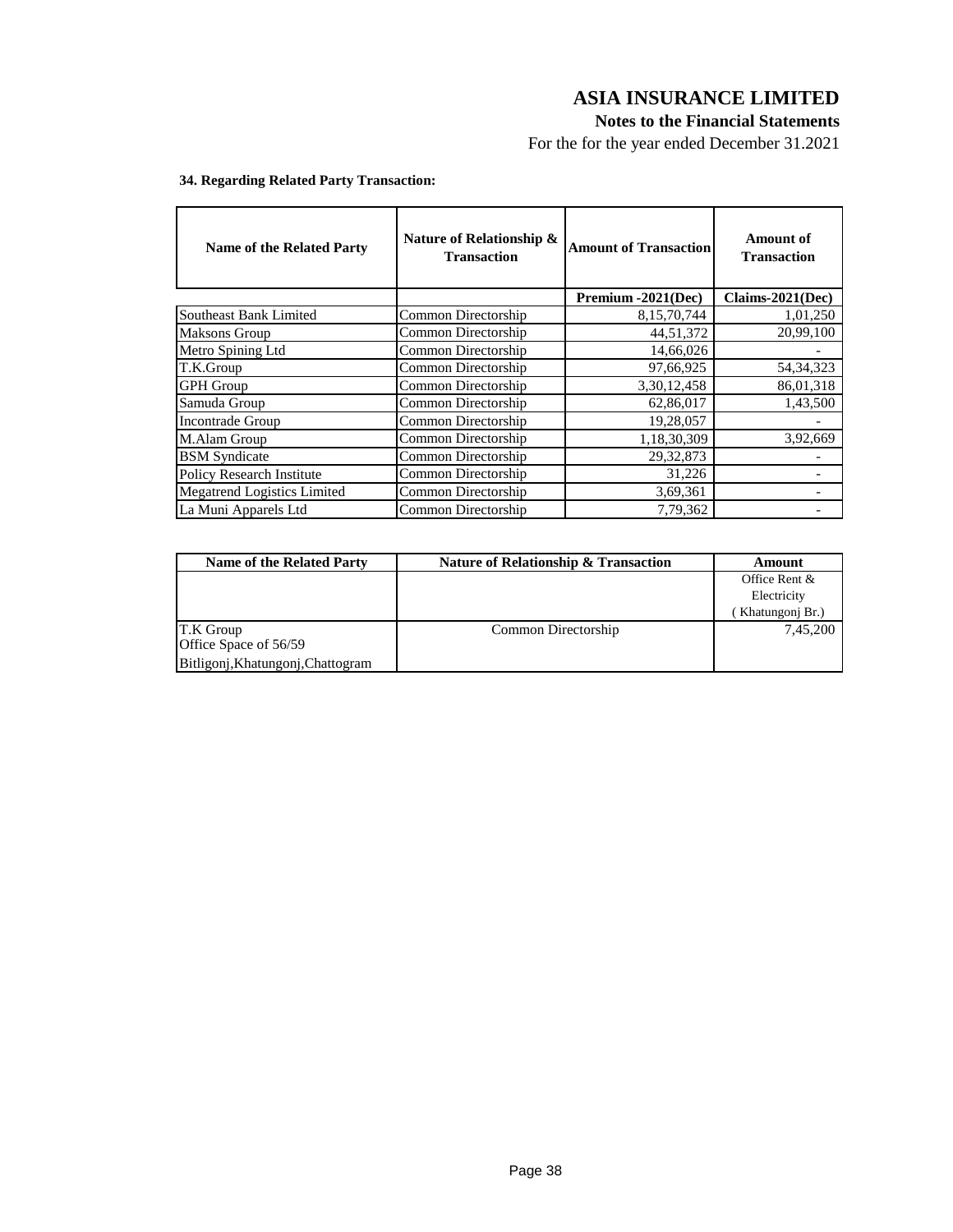**Notes to the Financial Statements**

| Note:35          | <b>Fixed deposit with banks</b>                |                       |              |  |  |
|------------------|------------------------------------------------|-----------------------|--------------|--|--|
| Sl.No.           | <b>Name of Banks</b>                           | <b>Amount in Taka</b> |              |  |  |
|                  |                                                | 2021                  | 2020         |  |  |
|                  | The balance is made up as follows :            |                       |              |  |  |
| 1                | Agrani Bank Limited                            | 90,00,000             | 85,00,000    |  |  |
| $\overline{2}$   | <b>AB Bank Limited</b>                         | 95,00,000             | 45,00,000    |  |  |
| 3                | Al-Arafah Islami Bank Limited                  | 4,81,00,000           | 4,23,00,000  |  |  |
| $\overline{4}$   | <b>Basic Bank Limited</b>                      | 50,00,000             | 50,00,000    |  |  |
| 5                | Bay Leasing & Investment Limited               | 8,49,27,050           | 9,49,27,050  |  |  |
| 6                | Bangladesh Commerce Bank Limited               | 5,00,000              | 10,00,000    |  |  |
| $\boldsymbol{7}$ | Bangladesh Krishi Bank                         | 10,00,000             | 10,00,000    |  |  |
| $\,8\,$          | <b>Bank Asia Limited</b>                       | 1,92,00,000           | 1,12,00,000  |  |  |
| 9                | <b>BRAC Bank Limited</b>                       |                       | 85,00,000    |  |  |
| 10               | City bank Limited                              | 50,00,000             | 20,00,000    |  |  |
| 11               | Dhaka Bank Limited                             | 1,40,00,000           | 1,39,00,000  |  |  |
| 12               | Dutch Bangla Bank Limited                      | 20,00,000             | 20,00,000    |  |  |
| 13               | Eastern Bank Limited                           | 10,00,000             | 10,00,000    |  |  |
| 14               | Exim Bank Limited                              | 3,43,00,000           | 2,73,00,000  |  |  |
| 15               | First Security Bank Limited                    | 5,00,000              | 5,00,000     |  |  |
| 16               | <b>IFIC Bank Limited</b>                       | 13,54,11,150          | 10,39,11,151 |  |  |
| 17               | Islami Bank (Bangladesh) Limited               | 1,75,00,000           | 2,09,00,000  |  |  |
| 18               | <b>IDLC</b> Finance Limited                    | 10,00,000             |              |  |  |
| 19               | Jamuna Bank Limited                            | 75,00,000             | 80,00,000    |  |  |
| 20               | Janata Bank Limited                            | 10,00,000             | 10,00,000    |  |  |
| 21               | LankaBangla Finance Limited                    | 5,00,000              |              |  |  |
| 22               | Midland Bank Limited                           | 75,00,000             | 60,00,000    |  |  |
| 23               | Mercantile Bank Limited                        | 1,55,00,000           | 1,42,00,000  |  |  |
| 24               | Meghna Bank Limited                            | 95,00,000             | 85,00,000    |  |  |
| 25               | Mutual Trust Bank Limited                      | 1,15,00,000           | 1,90,00,000  |  |  |
| 26               | National Bank Limited                          | 60,00,000             | 70,00,000    |  |  |
| 27               | <b>NCC Bank Limited</b>                        | 80,00,000             | 60,00,000    |  |  |
| 28               | <b>NRB Commercial Bank Limited</b>             | 1,80,00,000           | 1,30,00,000  |  |  |
| 29               | Global Islami Bank Limited                     | 5,00,000              | 5,00,000     |  |  |
| 30               | <b>NRB Bank Limited</b>                        | 15,00,000             | 25,00,000    |  |  |
| 31               | One Bank Limited                               | 80,00,000             | 83,00,000    |  |  |
| 32               | <b>Premier Bank Limited</b>                    | 2,45,00,000           | 1,75,00,000  |  |  |
| 33               | Prime Bank Limited                             | 20,00,000             | 23,00,000    |  |  |
| 34               | Pubali Bank Limited                            | 53,00,000             | 45,00,000    |  |  |
| 35               | Rupali Bank Limited                            | 85,00,000             | 45,00,000    |  |  |
| 36               | Southeast Bank Limited                         | 31,60,21,000          | 32,16,21,000 |  |  |
| 37               | <b>Standard Bank Limited</b>                   | 95,00,000             | 76,00,000    |  |  |
| 38               | Social Islami Bank Limited                     | 2,50,00,000           | 2,14,00,000  |  |  |
| 39               | Shahjalal Islami Bank Limited                  | 79,00,000             | 90,00,000    |  |  |
| 40               | South Bangla Agricultural & Commerce Bank Ltd. | 2,45,00,000           | 2,40,00,000  |  |  |
| 41               | Sonali Bank Limited                            | 5,00,000              | 5,00,000     |  |  |
| 42               | <b>Trust Bank Limited</b>                      | 10,00,000             | 10,00,000    |  |  |
| 43               | United Commercial Bank Limited                 | 1,05,00,000           | 1,10,00,000  |  |  |
| 44               | <b>Union Bank Limited</b>                      | 25,00,000             | 35,00,000    |  |  |
|                  |                                                | 92,06,59,200          | 87,08,59,201 |  |  |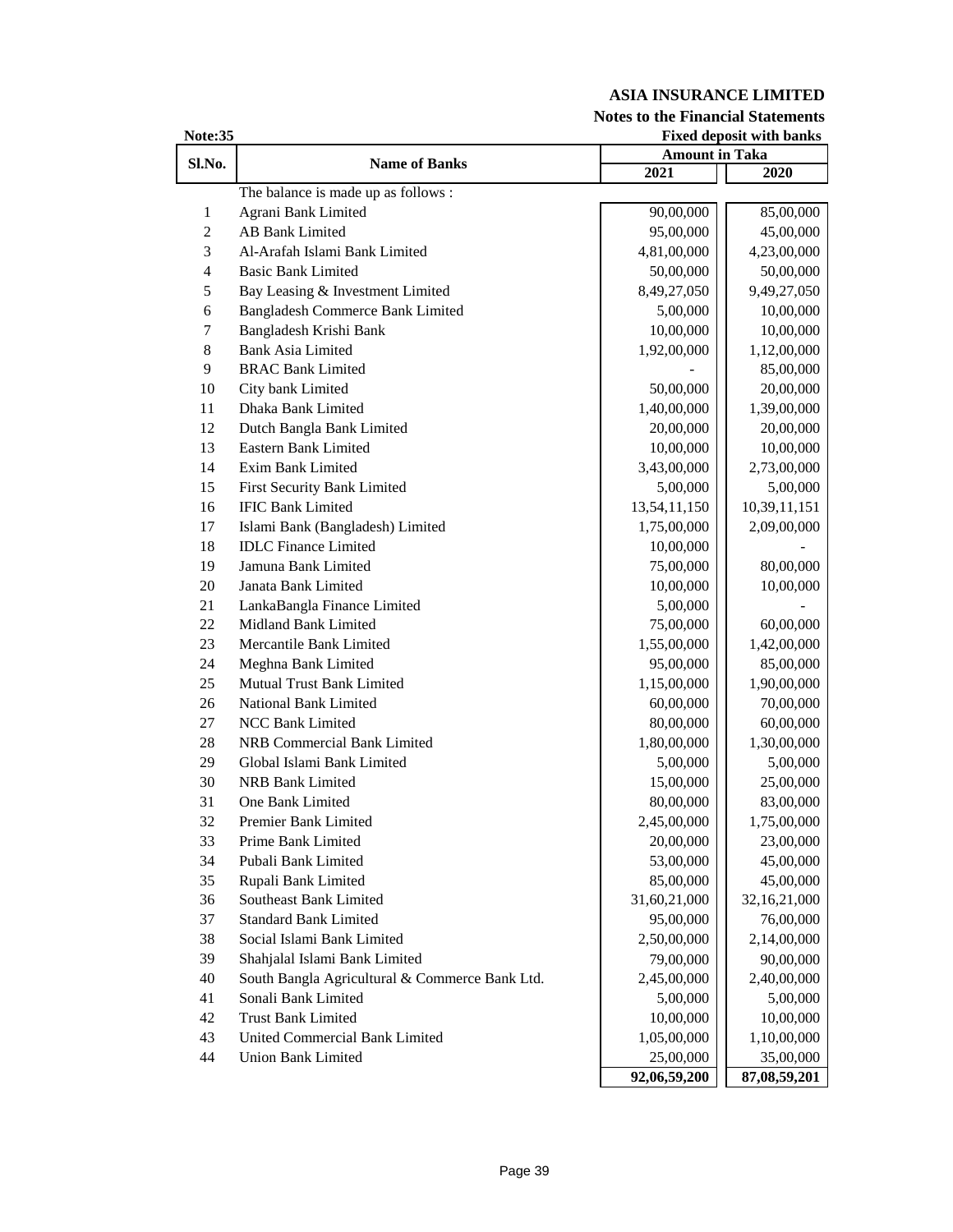HEAD OFFICE, DHAKA Statement of Investment In Share For the year ended December 31, 2021

| Note: 36       |                                  | <b>Amount in Taka</b>                   |                                       |
|----------------|----------------------------------|-----------------------------------------|---------------------------------------|
| SL No.         | <b>Particulars</b>               | <b>Market Price</b><br>as on 31.12.2021 | <b>Cost Price</b><br>as on 31.12.2021 |
| 1              | Southeast Bank Limited           | 37,20,00,000                            | 41,87,86,499                          |
| $\overline{2}$ | National Life Insurance Co. Ltd. | 2,64,72,000                             | 1,81,98,896                           |
| 3              | <b>BABTC</b>                     | 31,78,000                               | 31,04,546                             |
| $\overline{4}$ | Walton Hi-Teck Industries Ltd    | 4,99,72,800                             | 5, 16, 27, 151                        |
| 5              | Sonali Life Insurance Ltd        | 5,94,080                                | 99,041                                |
| 6              | <b>ACME Pesticides Limited</b>   | 4,02,000                                | 1,77,988                              |
| 7              | Union Insurance Limited          | 46,430                                  | 46,430                                |
|                | <b>Total:</b>                    | 45,26,65,310                            | 49, 20, 40, 549                       |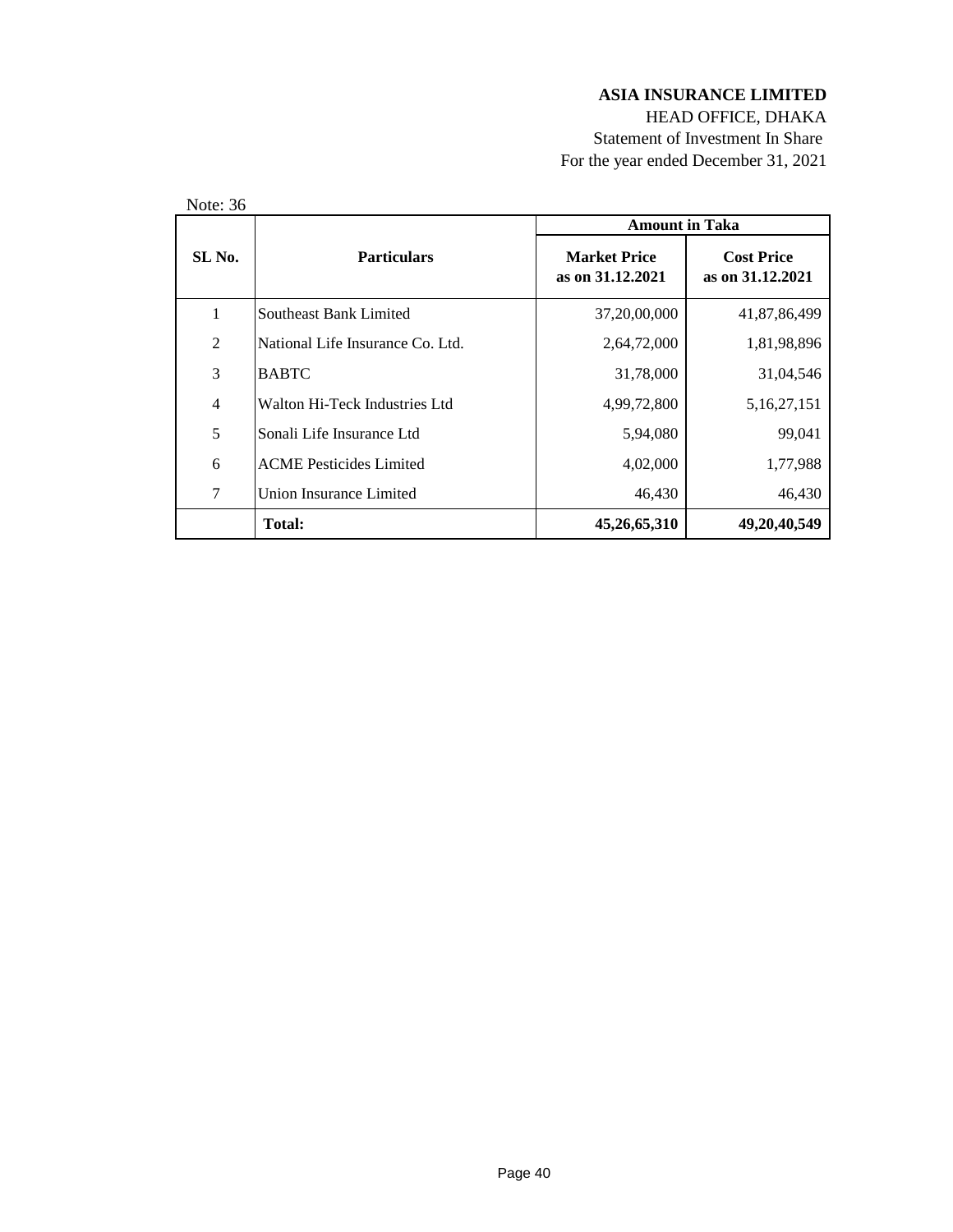**Notes to the Financial Statements**

For the year ended December 31,2021

|                                                                   |        | <b>Amount in Taka</b> | <b>Amount in Taka</b> |
|-------------------------------------------------------------------|--------|-----------------------|-----------------------|
|                                                                   |        | 2021(Dec)             | 2020(Dec)             |
| 37.00 Earnings Per Share                                          |        |                       |                       |
| (Based on financial statement for the year ended December 31.2021 |        |                       |                       |
| Net Profit before Tax                                             | (Taka) | 21,47,86,746          | 15, 10, 48, 898       |
| Less. Provision for Current Taxation                              | (Taka) | (6,24,25,344)         | (3,99,97,702)         |
| Provision for Deferred Tax                                        | (Taka) | 27,10,407             | (6, 94, 762)          |
| <b>Net Profit after Tax</b>                                       | (Taka) | 15,50,71,809          | 11,03,56,434          |
| No. of Share                                                      |        | 4,70,69,858           | 4,70,69,858           |
| <b>EPS (Earnings Per Share)</b>                                   |        | 3.29                  | 2.34                  |
| (Basic earnings per share at per value Tk.10 each)                |        |                       |                       |
| 38.00 Calculation of Net Assets Value per Share                   |        | <b>Amount in Taka</b> | <b>Amount in Taka</b> |
| (Based on financial statement for the year ended December 31.2021 |        | 2021(Dec)             | 2020(Dec)             |
|                                                                   |        |                       |                       |
| <b>Total Assets</b>                                               | (Taka) | 2,52,05,23,172        | 2,03,29,54,390        |
| Total Current (Out side) Liabilities                              | (Taka) | 1,26,97,14,484        | 87,88,82,924          |
| <b>Net Assets</b>                                                 | (Taka) | 1,25,08,08,688        | 1,15,40,71,466        |
| No. of Shares                                                     |        | 4,70,69,858           | 4,70,69,858           |
| <b>Net Assets Value per Share</b>                                 |        | 26.57                 | 24.52                 |
| 39.00 Calculation of Net Operating Cash flows per Share (NOCFS)   |        | <b>Amount in Taka</b> | <b>Amount in Taka</b> |
| (Based on financial statement for the year ended December 31.2021 |        | 2021(Dec)             | 2020(Dec)             |
| Net Cash Flows From Operating Activities.                         | (Taka) | 32, 14, 15, 390       | 28, 21, 51, 741       |
| No. of Shares.                                                    | (Taka) | 4,70,69,858           | 4,70,69,858           |
| <b>Net Operating Cash Flows per Share (NOCFS)</b>                 | (Taka) | 6.83                  | 5.99                  |
|                                                                   |        |                       |                       |
| 40.00 Calculation of Current Tax Provision                        |        | <b>Amount in Taka</b> | <b>Amount in Taka</b> |
| (Based on financial statement for the year ended December 31.2021 |        | 2021(Dec)             | 2020(Dec)             |
| Net profit (Profit & Loss Account)                                |        | 21, 47, 86, 746       | 15,10,48,898          |
|                                                                   |        |                       |                       |
| <b>Less.Non-Business Income</b>                                   |        | 6,95,20,951           | 7,68,61,878           |
| Dividend Income                                                   |        | 71,40,335             | 61, 12, 335           |
| <b>Interest Income</b>                                            |        | 5,92,76,094           | 6,85,68,326           |
| Non-Operating Income                                              |        | 31,04,522             | 21,81,217             |
|                                                                   |        |                       |                       |
| <b>Insurance Business Income</b>                                  |        | 14,52,65,795          | 7,41,87,020           |
| <b>Add. Inadmissiable Expenses</b>                                |        | 3,48,26,313           | 3,79,25,952           |
| <b>Depreciation Accounts Base</b>                                 |        | 2,77,06,295           | 2,61,57,374           |
| Interest on Lease Liabilities***                                  |        | 9,30,718              | 10,48,151             |
| VAT against Audit 2017-2018                                       |        | 8,16,544              | 22,56,898             |
| Provision for Performance Bonus                                   |        |                       | 35,00,000             |
| Excess Percusite against Salary & Allowances                      |        | 53,72,756             | 49,63,529             |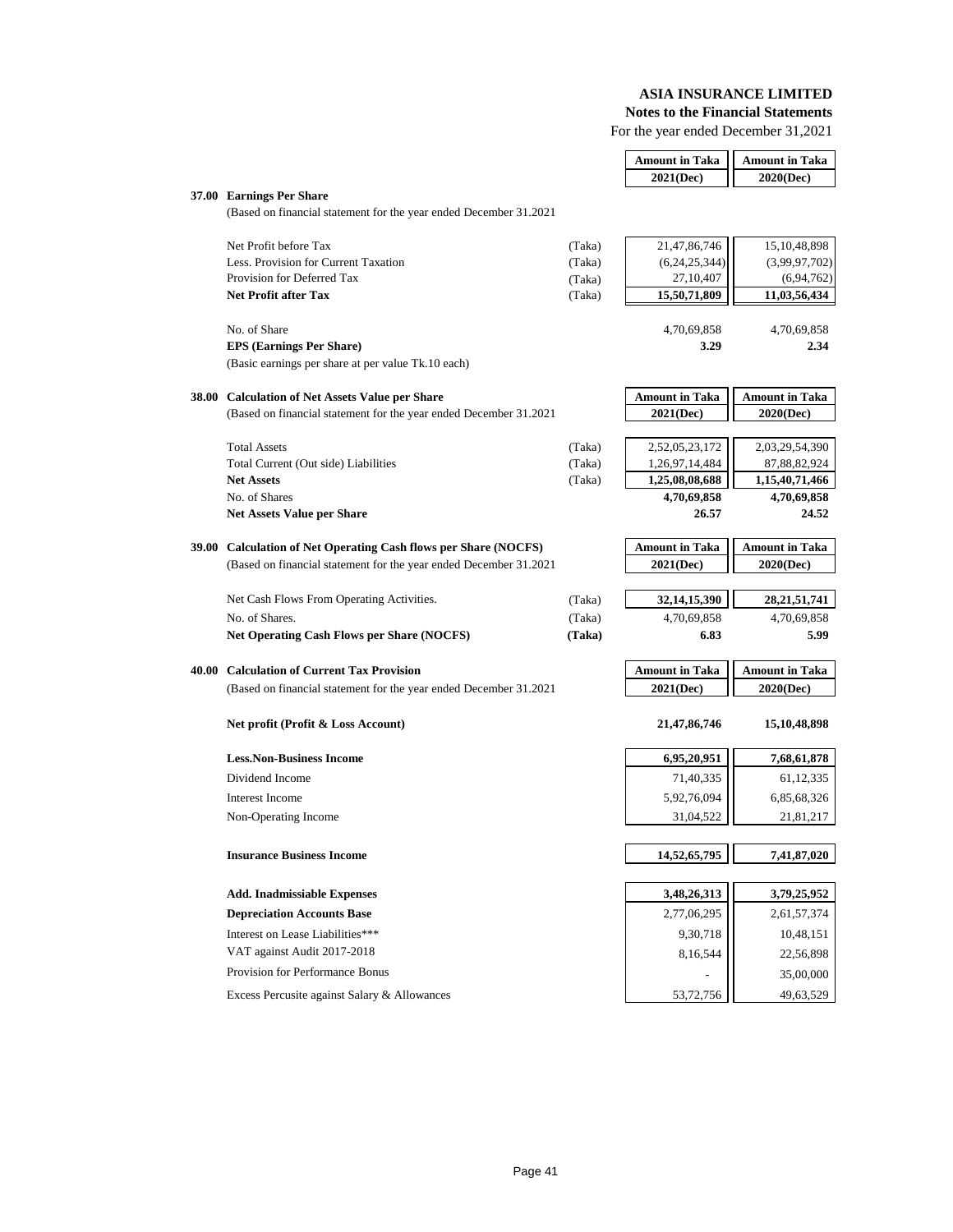## **Notes to the Financial Statements**

For the year ended December 31,2021

|                                                  | <b>Amount in Taka</b> | <b>Amount in Taka</b> |
|--------------------------------------------------|-----------------------|-----------------------|
|                                                  | 2021(Dec)             | 2020(Dec)             |
| <b>Taxable Income</b>                            | 18,00,92,108          | 11,21,12,972          |
| <b>Less.</b> admissiable Expenses/Provision      | 7,98,13,320           | 7,94,61,890           |
| Reserve for Exceptional Loss                     | 4,50,60,314           | 4,41,69,990           |
| Lease Payment (Office Rent) as per IFRS-16       | 83,17,995             | 95,72,169             |
| Depreciation (Tax Base) as per 3rd Schedule      | 2,64,35,011           | 2,57,19,731           |
| <b>N/P</b> -Less Reserve                         |                       |                       |
| <b>Taxable Business Income</b>                   | 10,02,78,788          | 3,26,51,082           |
| <b>Interest Income</b>                           | 5,92,76,094           | 6,85,68,326           |
| Non-Operating Income                             | 31,04,522             | 21,81,217             |
| <b>Total Taxable Income</b>                      | 16,26,59,404          | 10,34,00,625          |
| <b>Tax Rate</b>                                  | 37.50%                | 37.50%                |
| <b>Provision for Taxation on Business Income</b> | 6,09,97,277           | 3,87,75,234           |
| Tax on Profit on share @ 10%                     |                       |                       |
| Tax on Dividend Income @ 20%                     | 14,28,067             | 12,22,467             |
| <b>Provision for Taxation</b>                    | 6,24,25,344           | 3,99,97,701           |
| Provision for Deferred Tax                       | (27, 10, 407)         | 6,94,762              |
| <b>Total Provision for Taxation</b>              | 5,97,14,937           | 4,06,92,464           |
| <b>Net Profit (Before Tax)</b>                   | 21, 47, 86, 746       | 15,10,48,898          |
| <b>Total Tax Provision</b>                       | 5,97,14,937           | 4,06,92,464           |
| Net Profit (After Tax)                           | 15,50,71,809          | 11,03,56,434          |
| No. of Share                                     | 4,70,69,858           | 4,70,69,858           |
| <b>Earnings Per Share (EPS)</b>                  | 3.29                  | 2.34                  |

#### **41.00 Regarding Related Party Transaction**

Asia Insurance Limited in normal course of business carried out a number of transaction with the other entities that fall with in the definition of related party contained in Bangladesh Accounting Standard (BAS)-24"Related Party Disclosure''. all transaction involving related parties arising in normal course of business are conducted on and arms' length basis at commercial rates on the same terms and condition as applicable to the third parties. The name of related parties, nature of these transactions and their value have been shown in **Note-34**

position as of the immediately preceding completed financial year or for supply of goods and materials amounting to 1%

(one percent) or above of the revenue for the immediately preceding financial year.

#### **43.00 Payments to the Directors/Officers:**

The aggregate amount paid / provided to the Chief Executive Officer and Officers up to Manager Level, during the year having taxable income is given below:

 **<sup>42.00</sup>** Asia Insurance Limited has not extended any loan or give any guarantee or provide any security in connection with a loan made by a third party.

 **<sup>42.01</sup>** Asia Insurance Limited has not, accept with the approval of the general body of its shareholders, enter into any contract for the sale or purchases of assets of 1%(one percent) or above of the total tangible assets as shown in the statements of financial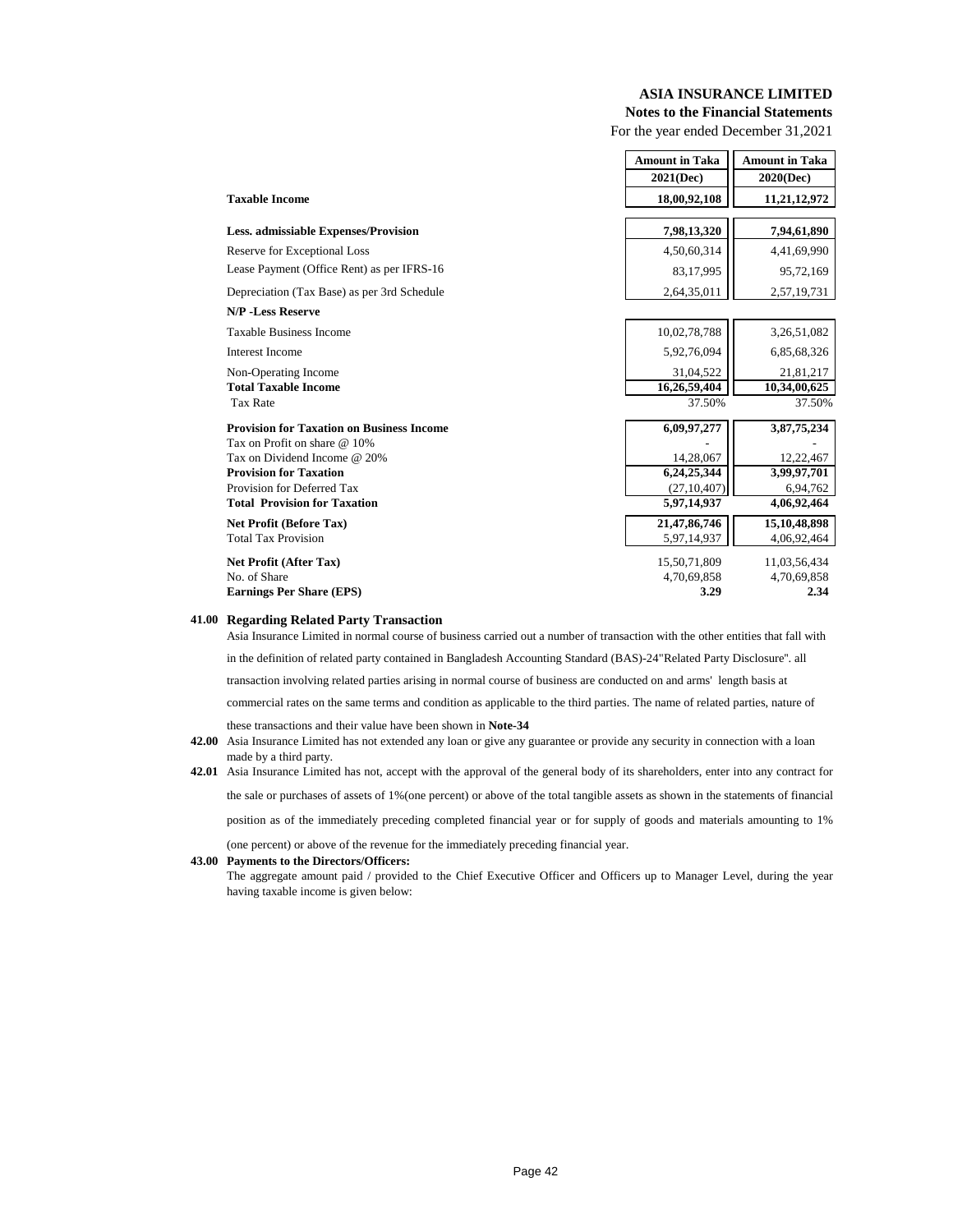## **Notes to the Financial Statements**

For the year ended December 31,2021

|                                          | <b>Amount in Taka</b>                    | <b>Amount in Taka</b> |  |
|------------------------------------------|------------------------------------------|-----------------------|--|
|                                          | 2021(Dec)                                | $2020$ (Dec)          |  |
|                                          | 2021(December)                           |                       |  |
|                                          | <b>Chief Executive</b><br>Officers up to |                       |  |
|                                          | <b>Officer</b>                           | <b>Managers Level</b> |  |
| Managing Director's (CEO) emolument      | 37,80,000                                |                       |  |
| Salary-Officers                          |                                          | 2,24,21,689           |  |
| Company's Contribution to Provident fund |                                          | 18,04,673             |  |
| <b>Bonus</b>                             | 6,30,000                                 | 31,09,196             |  |
| House rent                               | 12,30,000                                | 1,05,16,168           |  |
| House up keep                            | 2,10,000                                 | 47, 13, 179           |  |
| Medical Allowance                        | 3,00,000                                 | 51,19,572             |  |
| Entertainment/Utility                    | 1.80.000                                 | 18, 18, 173           |  |
| Conveyance & Other Allowance             |                                          | 31,42,068             |  |
| Total                                    | 63,30,000                                | 5.26.44.718           |  |

#### **44.00 Other relevant information's :**

- (a) During the period under review an amount of Tk.4,51,200.00 was paid to the Directors of the Company as Board meeting attendance fee @ 8,000.00 per meeting.
- (b) During the year under review no compensation was allowed by the Company to the Chief Executive and Officers of the Company except their regular remuneration.
- (c) No amount of money was spent by the Company for compensating any member of the Board for special service rendered.
- (d) No amount was due by the Directors (including Chief Executive Officer) and Officers of the Company or by associated undertaking and by any of them severally or jointly with any other person.
- (e) There was no contract for capital expenditure to be executed and not provided for.

#### **45.00 Credit Facility**

No credit facility availed by the company under any contract other than bank credit facility and trade credit which are in the ordinary course of the business.

#### **46.00 Event after the Reporting Period**

The Board of Directors in its 151 meeting held on April 26,.2022 decided to recommend payment of 00.00% Cash dividend for the year 2021.

#### **47.00 Number of Employees Engaged**

The number of employees engaged for whole year who received a total remuneration of TK. 36,000 and above per annum was 243.

#### **48.00 Capital Expenditure Commitment**

● No Capital Expenditure contracted or incurred provided for as at December 31, 2021

● There was no material capital expenditure authorized by the Board of Directors or contracted for as at December 31, 2021

#### **49.00 Claim Acknowledgement**

There was no claim against the Company not acknowledged as debt as on December 31, 2021

#### **50.00 Credit rating report**

Alpha Credit Rating has reassigned the claim paying ability (CPA) rating of the Company to AA+ based on audited financial statements up to December 31,2020

#### **51.00 Interim Financial Statements**

Asia Insurance Limited publishes its interim financial statements quarterly as required by the Bangladesh Securities and Exchange Commission.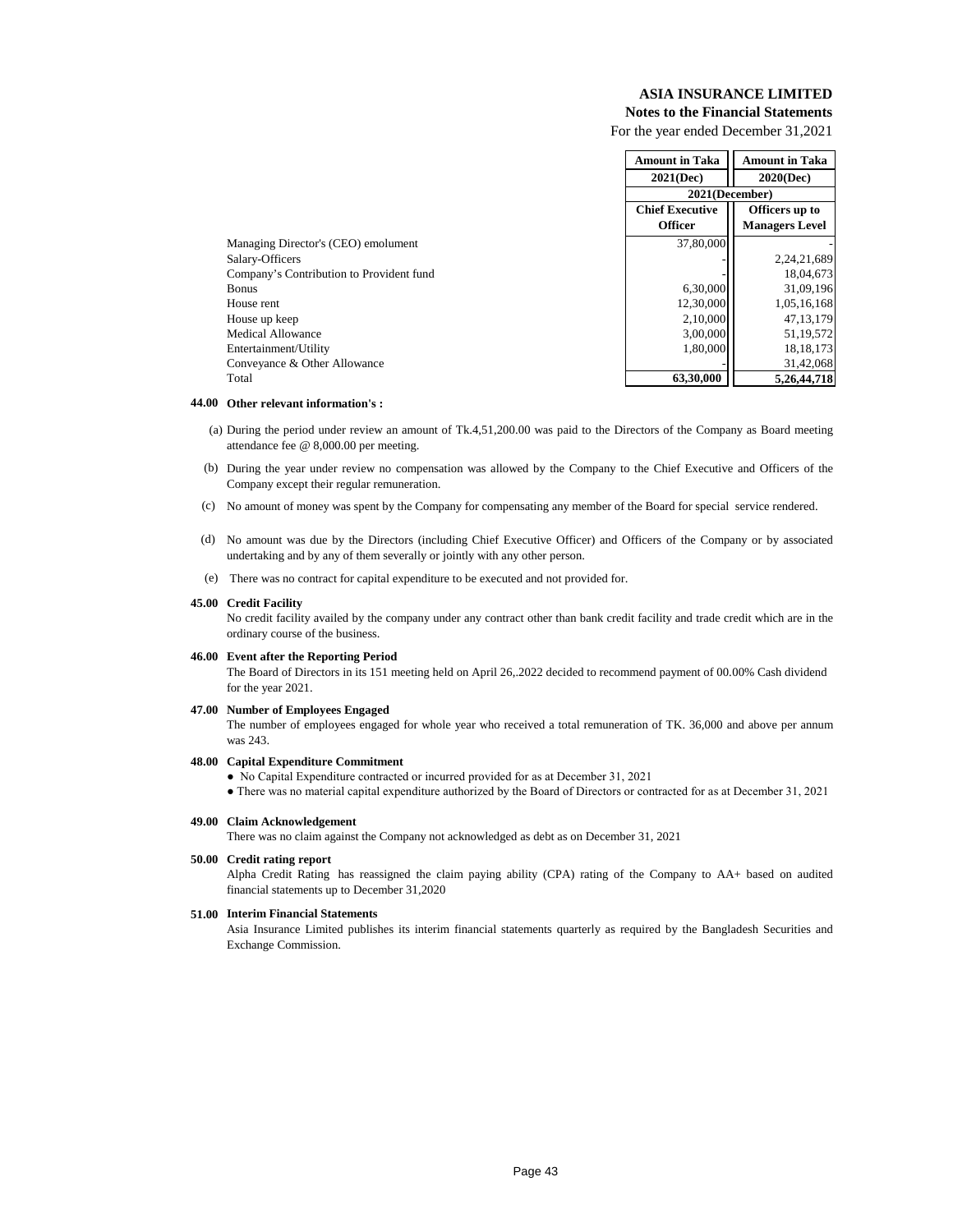## **ASIA INSURANCE LIMITED Notes to the Accounts**

## For the year ended December,2021

*Annexure-A*

| <b>Schedule of Fixed Assets (Property of Plant and Equipment)</b> |                 |                   |                                           |                          |                           |                           |                                       |                                            |                               |                 |                                     |                      |
|-------------------------------------------------------------------|-----------------|-------------------|-------------------------------------------|--------------------------|---------------------------|---------------------------|---------------------------------------|--------------------------------------------|-------------------------------|-----------------|-------------------------------------|----------------------|
|                                                                   |                 |                   |                                           | Cost                     |                           | <b>Depreciation</b>       |                                       |                                            |                               |                 |                                     |                      |
| <b>Particulars</b>                                                | Rate of<br>dep. | As at<br>01.01.21 | <b>Addition</b><br>During<br>the year '21 | <b>Disposal</b>          | Total as at<br>31.12.2021 | Dep.<br>As at<br>01.01.21 | <b>Depreciation</b><br>on<br>addition | <b>Depreciation</b><br>on<br><b>WDV-21</b> | <b>Depreciation</b><br>charge | <b>Disposal</b> | <b>Total</b><br><b>Depreciation</b> | W.D.V.<br>31.12.2021 |
|                                                                   |                 | A                 | В                                         | C                        | $D=(A+B-C)$               | E                         | F                                     | G                                          | $H=(E+F+G)$                   |                 | $J=(H-I)$                           | $K=(D-J)$            |
| Vehicles                                                          | 20%             | 5,06,89,547       | $\overline{\phantom{a}}$                  | 97,19,209                | 4,09,70,338               | 3,63,72,108               |                                       | 26,08,385                                  | 26,08,385                     | 83,84,020       | 3,05,96,473                         | 1,03,73,865          |
| <b>Office Decoration</b>                                          | 10%             | 5,22,28,704       | ٠                                         |                          | 5,22,28,704               | 2,00,10,302               |                                       | 32,21,840                                  | 32,21,840                     |                 | 2,32,32,142                         | 2,89,96,562          |
| Telephone Inst. & PABX<br>System                                  | 20%             | 13,94,390         | ٠                                         |                          | 13,94,390                 | 11,30,991                 |                                       | 52,680                                     | 52,680                        | ٠               | 11,83,671                           | 2,10,719             |
| Furniture & Fixture                                               | 10%             | 1,46,95,325       | 19,730                                    | ٠                        | 1,47,15,055               | 61,39,841                 | 1,679                                 | 8,55,548                                   | 8,57,227                      |                 | 69,97,068                           | 77,17,987            |
| Computer, Printer, Fax and<br>Copier                              | 30%             | 81,59,225         | 1,44,643                                  | $\overline{\phantom{a}}$ | 83,03,868                 | 72,21,497                 | 22,582                                | 2,81,318                                   | 3,03,900                      | ٠               | 75,25,397                           | 7,78,471             |
| Crockeries                                                        | 25%             | 57,920            | $\overline{\phantom{a}}$                  |                          | 57,920                    | 32,570                    | $\overline{\phantom{a}}$              | 6,338                                      | 6,338                         |                 | 38,908                              | 19,012               |
| Office Equipment                                                  | 10%             | 74,44,982         | 76,587                                    |                          | 75,21,569                 | 41, 10, 135               | 3,436                                 | 3,33,485                                   | 3,36,921                      |                 | 44,47,056                           | 30,74,513            |
| Air Conditioner                                                   | 10%             | 1,19,50,845       | 49,988                                    |                          | 1,20,00,833               | 70,78,170                 | 4,287                                 | 4,87,268                                   | 4,91,555                      |                 | 75,69,725                           | 44, 31, 108          |
| Building*                                                         | 10%             | 17,30,51,680      | $\sim$                                    |                          | 17,30,51,680              | 4,46,95,210               | $\sim$                                | 1,28,35,647                                | 1,28,35,647                   |                 | 5,75,30,857                         | 11,55,20,823         |
| Software                                                          | 10%             | 16,55,900         | $\overline{\phantom{a}}$                  | ٠                        | 16,55,900                 | 4,55,112                  | $\sim$                                | 1,20,079                                   | 1,20,079                      | ۰               | 5,75,191                            | 10,80,709            |
| Right of Use(Office Rent)                                         |                 | 1,69,30,431       | 1,20,68,727                               | 9,57,582                 | 2,80,41,576               | 33,86,086                 | 36,45,234                             | 32,26,490                                  | 68,71,724                     | 1,59,597        | 1,00,98,213                         | 1,79,43,363          |
| Total                                                             |                 | 33,82,58,949      | 1,23,59,675                               | 1,06,76,791              | 33,99,41,833              | 13,06,32,022              | 36,77,218                             | 2,40,29,078                                | 2,77,06,296                   | 85,43,617       | 14,97,94,701                        | 19,01,47,132         |

\*Building consists of Office premises which is situated at Rupayan Trade Center(14th Floor),114 Kazi Nazrul Islam Avenue,Bangla Motor,Dhaka.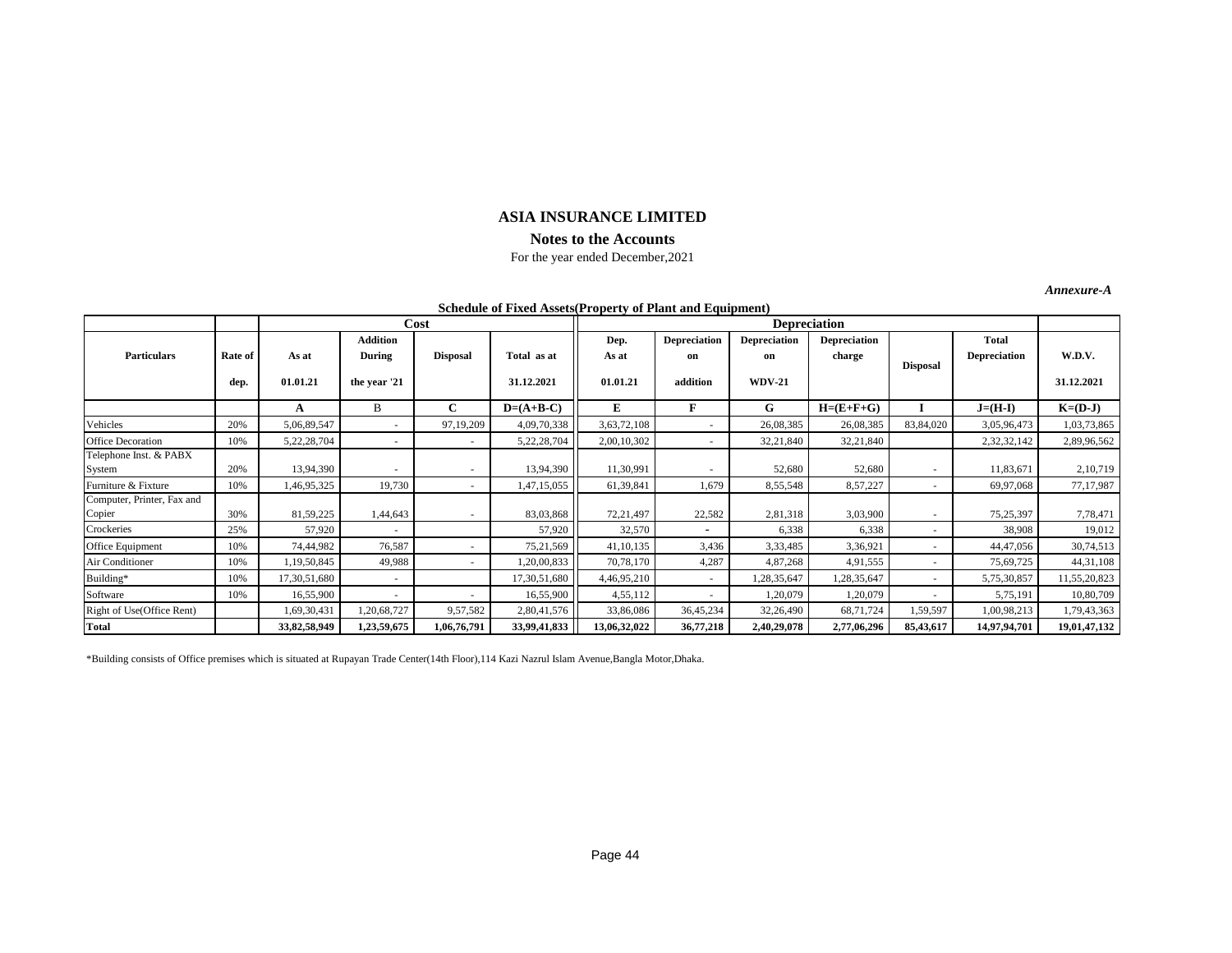#### **ASIA INSURANCE LIMITED Notes to the Accounts**

#### For the year ended December,2021

*Annexure-B*

#### **Schedule of Fixed Assets(Property of Plant and Equipment) (Tax Based)**

|                                   |                      |                                                                                                            | <b>Cost less Depreciation</b> |                 |              | Tax     |                     |                 |
|-----------------------------------|----------------------|------------------------------------------------------------------------------------------------------------|-------------------------------|-----------------|--------------|---------|---------------------|-----------------|
|                                   |                      |                                                                                                            | <b>Addition</b>               |                 |              | based   |                     |                 |
|                                   | Rate of              | As at                                                                                                      | During the                    | <b>Disposal</b> | Total as at  | Rate of |                     | W.D.V           |
| <b>Particulars</b>                | dep.                 | $01.01.2021$ (WDV)                                                                                         | vear, 2021                    | Assets          | 31.12.2021   | dep.    | <b>Depreciation</b> | 31.12.2021      |
| Vehicles                          | 20%                  | 1, 15, 13, 557                                                                                             |                               | 13,35,189       | 1,01,78,368  | 20%     | 20,35,674           | 81,42,694       |
| <b>Office Decoration</b>          | 10%                  | 3,14,91,008                                                                                                |                               |                 | 3,14,91,008  | 10%     | 31,49,101           | 2,83,41,907     |
| Telephone Inst. & PABX System     | 10%                  | 2,96,323                                                                                                   |                               |                 | 2,96,323     | 20%     | 59,265              | 2,37,059        |
| Furniture & Fixture               | 10%                  | 85,49,582                                                                                                  | 19,730                        |                 | 85,69,312    | 10%     | 8,56,931            | 77,12,381       |
| Computer, Printer, Fax and Copier | 30%                  | 9,12,592                                                                                                   | 1,44,643                      |                 | 10,57,235    | 30%     | 3,17,171            | 7,40,065        |
| Crockeries                        | 25%                  | 33,800                                                                                                     |                               |                 | 33,800       | 25%     | 8,450               | 25,350          |
| Office Equipment                  | 10%                  | 32,85,668                                                                                                  | 76,587                        |                 | 33,62,255    | 10%     | 3,36,226            | 30,26,030       |
| Air Conditioner                   | 20%                  | 51,77,800                                                                                                  | 49,988                        |                 | 52, 27, 788  | 10%     | 5,22,779            | 47,05,009       |
| Building*                         | 5%                   | 12,16,00,865                                                                                               |                               |                 | 12,16,00,865 | 10%     | 1,21,60,087         | 10,94,40,779    |
| Software                          | 10%                  | 11,76,053                                                                                                  |                               |                 | 11.76.053    | 10%     | 17,605              | 10,58,448       |
| Right of Use(Office Rent)         |                      | 1,35,44,345                                                                                                | 1,20,68,727                   | 7,97,985        | 2,48,15,087  |         | 68,71,724           | 1,79,43,363     |
| <b>Total</b>                      | $\sim$ $\sim$ $\sim$ | 19,75,81,594<br>$\mathbf{a}$ $\mathbf{b}$ $\mathbf{c}$ $\mathbf{c}$ $\mathbf{d}$ $\mathbf{b}$ $\mathbf{c}$ | 1,23,59,675                   | 21,33,174       | 20,78,08,095 |         | 2,64,35,011         | 18, 13, 73, 084 |

**Calculation of Provision for Deferred Tax** 

Carrying Value of Fixed Asset Tax Base **18,13,73,084 Taxable Temporary Deference 87,74,048** Tax rate 37.50% and 37.50% and 37.50% and 37.50% and 37.50% and 37.50% and 37.50% and 37.50% and 37.50% and 37.50% and 37.50% and 37.50% and 37.50% and 37.50% and 37.50% and 37.50% and 37.50% and 37.50% and 37.50% and 37.5 Deferred Tax Liability **32,90,268**

#### **B.Provision for Deferred Tax on Provision for Gratuity**

| Carrying Value of Provision for Gratuity | 59.56.468 |
|------------------------------------------|-----------|
| Tax Base of Provision for Gratuity       |           |
| Tax Rate                                 | 37.50%    |
| Deferred Tax on Provision for Gratuity   | 22,33,676 |

Closing Deferred Tax Liability Opening Deferred Tax Liability 37,66,999

| 19,01,47,132    |
|-----------------|
| 18, 13, 73, 084 |
| 87,74,048       |
| 37.50%          |
| 32,90,268       |

| 59,56,468 |
|-----------|
|           |
|           |
| 37.50%    |

| (27, 10, 407) |
|---------------|
| 37,66,999     |
| 10,56,593     |
|               |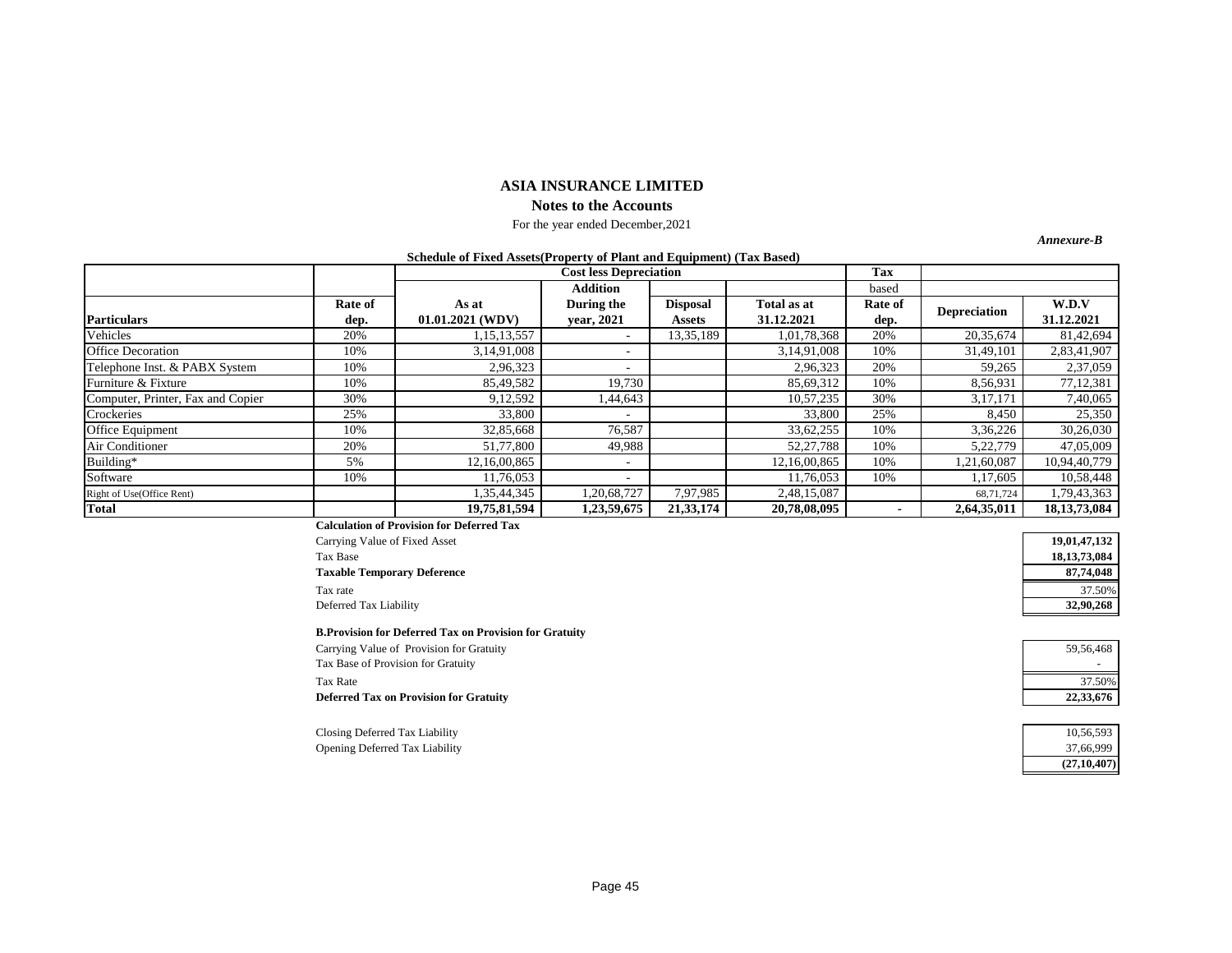# **Asia Insurance Limited Head Office**

## **Calculation of Ratio**

|                                                               |        | Amount (Tk.)<br>2021(Dec) | Amount (Tk.)<br>2020(Dec) |
|---------------------------------------------------------------|--------|---------------------------|---------------------------|
| <b>1 CALCULATION OF EARNING PER SHARE.</b>                    |        |                           |                           |
| (Based on financial statement for the year ended 31 December) |        |                           |                           |
| Net profit available for ordinary shareholders.               | 'Taka) | 15,50,71,809              | 11,03,56,435              |
| No. of shares outstanding during the year.                    |        | 4,70,69,858               | 4,70,69,858               |
| Face value of Share.                                          | (Taka) | 10.00                     | 10.00                     |
| Earning per Share.                                            | (Taka) | 3.29                      | 2.34                      |

# 2 **CALCULATION OF NET ASSETS VALUE PER SHARE.**

(Based on financial statement for the year ended 31 December)

| Total Assets.                    | (Taka) | $2,52,05,23,172$   $2,03,29,54,390$ |                |
|----------------------------------|--------|-------------------------------------|----------------|
| <b>Total current Liabilities</b> | (Taka) | 1,26,97,14,484                      | 87.88.82.925   |
| Net Assets value.                | (Taka) | 1,25,08,08,688                      | 1,15,40,71,465 |
| No. of Shares.                   | (Taka) | 4,70,69,858                         | 4,70,69,858    |
| Net Assets Value per Share.      | (Taka) | 26.57                               | 24.52          |

# **NET CASH FLOWS PER SHARES:**

| 3 (Based on financial statement for the year ended 31 December) |       |              |              |
|-----------------------------------------------------------------|-------|--------------|--------------|
| Net Cash flow from operating activities                         | Taka) | 33.53.77.542 | 28.21.51.741 |
| No. of shares outstanding during the year                       | Taka) | 4.70.69.858  | 4,70,69,858  |
| Net Operating Cash flows per Share (NOCFS)                      | Taka) | 7.13         | 5.99         |